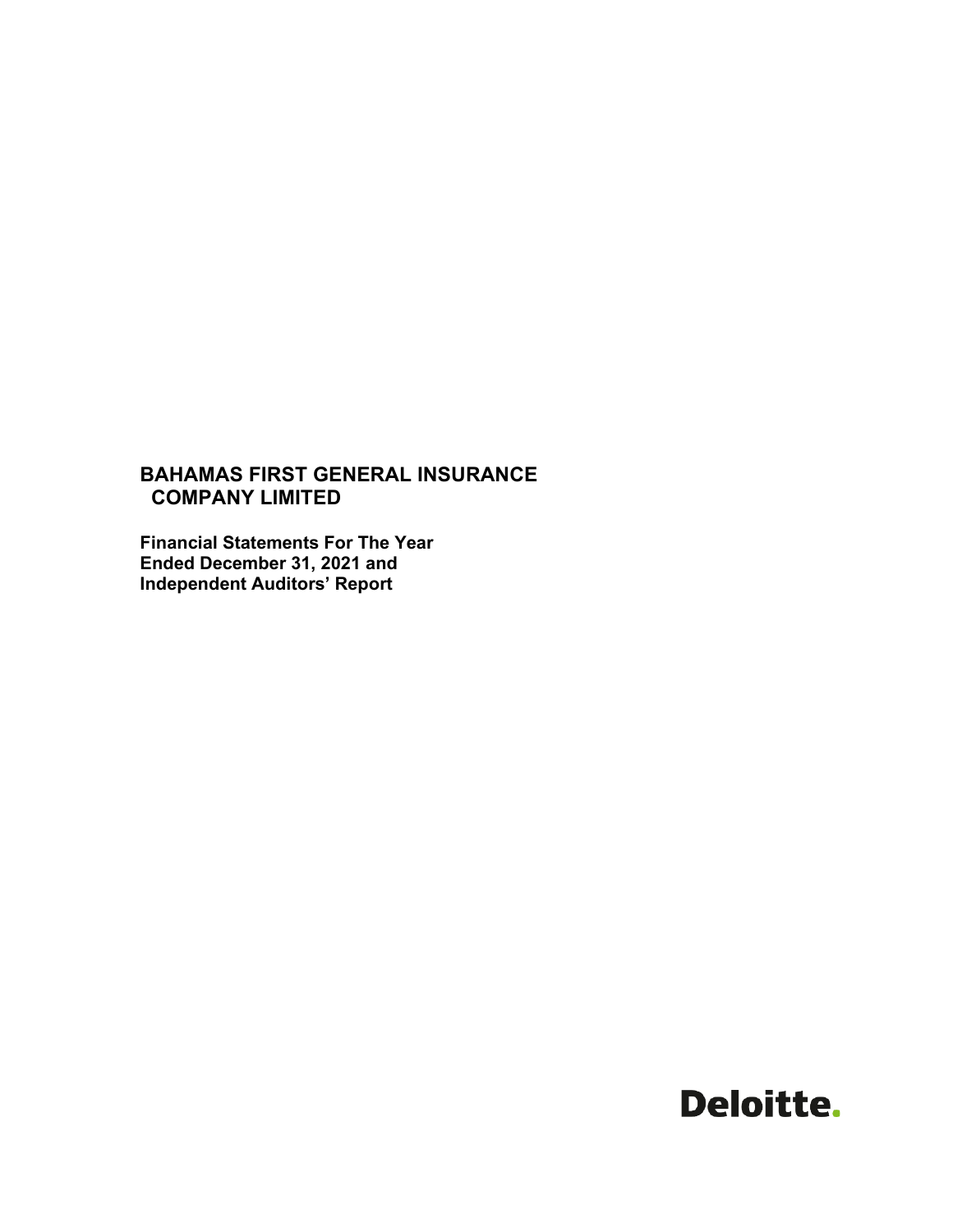### **TABLE OF CONTENTS**

|                                                                   | Page      |
|-------------------------------------------------------------------|-----------|
| <b>INDEPENDENT AUDITORS' REPORT</b>                               | $1 - 3$   |
| FINANCIAL STATEMENTS FOR THE YEAR ENDED<br>DECEMBER 31, 2021:     |           |
| <b>Statement of Financial Position</b>                            | $4 - 5$   |
| <b>Statement of Profit or Loss</b>                                | 6         |
| Statement of Profit or Loss and Other Comprehensive Income/(Loss) | 7         |
| Statement of Changes in Equity                                    | 8         |
| <b>Statement of Cash Flows</b>                                    | $9 - 10$  |
| Notes to Financial Statements                                     | $11 - 57$ |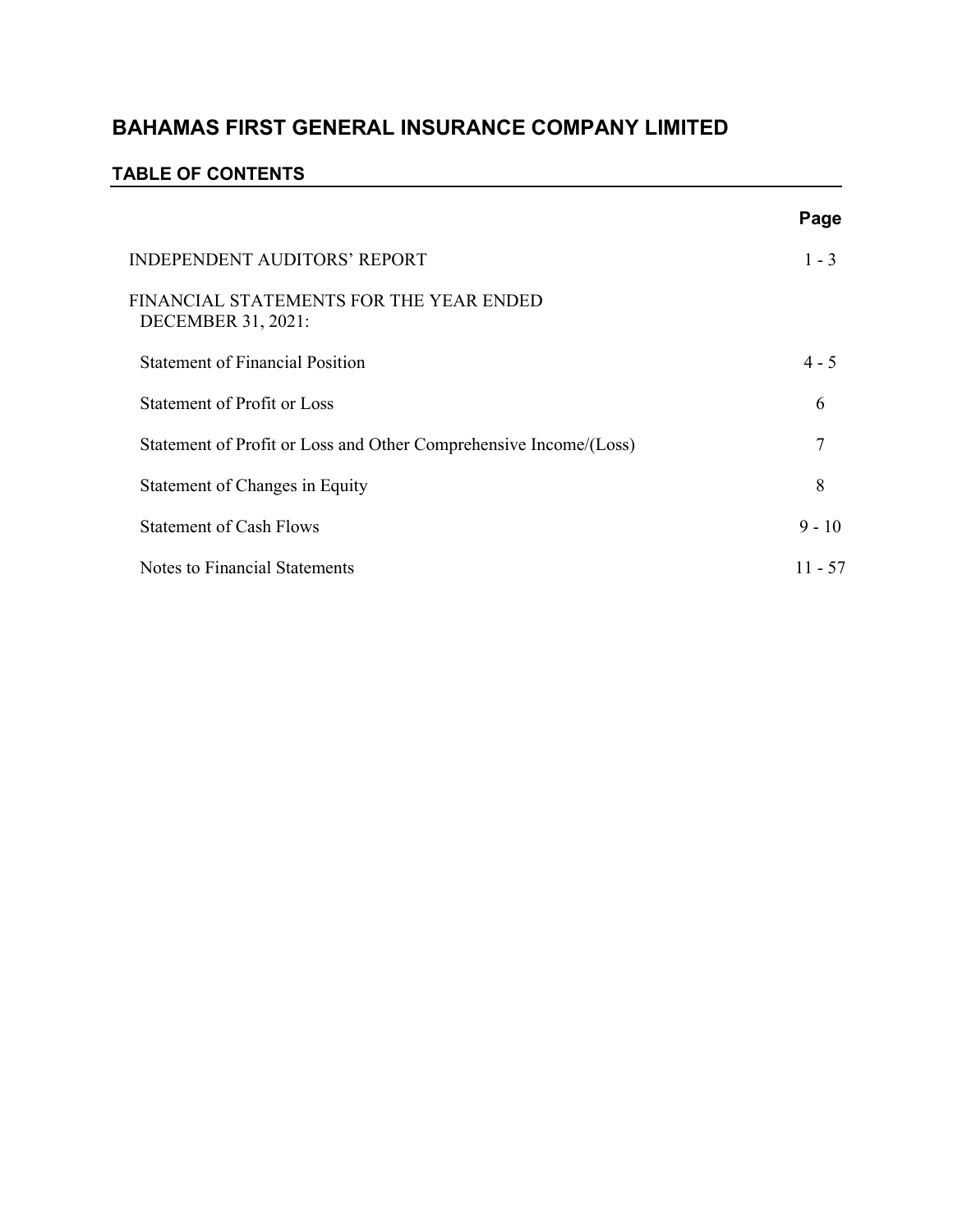# Deloitte.

Deloitte & Touche Chartered Accountants and Management Consultants 2<sup>nd</sup> Terrace, Centreville, P.O. Box N-7120 Nassau, Bahamas

Tel: +1 (242) 302 4800 Fax: +1 (242) 322 3101 www.deloitte.com/bs

### **INDEPENDENT AUDITORS' REPORT**

To the Shareholders of: Bahamas First General Insurance Company Limited:

### **Opinion**

We have audited the financial statements of **Bahamas First General Insurance Company Limited** (the "Company"), which comprise the statement of financial position as at December 31, 2021, and the statement of profit or loss, statement of profit or loss and other comprehensive income or loss, statement of changes in equity and statement of cash flows for the year then ended, and notes to the financial statements, including a summary of significant accounting policies.

In our opinion, the accompanying financial statements present fairly, in all material respects, the financial position of the Company as at December 31, 2021, and its financial performance and its cash flows for the year then ended in accordance with International Financial Reporting Standards ("IFRSs").

### **Basis for Opinion**

We conducted our audit in accordance with International Standards on Auditing ("ISAs"). Our responsibilities under those standards are further described in the Auditors' Responsibilities for the Audit of the Financial Statements section of our report. We are independent of the Company in accordance with the International Ethics Standards Board for Accountants' Code of Ethics for Professional Accountants ("IESBA Code"), and we have fulfilled our other ethical responsibilities in accordance with the IESBA Code. We believe that the audit evidence we have obtained is sufficient and appropriate to provide a basis for our opinion.

### **Other Matter**

The financial statements of the Company for the year ended December 31, 2020 were audited by another auditor who expressed an unmodified opinion on those statements on May 31, 2021.

#### **Responsibilities of Management and Those Charged with Governance for the Financial Statements**

Management is responsible for the preparation and fair presentation of the financial statements in accordance with IFRSs, and for such internal control as management determines is necessary to enable the preparation of financial statements that are free from material misstatement, whether due to fraud or error.

eloitte refers to one or more of Deloitte Touche Tohmatsu Limited, a UK private company limited by guarantee ("DTTL"), its network of member firms, and their related entities. DTTL and each of its member firms are legally separate and independent entities. DTTL (also referred to as "Deloitte Global") does not provide services to clients. Please see<br><u>[www.deloitte.com/about](http://www.deloitte.com/about)</u> or a more detailed des Limited.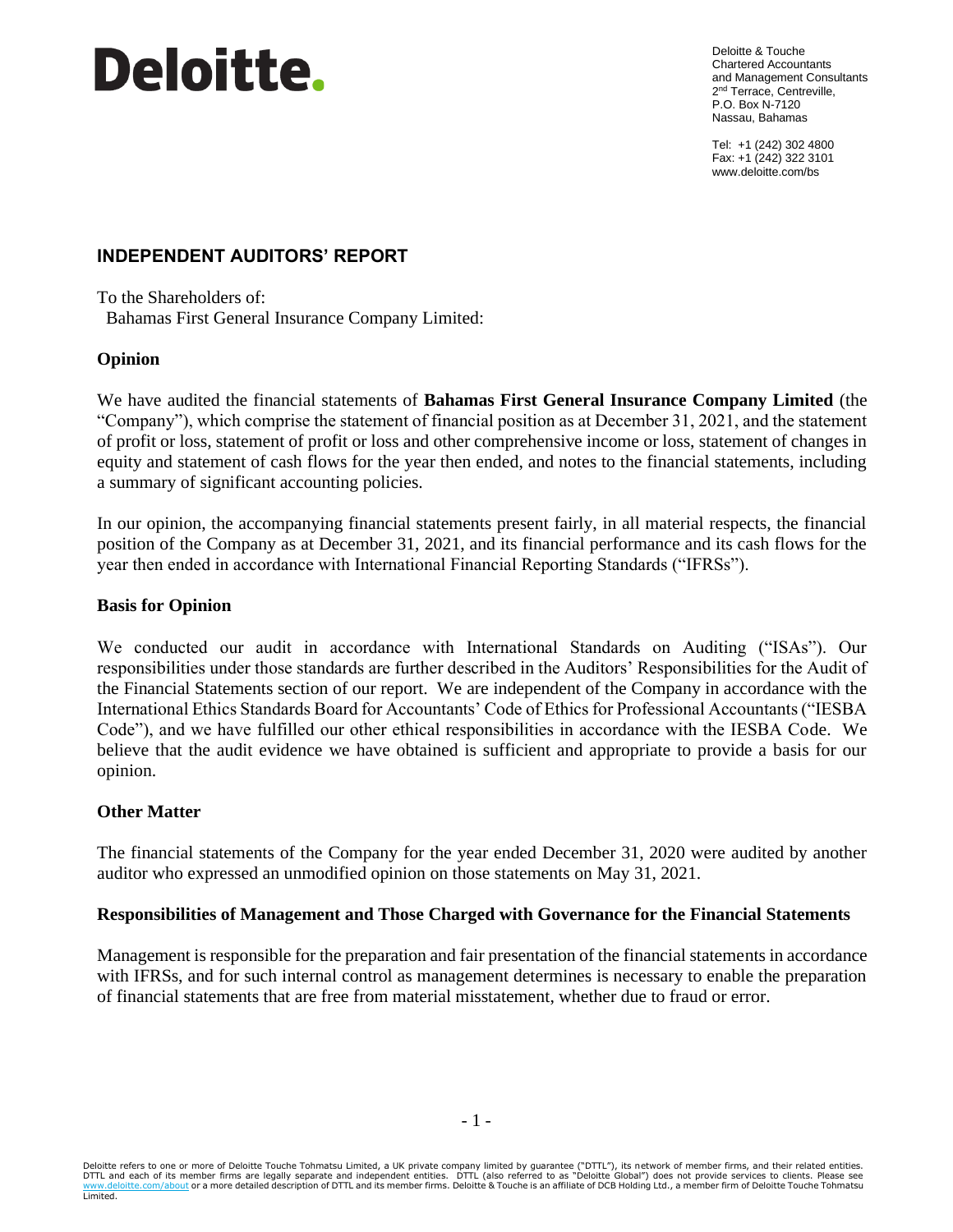In preparing the financial statements, management is responsible for assessing the Company's ability to continue as a going concern, disclosing, as applicable, matters related to going concern and using the going concern basis of accounting unless management either intends to liquidate the Company or to cease operations, or has no realistic alternative but to do so.

Those charged with governance are responsible for overseeing the Company's financial reporting process.

### **Auditors' Responsibilities for the Audit of the Financial Statements**

Our objectives are to obtain reasonable assurance about whether the financial statements as a whole are free from material misstatement, whether due to fraud or error, and to issue an auditors' report that includes our opinion. Reasonable assurance is a high level of assurance, but is not a guarantee that an audit conducted in accordance with ISAs will always detect a material misstatement when it exists. Misstatements can arise from fraud or error and are considered material if, individually or in the aggregate, they could reasonably be expected to influence the economic decisions of users taken on the basis of these financial statements.

As part of an audit in accordance with ISAs, we exercise professional judgment and maintain professional skepticism throughout the audit. We also:

- Identify and assess the risks of material misstatement of the financial statements, whether due to fraud or error, design and perform audit procedures responsive to those risks, and obtain audit evidence that is sufficient and appropriate to provide a basis for our opinion. The risk of not detecting a material misstatement resulting from fraud is higher than for one resulting from error, as fraud may involve collusion, forgery, intentional omissions, misrepresentations, or the override of internal control.
- Obtain an understanding of internal control relevant to the audit in order to design audit procedures that are appropriate in the circumstances, but not for the purpose of expressing an opinion on the effectiveness of the Company's internal control.
- Evaluate the appropriateness of accounting policies used and the reasonableness of accounting estimates and related disclosures made by management.
- Conclude on the appropriateness of management's use of the going concern basis of accounting and, based on the audit evidence obtained, whether a material uncertainty exists related to events or conditions that may cast significant doubt on the Company's ability to continue as a going concern. If we conclude that a material uncertainty exists, we are required to draw attention in our auditors' report to the related disclosures in the financial statements or, if such disclosures are inadequate, to modify our opinion. Our conclusions are based on the audit evidence obtained up to the date of our auditors' report. However, future events or conditions may cause the Company to cease to continue as a going concern.
- Evaluate the overall presentation, structure and content of the financial statements, including the disclosures, and whether the financial statements represent the underlying transactions and events in a manner that achieves fair presentation.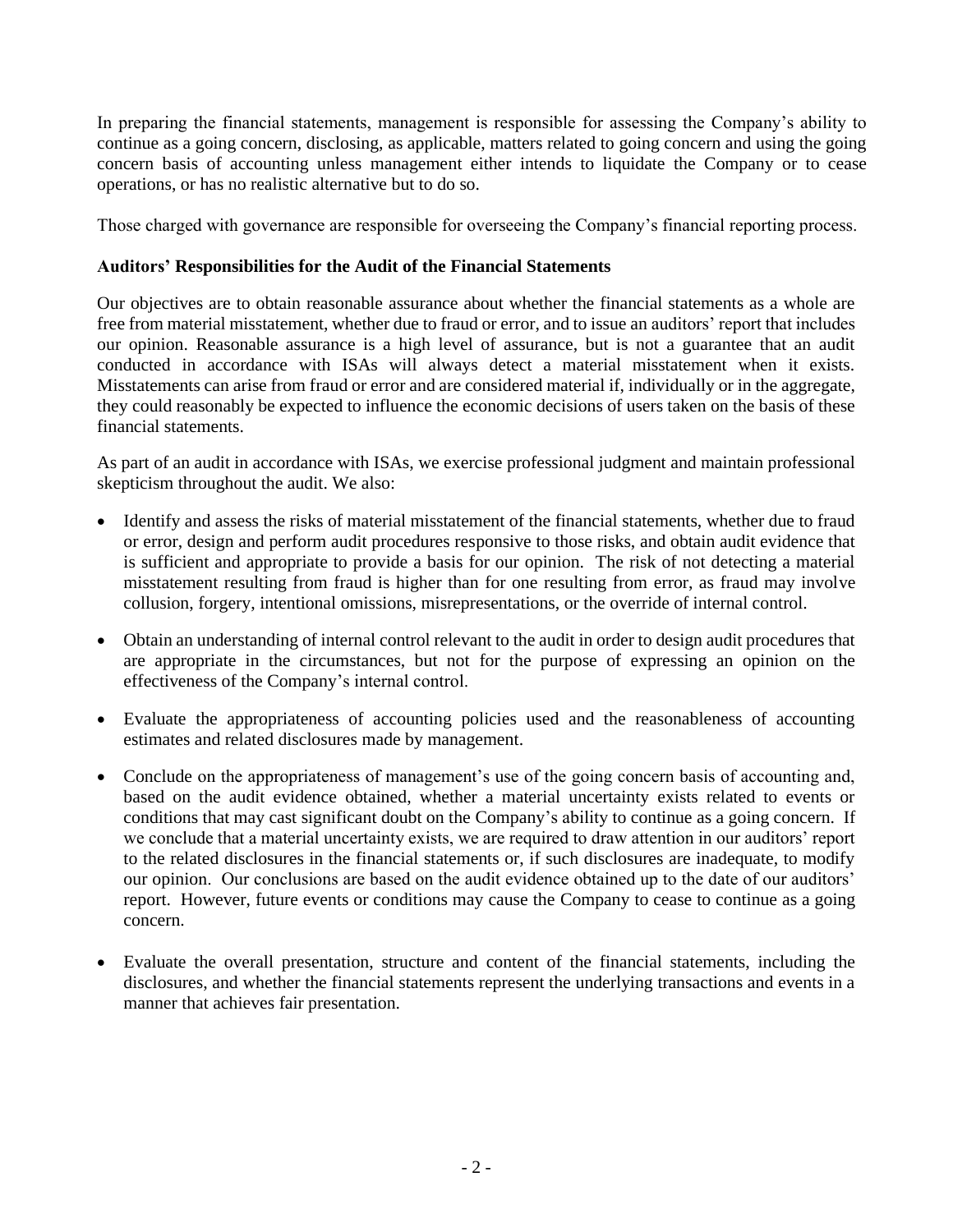We communicate with those charged with governance regarding, among other matters, the planned scope and timing of the audit and significant audit findings, including any significant deficiencies in internal control that we identify during our audit.

Delatte & Tackes

April 12, 2022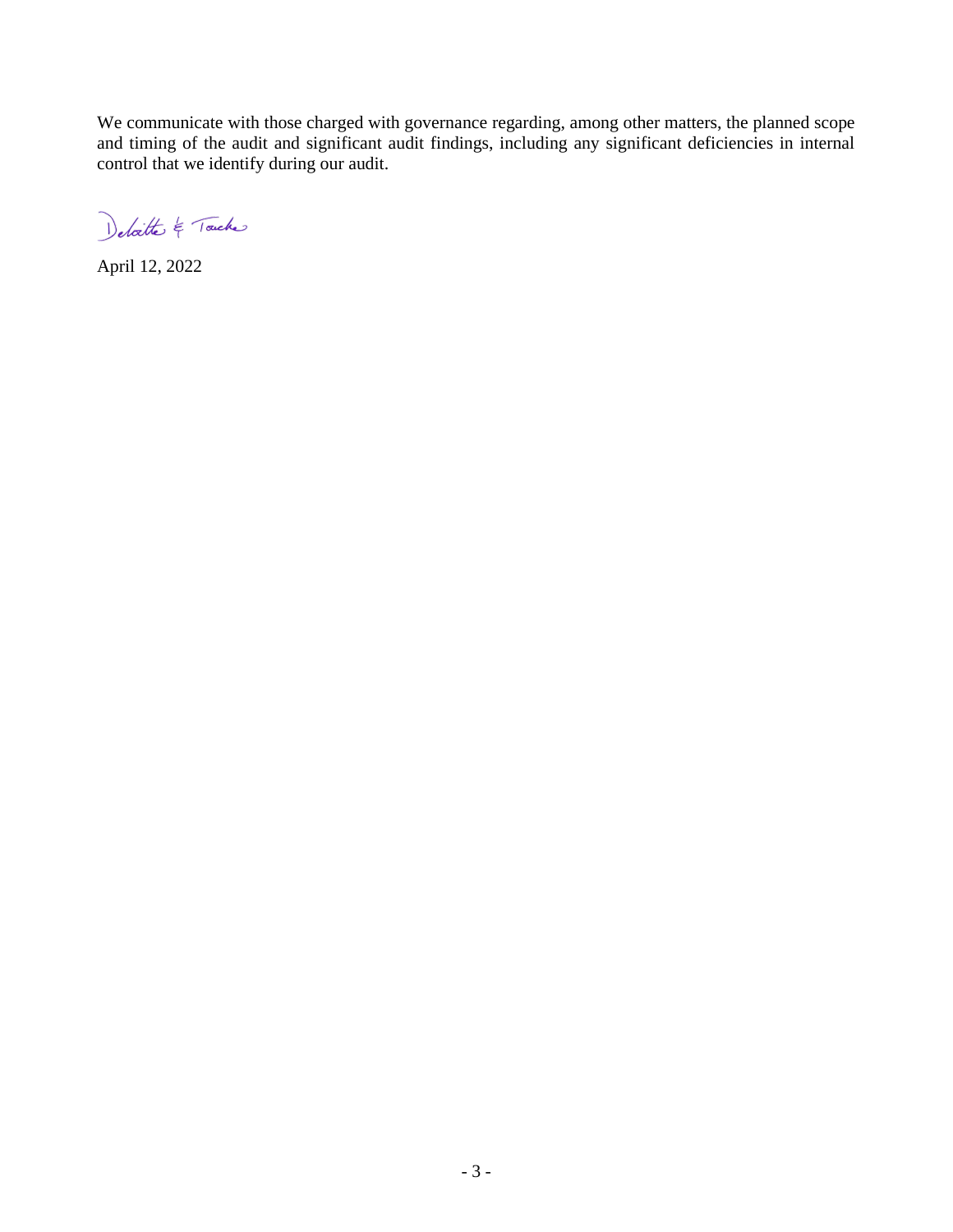# **STATEMENT OF FINANCIAL POSITION**

AS AT DECEMBER 31, 2021

(Expressed in Bahamian dollars)

|                                           | <b>Notes</b> | 2021        | 2020             |
|-------------------------------------------|--------------|-------------|------------------|
| <b>ASSETS</b>                             |              |             |                  |
| Cash and cash equivalents                 | S<br>6       | 5,192,043   | 20,809.514<br>S  |
| Trade accounts receivable, net            | 4.8          | 13.356.664  | 12,460,101       |
| Sundry receivables and prepayments        | 20           | 1.861.773   | 4,611,763        |
| Deferred commission costs                 | 9.20         | 7,325,645   | 5,703,885        |
| Unpaid claims recoverable from reinsurers | 4,10         | 28,076,154  | 32,140,354       |
| Deferred reinsurance premiums             | 9.20         | 31,099,245  | 26,322,841       |
| Investments                               | 7            | 21,960,806  | 23,087,181       |
| Receivables from Parent                   | 20           | 23,017,158  | 23, 143, 764     |
| Receivables from other related companies  | 20           | 3.936.424   | 3,786,705        |
| Right-of-use assets                       | 13           | 5.230       | 26.150           |
| Investment property                       | 11           | 2.100.000   | 2.100,000        |
| Property and equipment                    | 4.12         | 8.271.096   | 8,471,435        |
| Intangible assets                         | 14           | 2,278,571   | 2,690,297        |
| TOTAL                                     | S            | 148,480,809 | 165,353,990<br>s |

(Continued)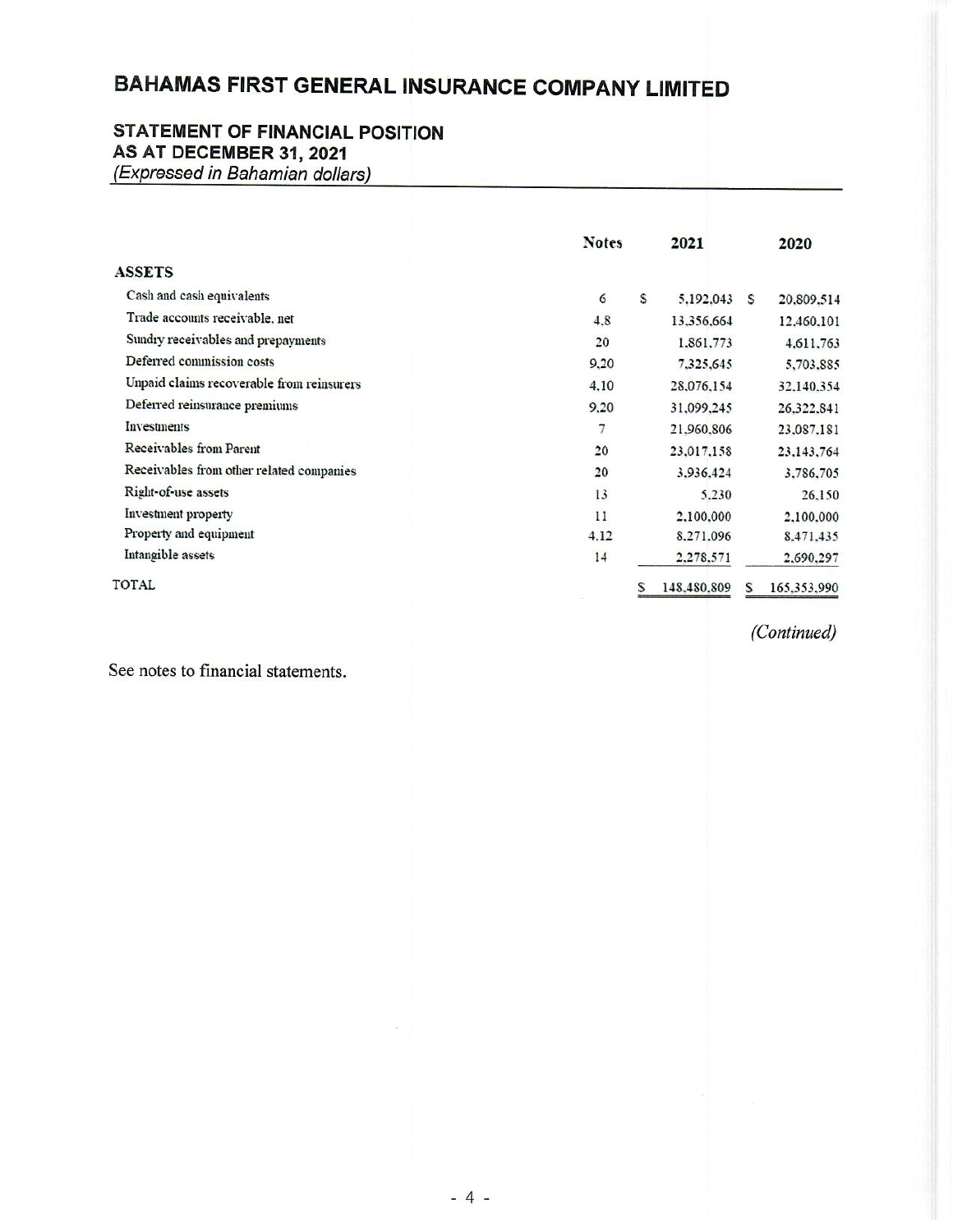### **STATEMENT OF FINANCIAL POSITION** AS AT DECEMBER 31, 2021

(Expressed in Bahamian dollars)

|                                        | <b>Notes</b> | 2021            | 2020              |
|----------------------------------------|--------------|-----------------|-------------------|
| <b>LIABILITIES AND EQUITY</b>          |              |                 |                   |
| <b>LIABILITIES:</b>                    |              |                 |                   |
| Accrued expenses and other liabilities |              | \$<br>3,209,735 | \$<br>2,224,155   |
| Lease liability                        | 13           | 5,806           | 28,391            |
| Reinsurance balances payable           |              | 6,911,205       | 30,395,657        |
| Unearned commission income             | 9            | 7,624,250       | 6,485,216         |
| Unearned premiums                      | 9            | 42,972,210      | 36,552,314        |
| Unpaid claims                          | 4,10         | 37,915,220      | 44,700,826        |
| <b>Total liabilities</b>               |              | 98,638,426      | 120,386,559       |
| EQUITY:                                |              |                 |                   |
| Share capital                          | 15           | 7,500,000       | 7,500,000         |
| Contributed surplus                    |              | 14,100,000      | 14,100,000        |
| Reserves                               | 16,17        | 5,363,657       | 5,767,155         |
| Retained earnings                      |              | 22,878,726      | 17,600,276        |
| Total equity                           |              | 49,842,383      | 44,967,431        |
| TOTAL                                  |              | 148,480,809     | 165,353,990<br>S. |

(Concluded)

See notes to financial statements.

These financial statements were approved by the Board of Directors on March 31, 2022 and are signed on its behalf by:

Alison Treco, Chairman

Patrick G.W. Ward, Director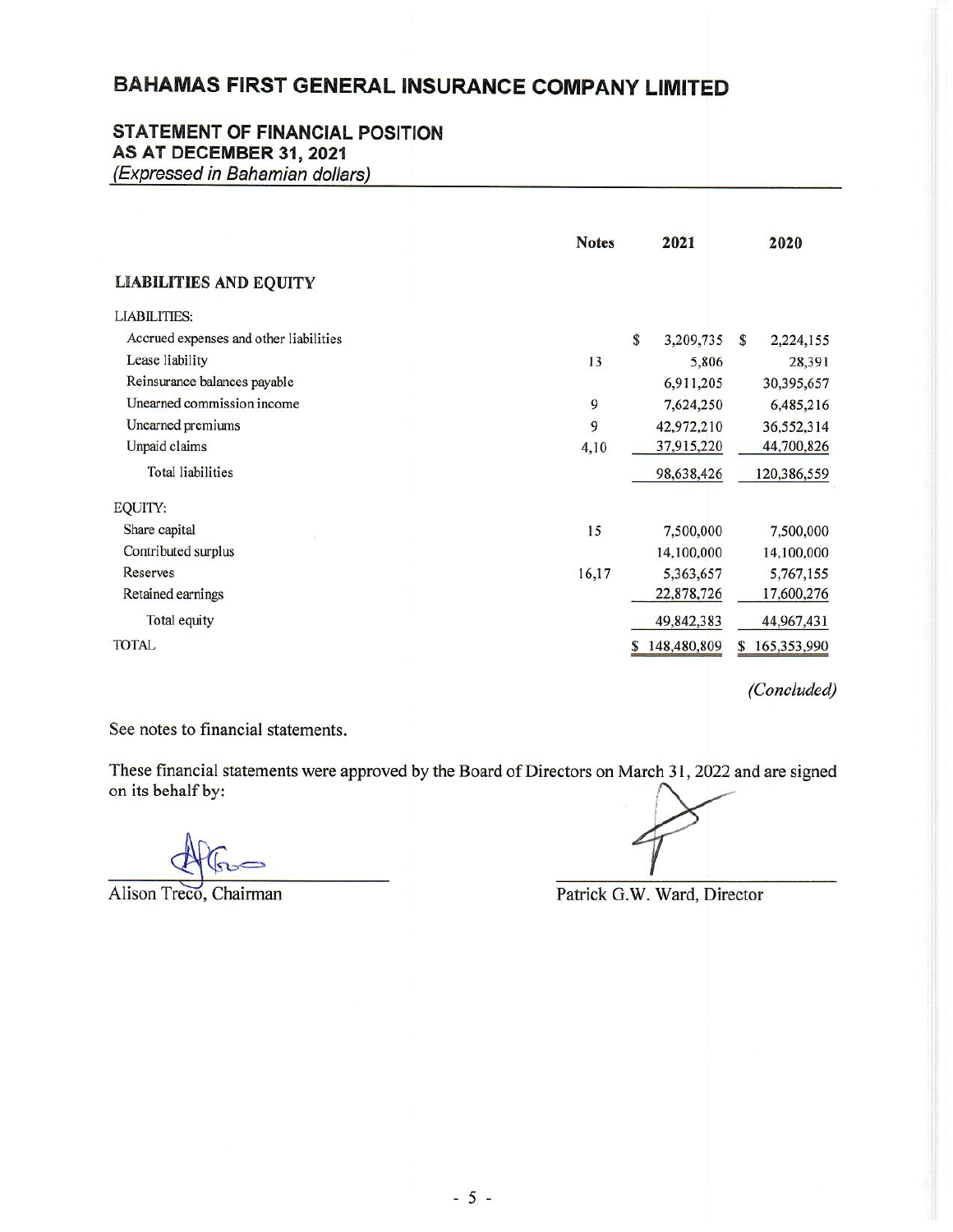### **STATEMENT OF PROFIT OR LOSS FOR THE YEAR ENDED DECEMBER 31, 2021**

*(Expressed in Bahamian dollars)*

|                                                    | <b>Notes</b> | 2021           | 2020             |
|----------------------------------------------------|--------------|----------------|------------------|
| UNDERWRITING INCOME:                               |              |                |                  |
| Gross premiums written                             | 20           | \$106,028,979  | 96,614,135<br>\$ |
| Movement in unearned premiums                      | 9            | (6,419,896)    | 2,360,357        |
|                                                    |              | 99,609,083     | 98,974,492       |
| Premiums ceded to reinsurers                       |              | (76,625,648)   | (69, 613, 318)   |
| Movement in deferred reinsurance premiums          | 9            | 4,776,404      | (509, 515)       |
| Net premiums earned                                |              | 27,759,839     | 28,851,659       |
| Commission income from reinsurers                  |              | 18,949,899     | 16,365,510       |
| Total underwriting income                          |              | 46,709,738     | 45,217,169       |
| UNDER WRITING EXPENSES:                            |              |                |                  |
| Commission expense                                 | 20           | 18,471,716     | 18,518,455       |
| Cost of excess of loss reinsurance                 |              | 7,429,040      | 6,851,382        |
| Net claims incurred                                | 10           | 4,068,568      | 4,659,124        |
| Premium tax                                        |              | 3,088,223      | 2,814,004        |
| Total underwriting expenses                        |              | 33,057,547     | 32,842,965       |
| Net underwriting income                            |              | 13,652,191     | 12,374,204       |
| <b>OTHER EXPENSES:</b>                             |              |                |                  |
| Management fees                                    | 20           | 2,860,884      | 3,014,407        |
| Salaries, benefits and bonuses                     | 19,20        | 2,406,441      | 2,597,827        |
| General and administrative expenses                | 20           | 2,089,472      | 2,264,587        |
| Leasee interest                                    | 13           | 816            | 1,808            |
| Depreciation and amortization of intangible assets | 12,13,14     | 692,915        | 471,508          |
| Total other expenses                               |              | 8,050,528      | 8,350,137        |
| UNREALIZED (LOSS) ON INVESTMENT                    | 7            | (1,741,527)    | (2,881,438)      |
| <b>OTHER INCOME</b>                                | 18           | 1,418,314      | 1,119,992        |
| PROFIT FOR THE YEAR                                |              | 5,278,450<br>S | 2,262,621<br>S.  |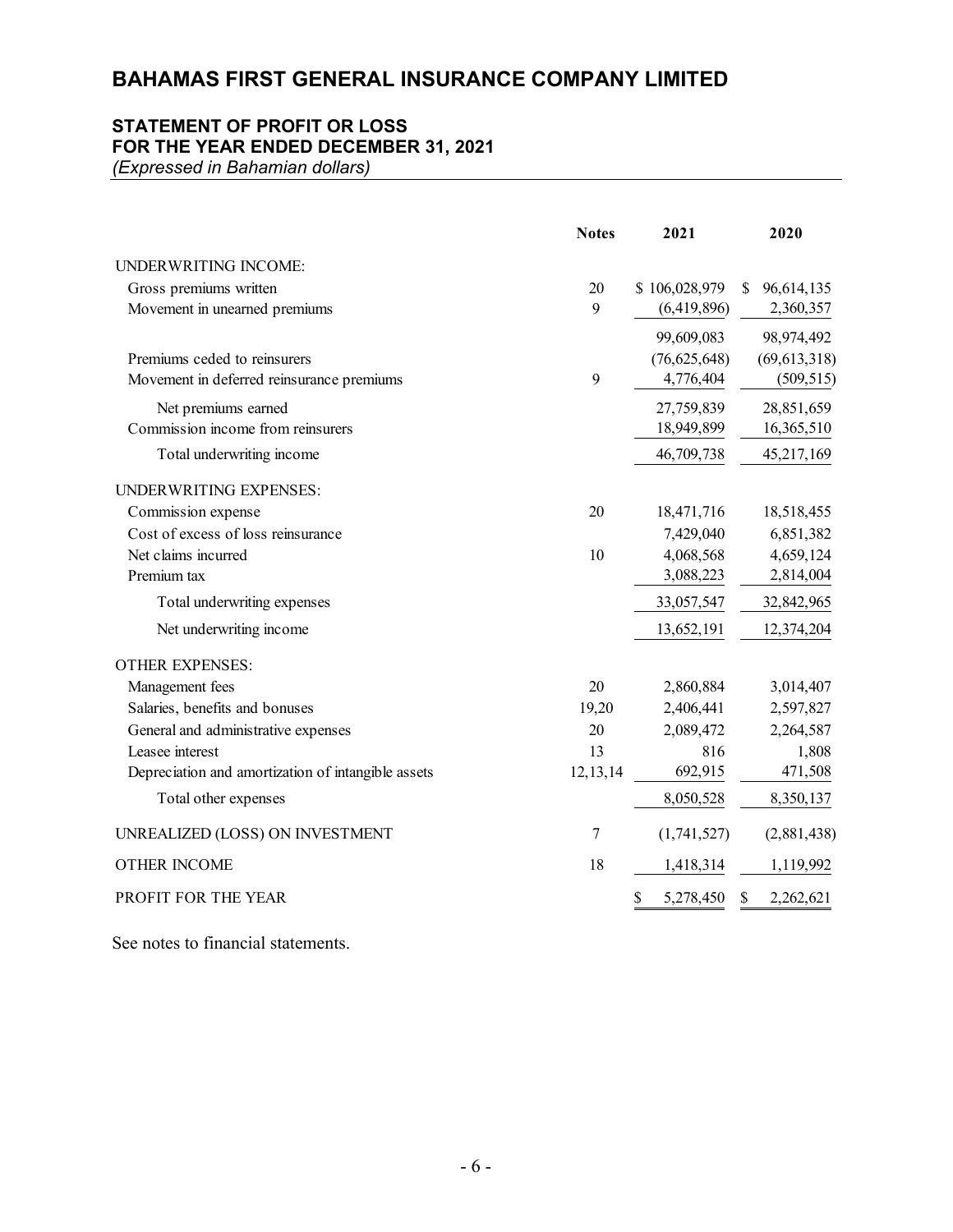### **STATEMENT OF PROFIT OR LOSS AND OTHER COMPREHENSIVE INCOME/(LOSS) FOR THE YEAR ENDED DECEMBER 31, 2021**

*(Expressed in Bahamian dollars)*

|                                                                | <b>Notes</b> |   | 2021      |   | 2020      |
|----------------------------------------------------------------|--------------|---|-----------|---|-----------|
| PROFIT FOR THE YEAR                                            |              | S | 5,278,450 | S | 2,262,621 |
| OTHER COMPREHENSIVE INCOME:                                    |              |   |           |   |           |
| Items that may be reclassified subsequently to profit or loss: |              |   |           |   |           |
| Unrealized (loss)/gain on available-for-sale investments       | 7.17         |   | (403,498) |   | 107,761   |
| OTHER COMPREHENSIVE (LOSS)/INCOME FOR THE YEAR                 |              |   | (403,498) |   | 107,761   |
| TOTAL COMPREHENSIVE INCOME FOR THE YEAR                        |              |   | 4,874,952 |   | 2,370,382 |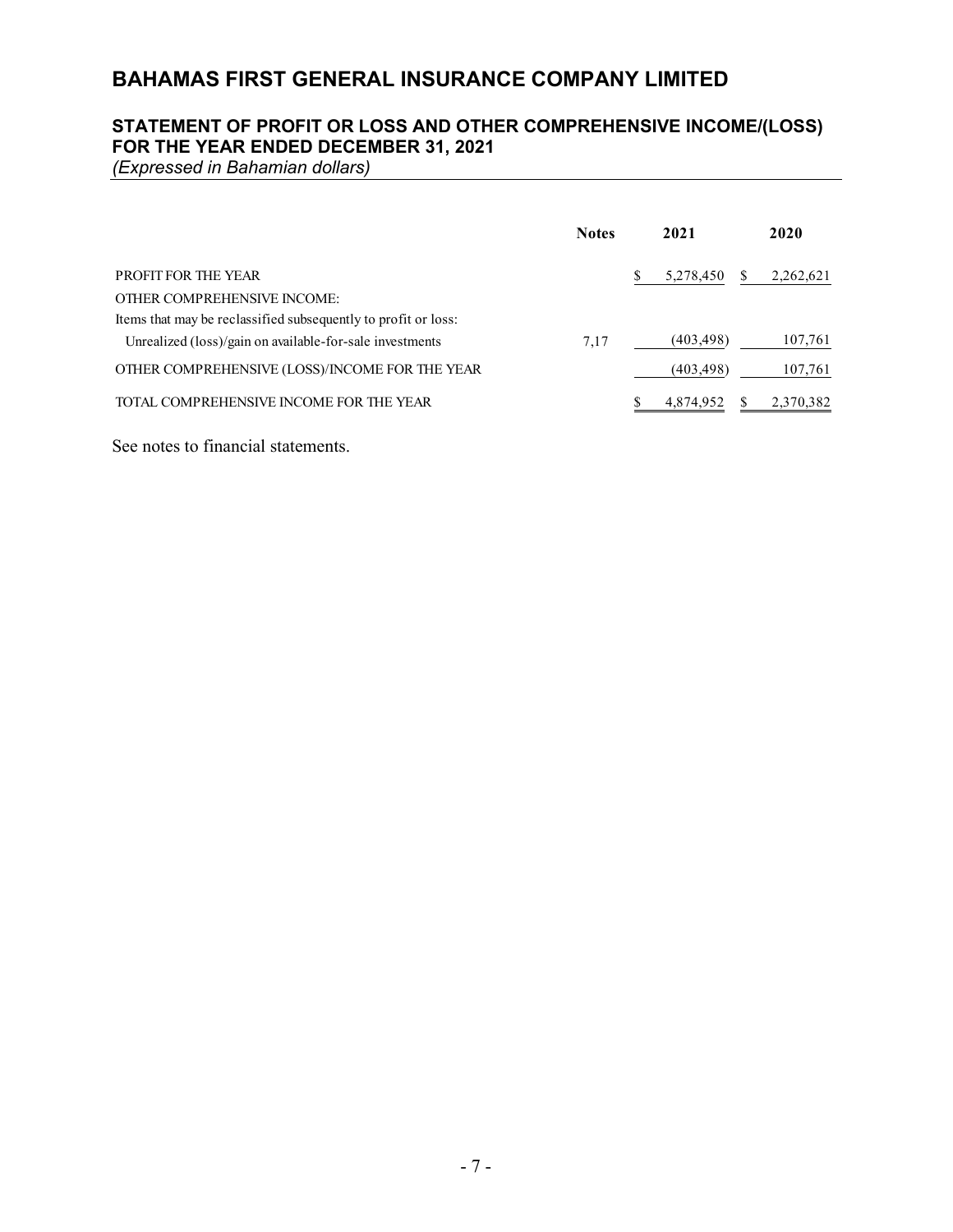### **STATEMENT OF CHANGES IN EQUITY FOR THE YEAR ENDED DECEMBER 31, 2021**

*(Expressed in Bahamian dollars)*

|                                   |    | <b>Share</b><br>Capital  |    | <b>Contributed</b><br><b>Surplus</b> | General<br><b>Reserve</b> | <b>Revaluation</b><br><b>Reserve</b> |   | <b>Retained</b><br><b>Earnings</b> |    | <b>Total</b> |
|-----------------------------------|----|--------------------------|----|--------------------------------------|---------------------------|--------------------------------------|---|------------------------------------|----|--------------|
| December 31, 2019                 | \$ | 7,500,000                | S. | 14,100,000                           | $$3,500,000$ \$           | 2,159,394                            | S | 15,337,655                         | -S | 42,597,049   |
| Profit for the year               |    |                          |    |                                      |                           |                                      |   | 2,262,621                          |    | 2,262,621    |
| Other comprehensive income        |    |                          |    |                                      |                           | 107,761                              |   |                                    |    | 107,761      |
| Total comprehensive income        |    |                          |    |                                      |                           | 107,761                              |   | 2,262,621                          |    | 2,370,382    |
| December 31, 2020                 |    | 7,500,000                |    | 14,100,000                           | 3,500,000                 | 2,267,155                            |   | 17,600,276                         |    | 44,967,431   |
| Profit for the year               |    | $\overline{\phantom{0}}$ |    |                                      |                           |                                      |   | 5,278,450                          |    | 5,278,450    |
| Other comprehensive loss          |    |                          |    |                                      |                           | (403, 498)                           |   |                                    |    | (403, 498)   |
| Total comprehensive (loss)/income |    |                          |    |                                      |                           | (403, 498)                           |   | 5,278,450                          |    | 4,874,952    |
| Balance at December 31, 2021      |    | 7,500,000                |    | 14,100,000                           | \$3,500,000               | 1,863,657                            |   | 22,878,726                         |    | 49,842,383   |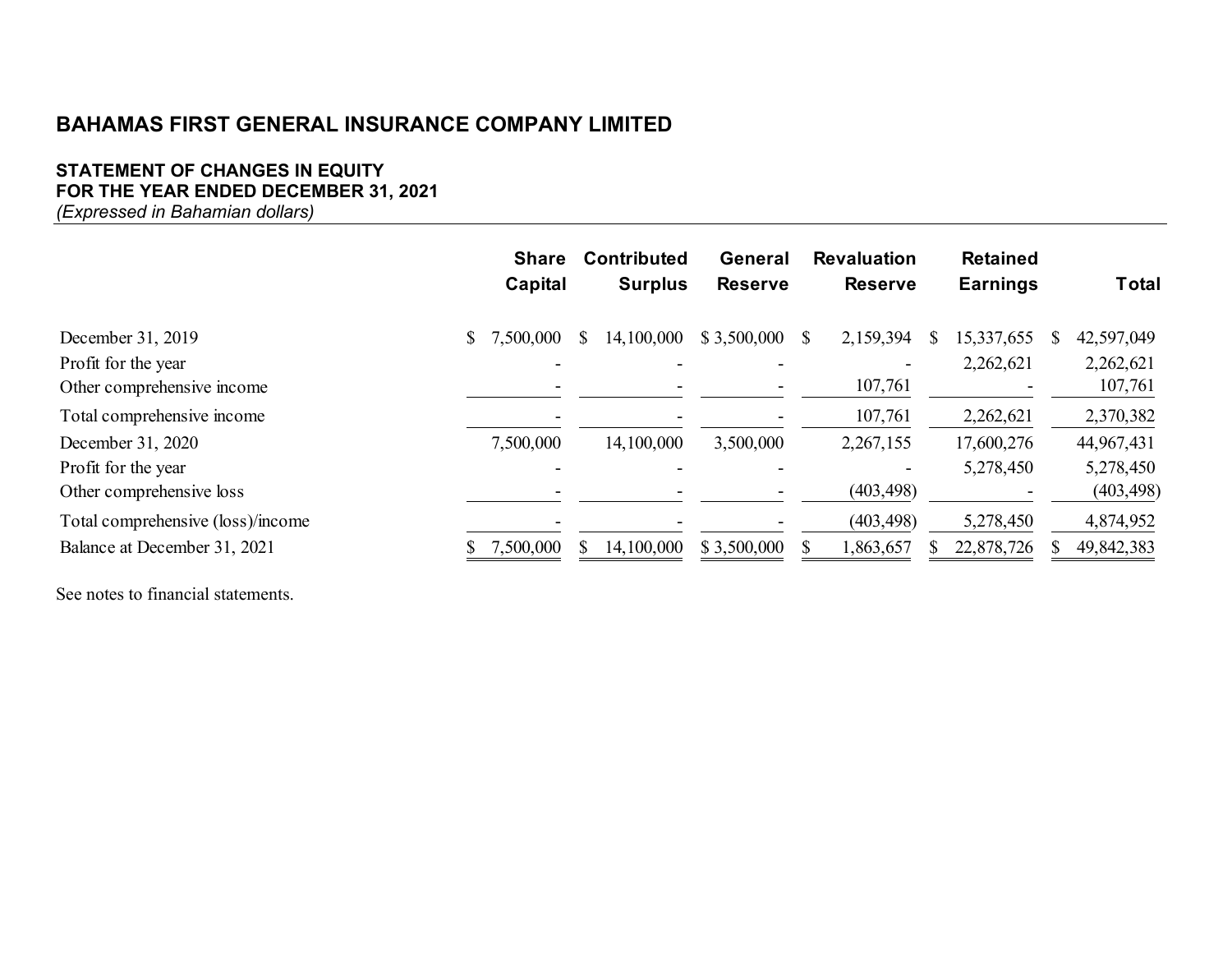### **STATEMENT OF CASH FLOWS FOR THE YEAR ENDED DECEMBER 31, 2021**  *(Expressed in Bahamian dollars)*

|                                                           | <b>Notes</b> | 2021            | 2020                       |
|-----------------------------------------------------------|--------------|-----------------|----------------------------|
| CASH FLOWS FROM OPERATING ACTIVITIES:                     |              |                 |                            |
| Profit for the year                                       |              | \$<br>5,278,450 | 2,262,621<br><sup>\$</sup> |
| Adjustments for:                                          |              |                 |                            |
| Depreciation                                              | 12,13        | 281,189         | 261,805                    |
| Amortization of intangible assets                         | 14           | 411,726         | 209,703                    |
| Amortization of discounts on bonds                        | 7            | 16,439          |                            |
| Leasee interest                                           | 13           | 816             | 1,808                      |
| Unrealized loss on investment                             | $\tau$       | 1,741,527       | 2,881,438                  |
| Realized gain on sale of investments                      | 7,18         | (451, 450)      |                            |
| (Increase)/decrease in operating assets                   |              |                 |                            |
| Increase in trade accounts receivable, net                |              | (896, 563)      | (63, 729)                  |
| Decrease/(increase) in sundry receivables and prepayments |              | 2,749,990       | (1,083,132)                |
| (Increase)/decrease in deferred commission costs          | 9            | (1,621,760)     | 904,765                    |
| (Increase)/decrease in deferred reinsurance premiums      | 9            | (4,776,404)     | 509,515                    |
| (Increase)/decrease in receivable from related companies  |              | (23, 113)       | 6,820,297                  |
| Increase/(decrease) in operating liabilities              |              |                 |                            |
| Increase in accrued expenses and other liabilities        |              | 985,580         | 1,324,228                  |
| Decrease in reinsurance balances payable                  |              | (23, 484, 452)  | (38, 274, 877)             |
| Increase/(decrease) in unearned commission income         | 9            | 1,139,034       | (337, 221)                 |
| Increase/(decrease) in unearned premiums                  | 9            | 6,419,896       | (2,360,357)                |
| Decrease in net unpaid claims                             | 10           | (2,721,406)     | (2,477,945)                |
| Net cash used in operating activities                     |              | (14,950,501)    | (29, 421, 081)             |

*(Continued)*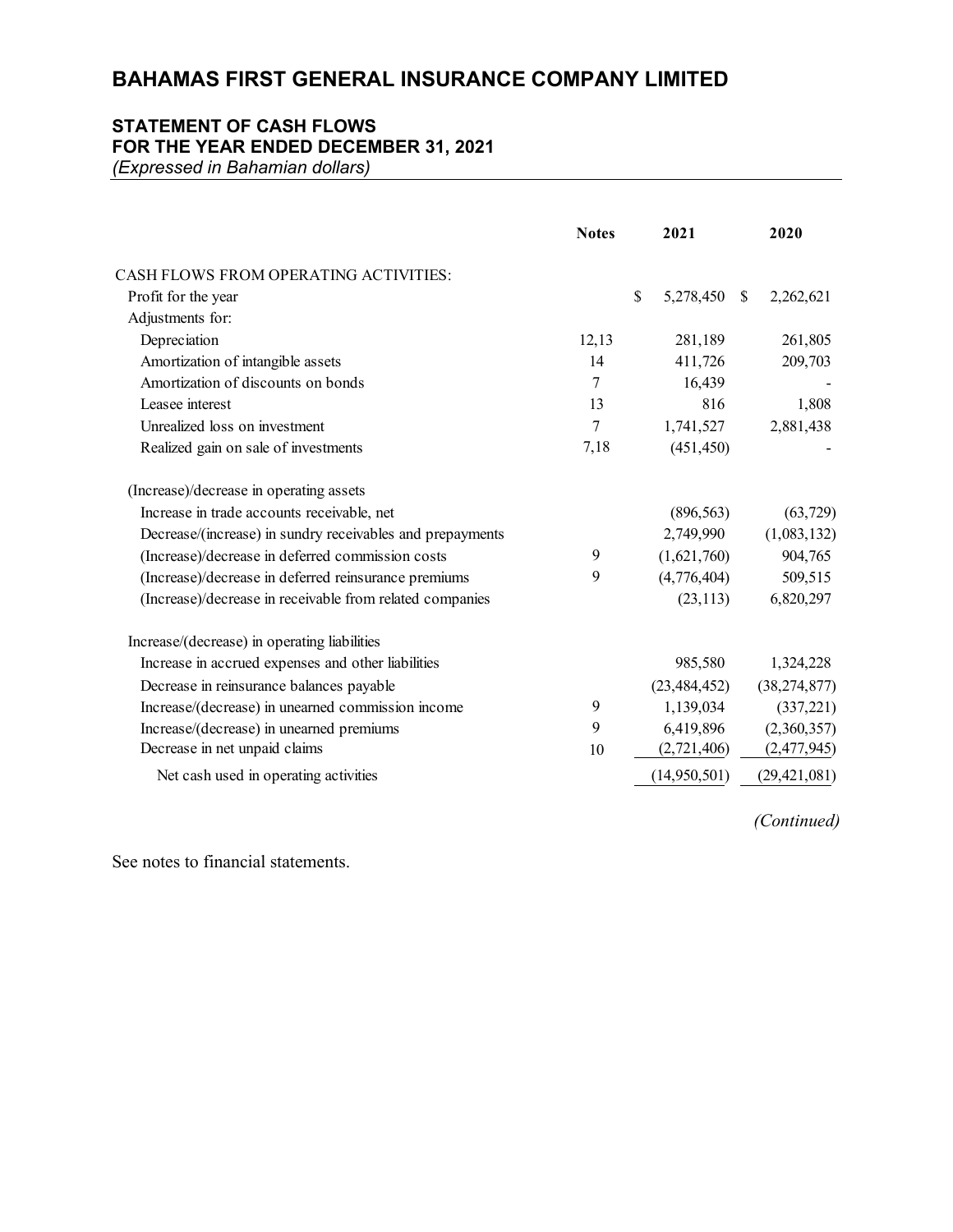### **STATEMENT OF CASH FLOWS FOR THE YEAR ENDED DECEMBER 31, 2021**  *(Expressed in Bahamian dollars)*

**Notes 2021 2020** CASH FLOWS FROM INVESTING ACTIVITIES: Purchase of property and equipment 12 \$ (59,930) \$ (286,170) Proceeds from sales and maturities of investments 7 3,385,629 407,045 Purchase of investments (98,000) (98,000) (98,000) Purchase of intangible assets 14 - (2,900,000) Net cash used in investing activities (643,569) (2,877,125) CASH FLOWS FROM FINANCING ACTIVITIES: Lease liability cash payments (23,401) (23,400) Net cash used in financing activities (23,401) (23,400) NET DECREASE IN CASH AND CASH EQUIVALENTS (15,617,471) (32,321,606) CASH AND CASH EQUIVALENTS: BEGINNING OF YEAR 20,809,514 53,131,120 END OF YEAR \$ 5,192,043 \$ 20,809,514 SUPPLEMENTAL CASH FLOW DISCLOSURE: Interest received, investments  $\qquad \qquad$  1,039,635 \$ 803,126 Dividends received **\$** 126,657 \$ 250,313 Premium taxes paid  $\frac{1}{2}$  8 3,088,223 \$ 2,814,004

See notes to financial statements.

*(Concluded)*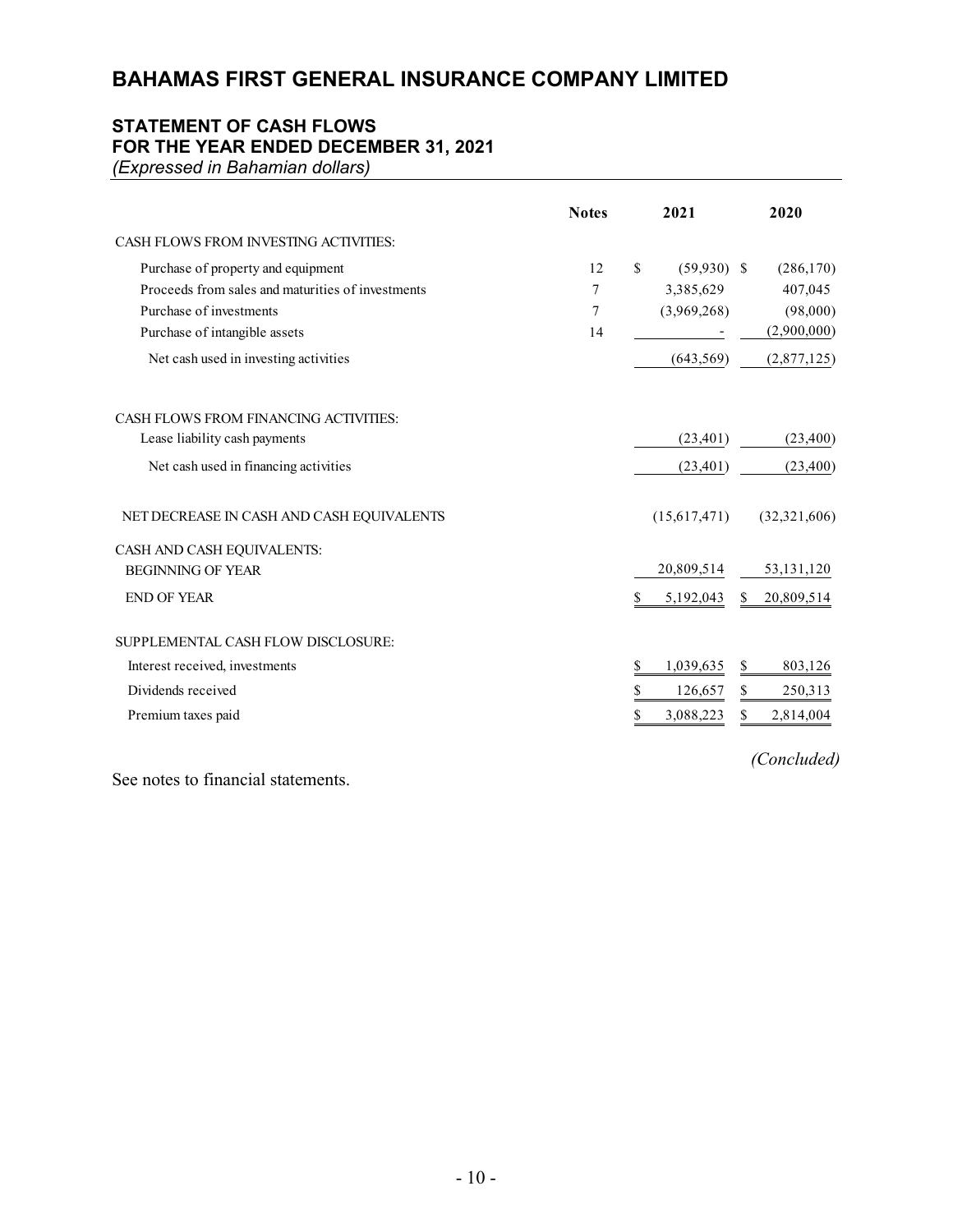#### **NOTES TO FINANCIAL STATEMENTS FOR THE YEAR ENDED DECEMBER 31, 2021**  *(Expressed in Bahamian dollars)*

### **1. GENERAL**

Bahamas First General Insurance Company Limited (the "Company") was incorporated on September 8, 1982 under the laws of the Commonwealth of The Bahamas. Effective January 1, 1998 the Company became a wholly-owned subsidiary of Bahamas First Holdings Limited ("BFH" or "Parent"). It is registered to carry on general insurance business. One of BFH's subsidiaries, Nassau Underwriters Agency Insurance Agents and Brokers Ltd. ("NUA") acts as an insurance agent for the Company. First Response Limited ("FRL"), a wholly-owned subsidiary of BFH, provides motor vehicle claim roadside assistance and claim adjusting services to the Company.

The Company, BFH, and the other subsidiaries of BFH are hereinafter collectively referred to in these financial statements as the "Group". All of the Group's companies except BFH International Limited ("BFHIL") and its subsidiaries are incorporated in The Bahamas. BFHIL, Cayman First Insurance Company Limited ("CFI"), BFH Services (Cayman) Limited, and Brac Insurance Associates Ltd. are incorporated under the laws (2009 Revision) of the Cayman Islands.

The registered office of the Company is located at 32 Collins Avenue, Nassau, Bahamas.

### **2. ADOPTION OF NEW AND AMENDED INTERNATIONAL FINANCIAL REPORTING STANDARDS ("IFRS") AND INTERNATIONAL ACCOUNTING STANDARDS ("IAS")**

#### a. *New and amended Standards and Interpretations adopted by the Company*

In the current year, there were several new and amended standards and interpretations issued by the International Accounting Standards Board (the "IASB") and the International Financial Reporting Interpretations Committee of the IASB effective for annual reporting periods beginning on or after January 1, 2021. However, they do not have a material effect on the Company's financial statements.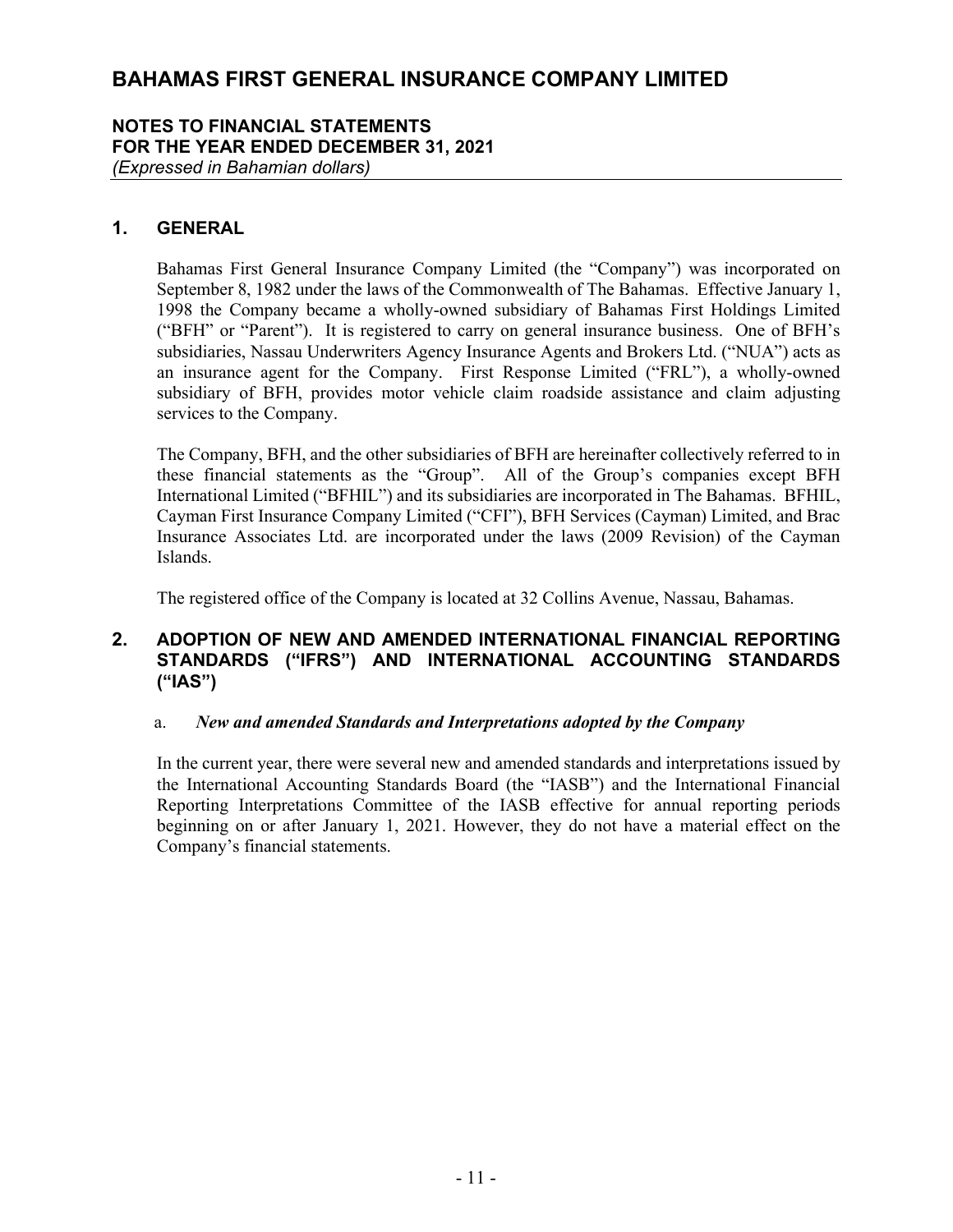### **NOTES TO FINANCIAL STATEMENTS FOR THE YEAR ENDED DECEMBER 31, 2021 (CONTINUED)** *(Expressed in Bahamian dollars)*

### **2. ADOPTION OF NEW AND AMENDED INTERNATIONAL FINANCIAL REPORTING STANDARDS (IFRS) AND INTERNATIONAL ACCOUNTING STANDARDS (IAS) (CONTINUED)**

### *b. Standards and Interpretations effective but not affecting the reported results or financial position on the basis that the Company elected for the temporary exemption*

#### *IFRS 9 – Financial Instruments*

IFRS 9 includes three principal classification categories for financial assets: measured at amortized cost, fair value through other comprehensive income and fair value through profit or loss. The classification of financial assets under IFRS 9 is generally based on the business model in which a financial asset is managed and its contractual cash flow characteristics. IFRS 9 eliminates the previous IAS 39 categories of held-to-maturity investments, loans and receivables, and available-for-sale financial assets. IFRS 9 also replaces the 'incurred loss' model in IAS 39 with a forward-looking 'expected credit loss' model. Under IFRS 9 credit losses are recognized earlier than under IAS 39.

During 2021, the Company performed a high-level impact assessment of IFRS 9. This preliminary assessment is based on currently available information and may be subject to changes arising from further detailed analyses or additional reasonable and supportable information being made available to the Company in the future. Overall, the Company expects no significant impact on its statement of financial position and equity, except for the effect of applying the impairment requirements of IFRS 9. The Company expects a higher loss allowance resulting in a negative impact on equity and will perform a detailed assessment in the future to determine the extent.

The IASB issued a temporary exemption for the effective date of implementation of IFRS 9 for insurance companies which meet certain qualifying criteria. This exemption allows the application of IFRS 9 to be deferred until January 1, 2023. At December 31, 2021, the Company met these qualifying criteria of i) not applying any previous version of IFRS 9 and ii) at least 90% of its total liabilities being connected to insurance contracts and has therefore deferred implementation of IFRS 9.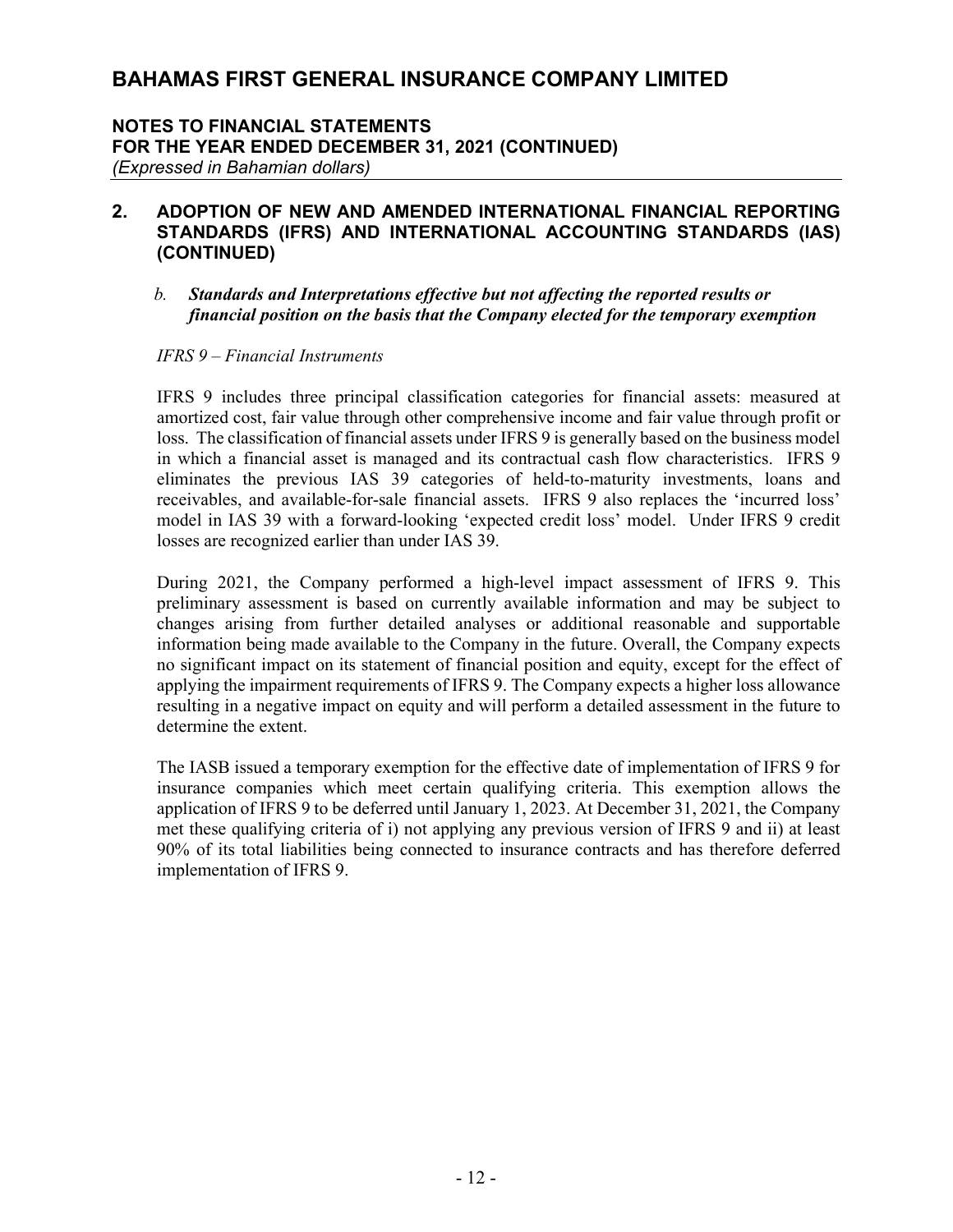### **NOTES TO FINANCIAL STATEMENTS FOR THE YEAR ENDED DECEMBER 31, 2021 (CONTINUED)** *(Expressed in Bahamian dollars)*

### **2. ADOPTION OF NEW AND AMENDED INTERNATIONAL FINANCIAL REPORTING STANDARDS (IFRS) AND INTERNATIONAL ACCOUNTING STANDARDS (IAS) (CONTINUED)**

#### c. *Standards and Interpretations in issue but not yet effective*

The following standards, amendments and interpretations are only effective for accounting periods, beginning on or after the aforementioned date.

*Effective for annual periods beginning on or after January 1, 2023* 

#### IFRS 17 – *Insurance contracts*

IFRS 17 was issued in May 2017 as a replacement for IFRS 4 Insurance Contracts. IFRS 17 applies to all types of insurance contracts as well as to certain financial instruments with discretionary participation features. In contrast to the requirements in IFRS 4, which are largely based on grandfathering of previous local accounting policies, IFRS 17 provides a comprehensive and consistent approach to insurance contracts. The core of IFRS 17 is the general model, supplemented by a specific adaption for contracts with direct participation features (the variable fee approach) and a simplified approach (the premium allocation approach) mainly for short-duration contracts.

The main features of the new accounting model for insurance contracts are, as follows: the measurement of the present value of future cash flows incorporating an explicit risk adjustment and remeasured at each reporting period (the fulfilment cash flows); a contractual service margin that is equal and opposite to any day one gain in the fulfilment cash flows of a group of contracts, representing the unearned profit of the insurance contracts to be recognized in profit or loss over the service period (coverage period); the presentation of insurance revenue and insurance service expenses in the statement of comprehensive income based on the concept of insurance services provided during the period; and extensive disclosures to provide information on the recognized amounts from insurance contracts and the nature and extent of risks arising from these contracts.

The standard allows a choice between recognizing changes in discount rates either in the statement of profit or loss or directly in other comprehensive income. The choice is likely to reflect how insurers account for their financial assets under IFRS 9.

An optional, simplified premium allocation approach is permitted for the liability for the remaining coverage for short duration contracts, which are often written by non-life insurers.

The new rules will affect the financial statements and key performance indicators of all entities that issue insurance contracts. The Company has not yet fully assessed the impact of the new standard on its results.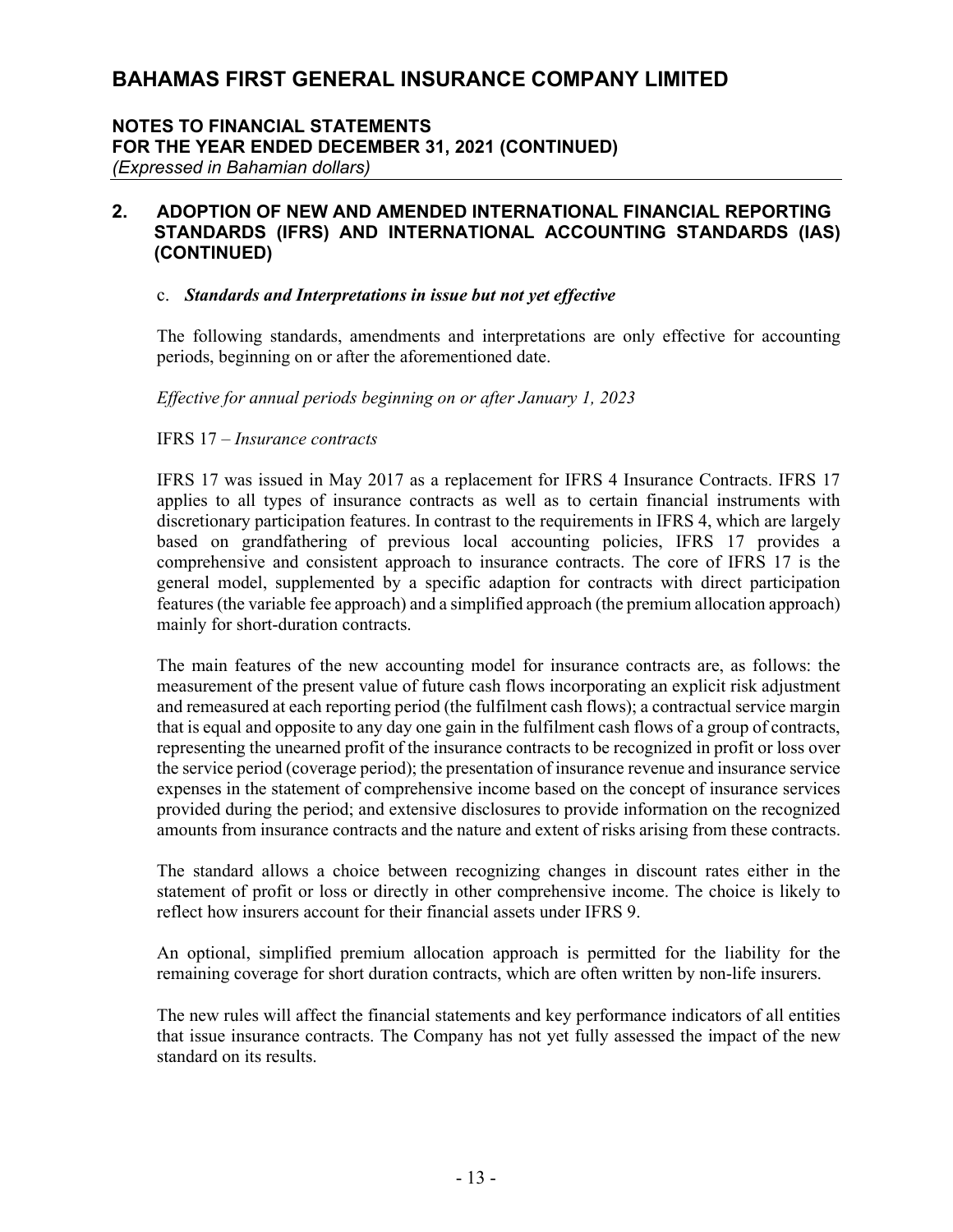### **NOTES TO FINANCIAL STATEMENTS FOR THE YEAR ENDED DECEMBER 31, 2021 (CONTINUED)** *(Expressed in Bahamian dollars)*

### **2. ADOPTION OF NEW AND AMENDED INTERNATIONAL FINANCIAL REPORTING STANDARDS (IFRS) AND INTERNATIONAL ACCOUNTING STANDARDS (IAS) (CONTINUED)**

#### c. *Standards and Interpretations in issue but not yet effective (Continued)*

Effective for annual periods beginning on or after January 1, 2023 (continued)

*Amendments to IAS 1 Presentation of Financial Statements—Classification of Liabilities as Current or Noncurrent* 

The amendments clarify that the classification of liabilities as current or non-current is based on rights that are in existence at the end of the reporting period, specify that classification is unaffected by expectations about whether an entity will exercise its right to defer settlement of a liability. It further explains that rights are in existence if covenants are complied with at the end of the reporting period and introduce a definition of 'settlement' to make clear that settlement refers to the transfer to the counterparty of cash, equity instruments, other assets or services.

This amendment is not anticipated to have a material impact on the Company's financial statements.

### *Amendments to IAS 1 Presentation of Financial Statements and IFRS Practice Statement 2 Making Materiality Judgements—Disclosure of Accounting Policies*

The amendments change the requirements in IAS 1 with regard to disclosure of accounting policies. The amendments replace all instances of the term 'significant accounting policies' with 'material accounting policy information'. Accounting policy information is material if, when considered together with other information included in an entity's financial statements, it can reasonably be expected to influence decisions that the primary users of general purpose financial statements make on the basis of those financial statements.

The supporting paragraphs in IAS 1 are also amended to clarify that accounting policy information that relates to immaterial transactions, other events or conditions is immaterial and need not be disclosed. Accounting policy information may be material because of the nature of the related transactions, other events or conditions, even if the amounts are immaterial. However, not all accounting policy information relating to material transactions, other events or conditions is itself material.

This amendment is not anticipated to have a material impact on the Company's financial statements.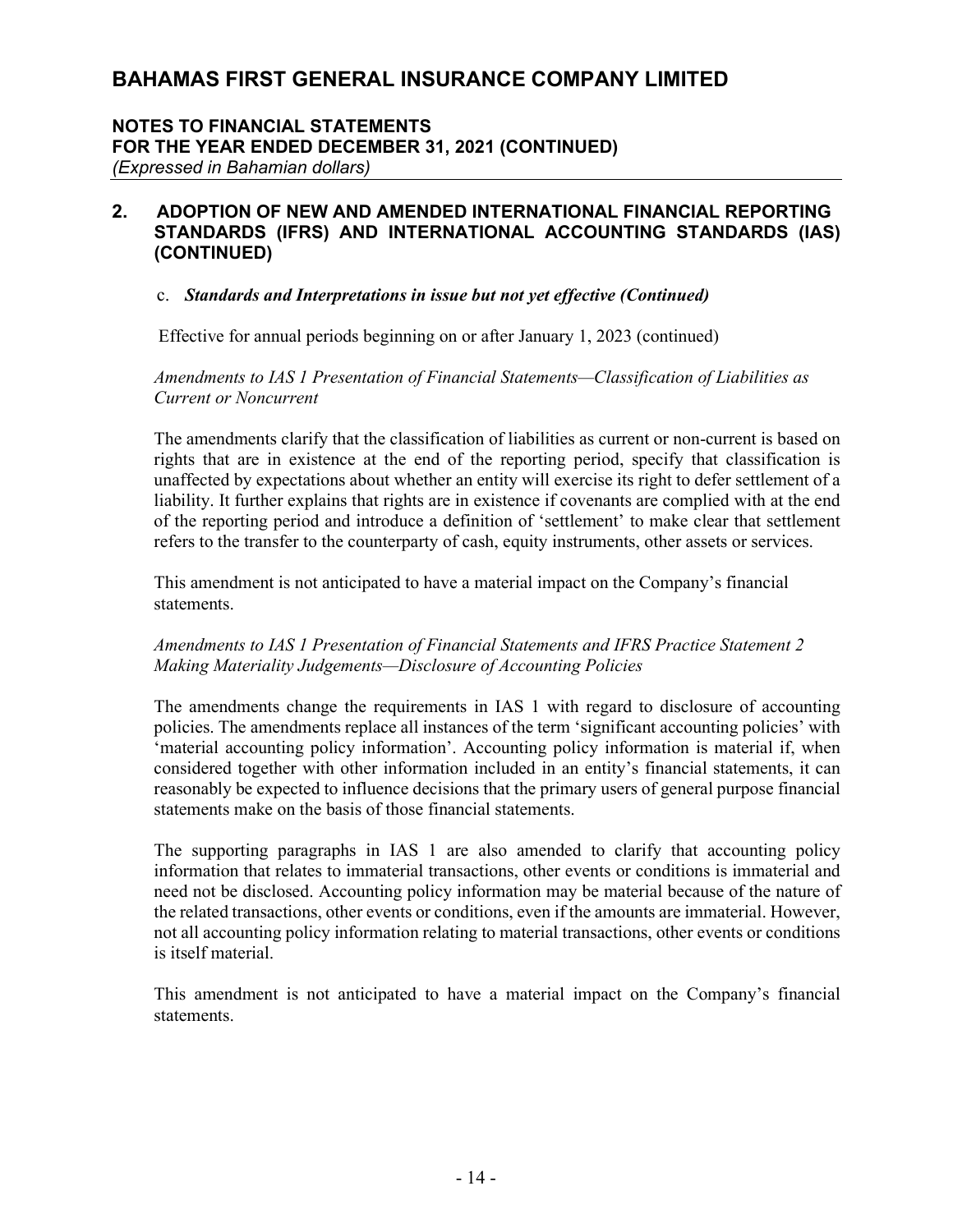### **NOTES TO FINANCIAL STATEMENTS FOR THE YEAR ENDED DECEMBER 31, 2021 (CONTINUED)** *(Expressed in Bahamian dollars)*

### **3. SIGNIFICANT ACCOUNTING POLICIES**

The following is a summary of the significant accounting policies:

a. *Basis of preparation* - These financial statements have been prepared in accordance with IFRS. They have been prepared on the accrual basis and under the historical cost convention, except for certain investments measured at fair value, land and buildings, which are carried at revalued amounts based on valuations performed every three years and investment property which are carried at fair value. The preparation of financial statements in accordance with IFRS requires management to make estimates and assumptions that affect the reported amounts of assets and liabilities and disclosure of contingent assets and liabilities at the date of the financial statements, and the reported amounts of revenues and expenses during the reporting period. Actual results could differ from those estimates. The accounting policies are consistent with those used in previous years.

#### b. *Financial instruments*

*Classification and measurement* - On initial recognition, a financial asset or liability is measured at its fair value plus, in the case of investments not at fair value through profit or loss, transaction costs directly attributable to the acquisition or issue of the financial asset or liability. Transaction costs on financial assets and financial liabilities at fair value through profit or loss are expensed immediately, while on other financial instruments they are amortized.

The classification depends on the nature and purpose of the financial assets. Management determines the classification of its investments at initial recognition and re-evaluates the classification at each reporting date.

Financial assets are classified as either financial assets at fair value through profit or loss ("FVTPL"); available-for-sale ("AFS"); held-to-maturity investments; or loans and receivables; and are measured as follows:

(i) Financial assets at fair value through profit or loss

Financial assets are classified as FVTPL where the financial asset is either held for trading or is designated as FVTPL. A financial asset is classified into the FVTPL category at inception if acquired principally for the purpose of selling in the short term, if it forms part of a portfolio of financial assets in which there is evidence of short-term profit-taking, or if so designated by management. These assets are stated at fair value, with any resultant gain or loss recognized in the statement of profit or loss and other comprehensive income.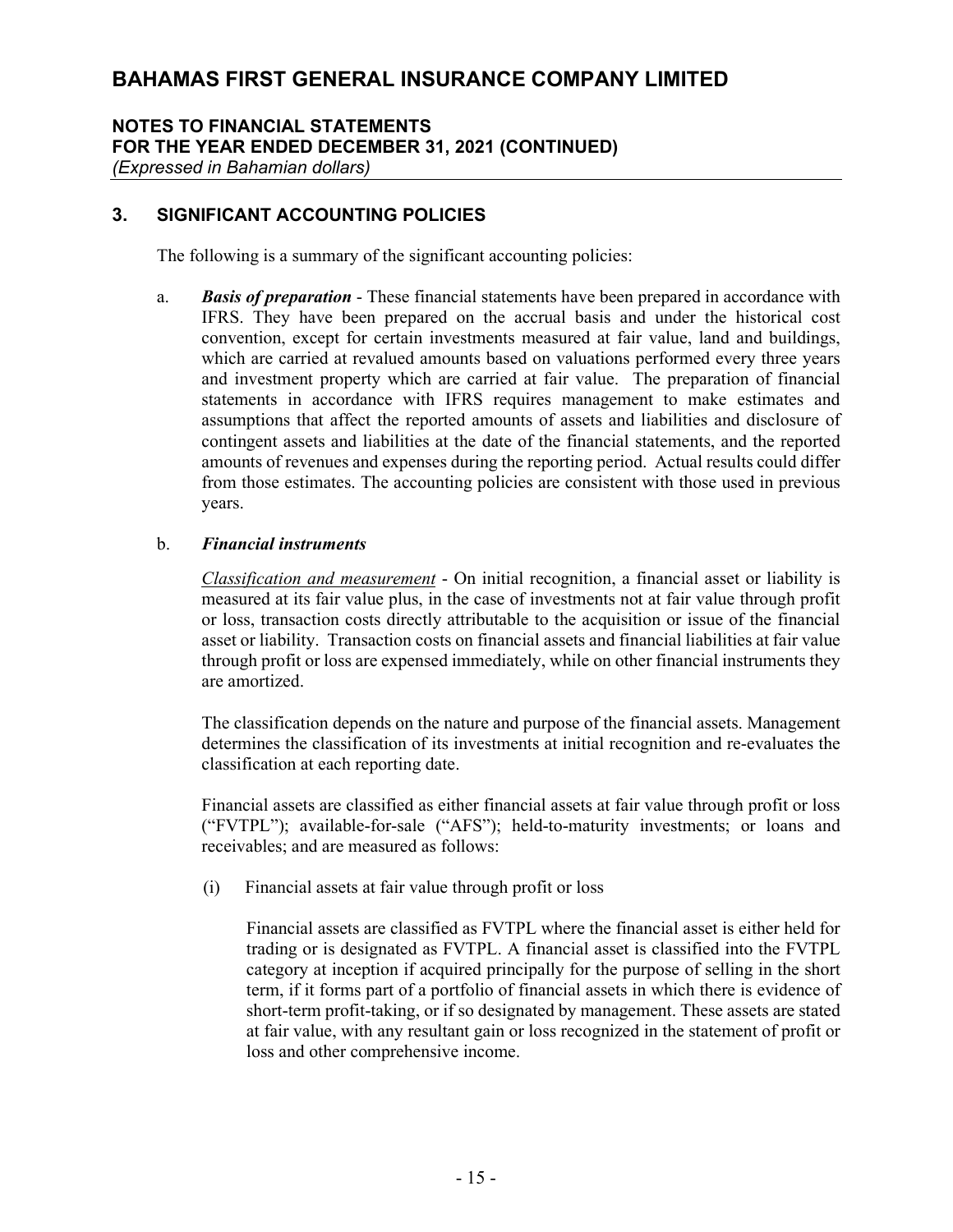### **NOTES TO FINANCIAL STATEMENTS FOR THE YEAR ENDED DECEMBER 31, 2021 (CONTINUED)** *(Expressed in Bahamian dollars)*

### **3. SIGNIFICANT ACCOUNTING POLICIES (CONTINUED)**

#### b. *Financial instruments (continued)*

(ii) Available-for-sale investments

AFS financial assets are those non-derivative financial assets that are either designated as available for sale or are not classified as a) FVTPL, b) held-tomaturity or c) loans and receivables. AFS assets are stated at fair value. Cost may be used to approximate the fair value of AFS assets.

(iii) Held-to-maturity investments

Bills of exchange and debentures with fixed or determinable payments and fixed maturity dates that the Company has the positive intent and ability to hold to maturity are classified as held-to-maturity investments.

Held-to-maturity investments are non-derivative financial assets which are carried at amortized cost using the effective interest method less any impairment, with revenue recognized on an effective yield basis. Investment income is recorded in interest income in the statement of profit or loss and other comprehensive income. As at December 31, 2021 the Company does not hold any investments within this classification.

(iv) Loans and receivables

Loans and other receivables are non-derivative financial assets that have fixed or determinable payments that are not quoted in an active market, and which the Company has no intention of trading or designating at fair value. Loans and receivables are recognized when the Company provides goods or services to debtors or cash is advanced to borrowers. Loans and receivables are subsequently carried at amortized cost using the effective interest method, less any impairment.

After initial recognition, financial liabilities are measured at amortized cost using the effective interest method, except for financial liabilities at fair value through profit or loss. Such liabilities, including derivatives that are liabilities, are measured at fair value.

Cash and cash equivalents, trade accounts receivable, sundry receivables and prepayments, unpaid claims recoverable from reinsurers and receivables from parent and other related companies are classified as loans and receivables and are carried at cost, which equates to amortized cost, less provision for bad debts. Reinsurance balances payable and accrued expenses and other liabilities are financial liabilities, which are carried at cost, which equates to amortized cost.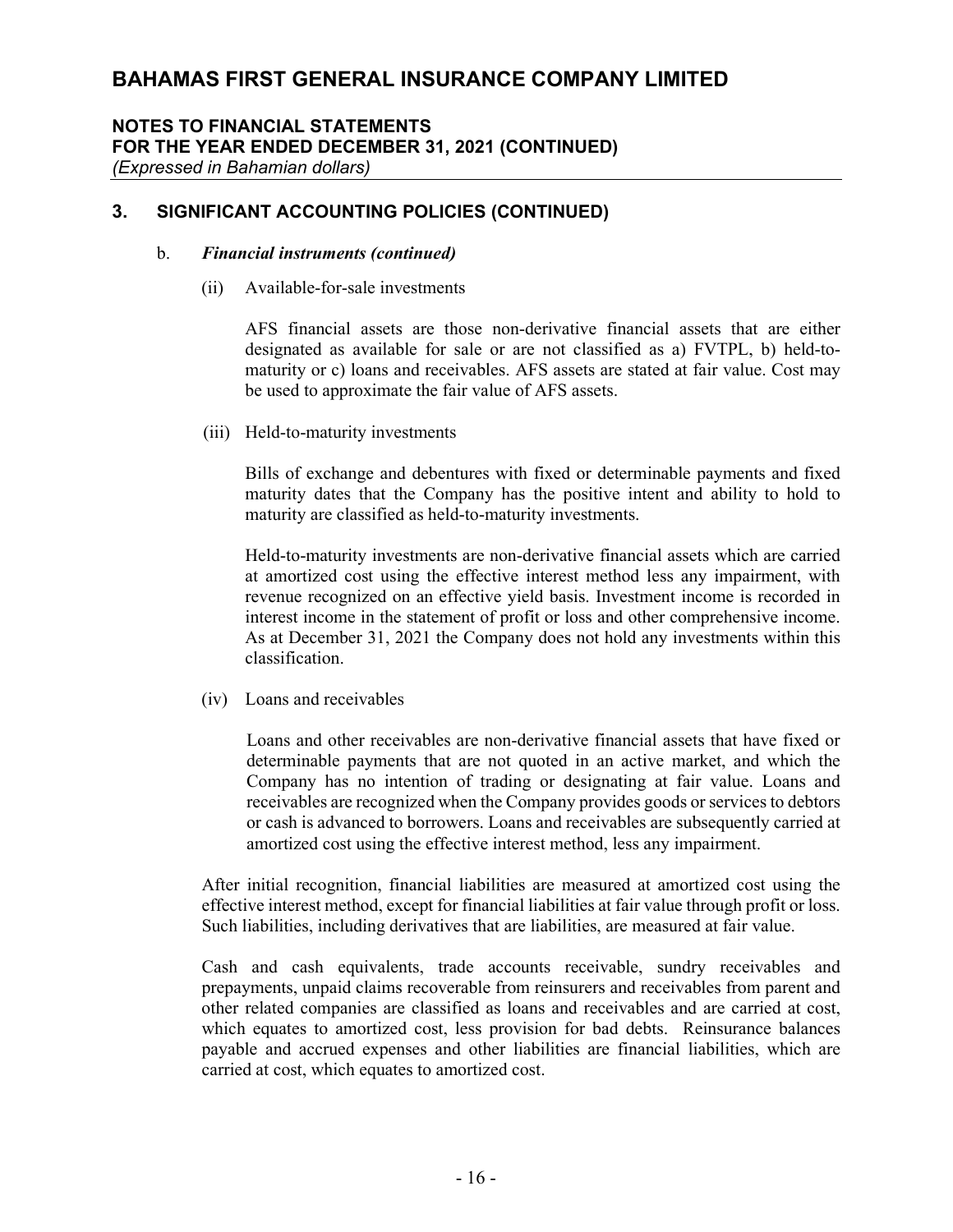### **NOTES TO FINANCIAL STATEMENTS FOR THE YEAR ENDED DECEMBER 31, 2021 (CONTINUED)** *(Expressed in Bahamian dollars)*

### **3. SIGNIFICANT ACCOUNTING POLICIES (CONTINUED)**

#### b. *Financial instruments (continued)*

Investments in Bahamas Government Registered Stock are classified as loans and receivables and are carried at amortized cost. Preference shares and redeemable fixed rate note investments that meet the criteria are also classified as loans and receivables and carried at amortized cost. Preference shares and mutual fund investments that do not meet the loan and receivables recognition criteria are classified as available-for-sale and are measured at fair value at the statement of financial position date. All other investments are classified as financial assets at fair value through profit or loss.

Gains and losses arising from changes in fair value of available-for-sale investments are recognized in other comprehensive income (loss) until the investments are disposed of or are determined to be permanently impaired, at which time the cumulative gain or loss previously recognized in other comprehensive income (loss) is included in profit or loss for the period. Investments are measured at fair value with reference to market prices, or, for non-listed companies, financial information on the company. The gain or loss on investments classified as at fair value through profit or loss is recognized in the statement of profit or loss.

*Recognition and derecognition* - Regular way purchases and sales of financial assets are recognized on the trade date on which the Company commits to purchase or sell the asset. All other financial assets and liabilities (including assets and liabilities designated at fair value through profit or loss) are recognized initially on the trade date, which is the date that the Company becomes a party to the contractual provisions of the instrument. A financial asset is derecognized when the rights to receive cash flows from the asset have expired or the Company has transferred its right to receive cash flows from the asset and substantially all risks and rewards of ownership. Financial liabilities are derecognized when they are extinguished.

c. *Trade accounts receivable* - Trade accounts receivable is stated at cost less provision for bad debts. The provision for bad debts is based on management's evaluation of the accounts receivable portfolio, as noted in Note 4c.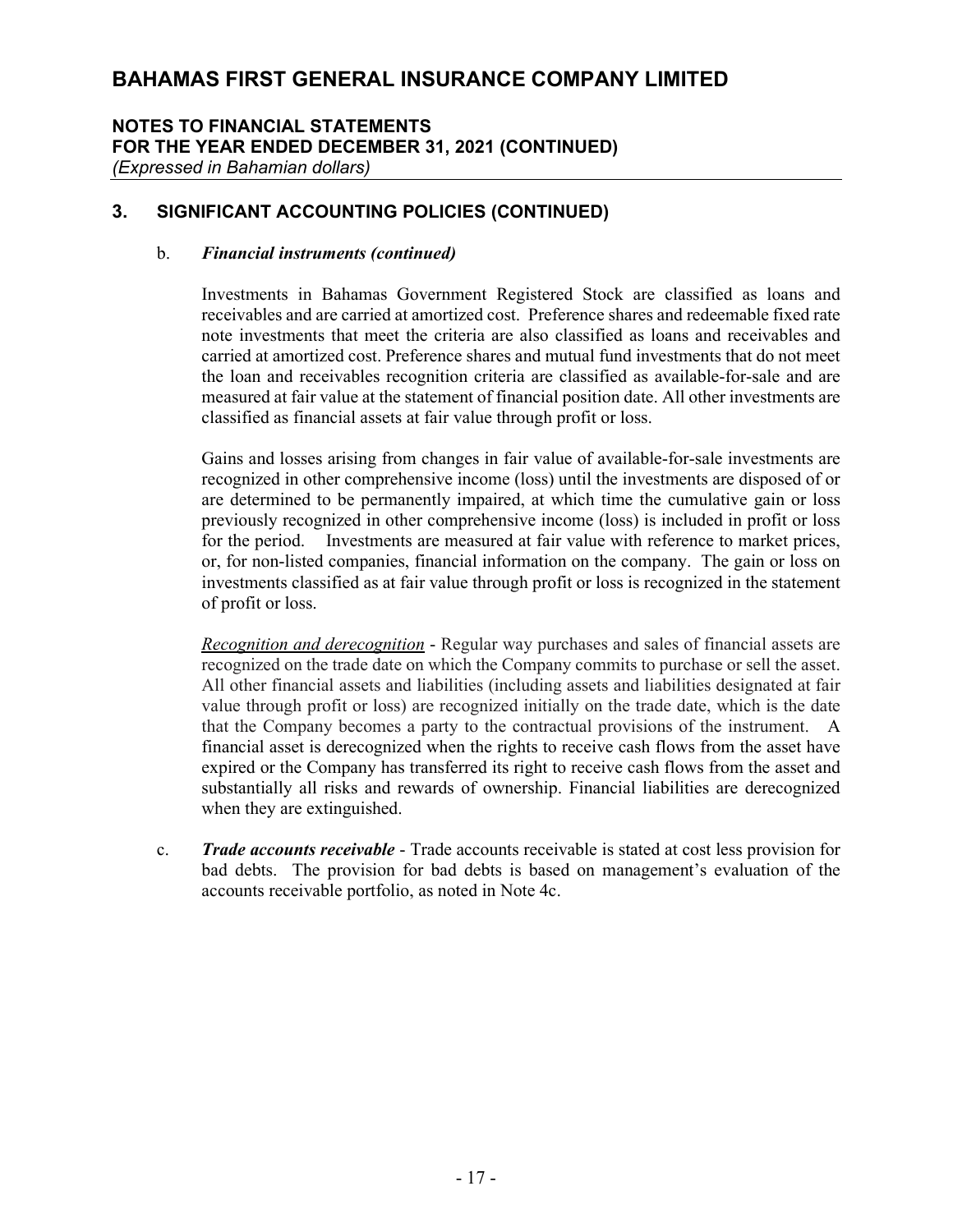### **NOTES TO FINANCIAL STATEMENTS FOR THE YEAR ENDED DECEMBER 31, 2021 (CONTINUED)** *(Expressed in Bahamian dollars)*

### **3. SIGNIFICANT ACCOUNTING POLICIES (CONTINUED)**

d. *Investment property* - Investment property is initially measured at cost and subsequently at fair value with any change therein recognized in profit or loss. Any gain or loss on disposal of investment property (calculated as the difference between the net proceeds from disposal and the carrying amount of the item) is recognized in the statement of profit or loss. When investment property that was previously classified as property, plant and equipment is sold, any related amount included in the revaluation reserve is transferred to retained earnings.

Rental income from investment property is recognized as other income on a straight-line basis over the term of the lease. Lease incentives granted are recognized over the term of the lease.

e. *Property and equipment* - Property and equipment, other than freehold land and buildings, are stated at cost less accumulated depreciation and impairment losses.

Expenditure incurred in the construction or replacement of property and equipment is capitalized. Other subsequent expenditure is capitalized only when it increases the future economic benefits embodied in the property and equipment. All other expenditure is recognized in the statement of profit or loss as an expense as incurred. Gains and losses on disposals are determined by comparing proceeds with the carrying amount and are recognized in the statement of profit or loss.

Depreciation is charged to the statement of profit or loss on a straight-line basis over the estimated useful lives of the assets. Land is not depreciated and expenditure incurred on construction-in-progress is not depreciated until construction is completed.

The estimated useful lives are as follows:

| <b>Buildings</b>                  | 40 years       |
|-----------------------------------|----------------|
| Furniture and equipment           | $5 - 10$ years |
| Leasehold improvements and others | $3 - 5$ years  |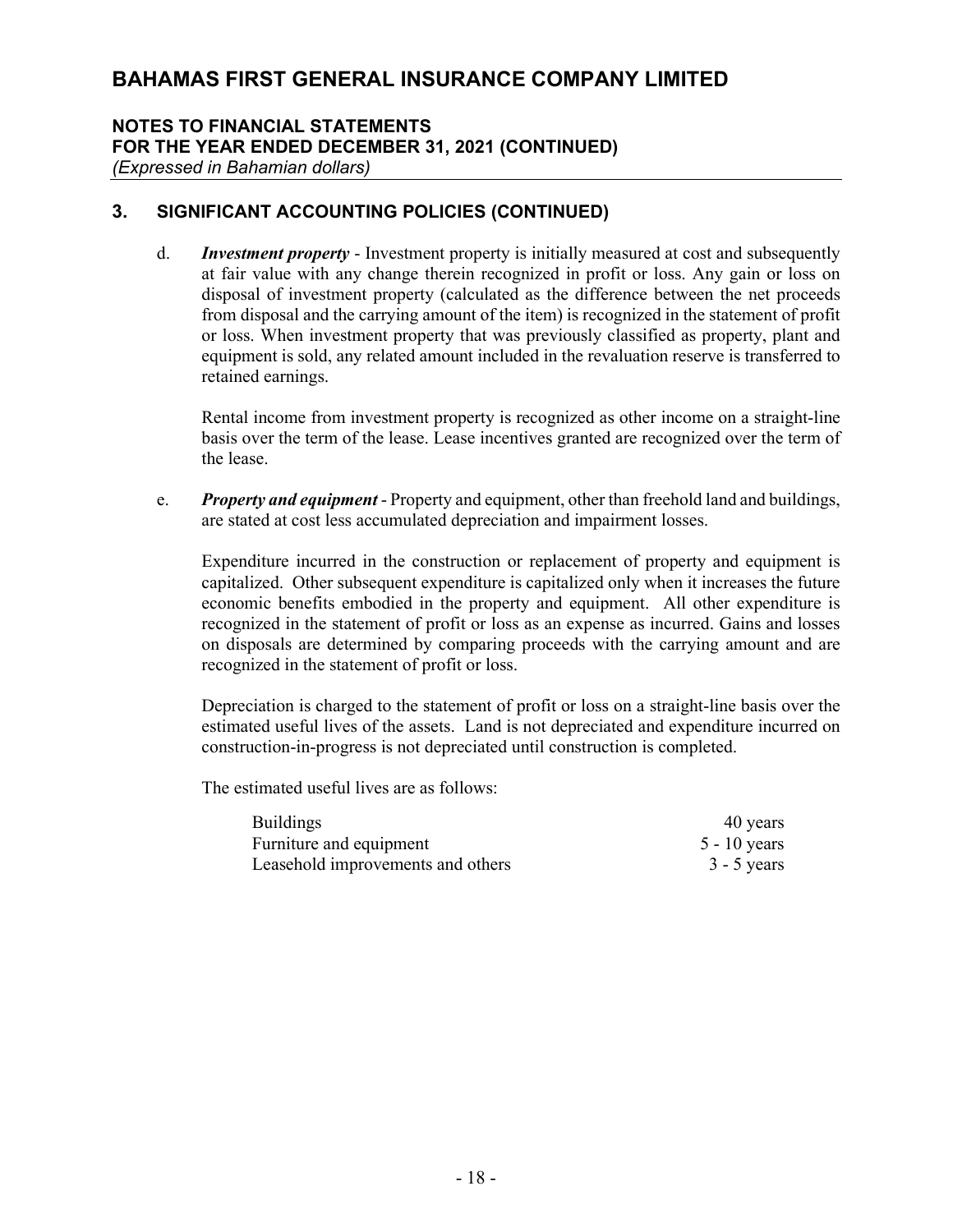### **NOTES TO FINANCIAL STATEMENTS FOR THE YEAR ENDED DECEMBER 31, 2021 (CONTINUED)** *(Expressed in Bahamian dollars)*

### **3. SIGNIFICANT ACCOUNTING POLICIES (CONTINUED)**

#### e. *Property and equipment (continued)*

Freehold land and buildings are stated at fair market value, based on independent professional appraisals, which are performed at least once every three years. At the end of each reporting period, management updates its assessment of the fair value of each property, considering current information available and the most recent independent valuations. The fair value measurement is categorized in Level 3 in the fair value hierarchy. A revaluation increment is recorded in other comprehensive income (loss), unless it reverses a revaluation decrease of the same asset previously recognized as an expense and is transferred to retained earnings to the extent realized by complete or partial disposal of the related asset, including depreciation.

Any revaluation decrease is recognized as an expense unless it reverses a revaluation increase that was previously recognized in other comprehensive income (loss).

Any depreciation accumulated on an asset at the date of revaluation is eliminated against the gross carrying amount of the asset and the resulting net amount restated to the revalued amount of the asset. The accumulated depreciation is reduced or eliminated, and any remaining surplus is used to increase cost.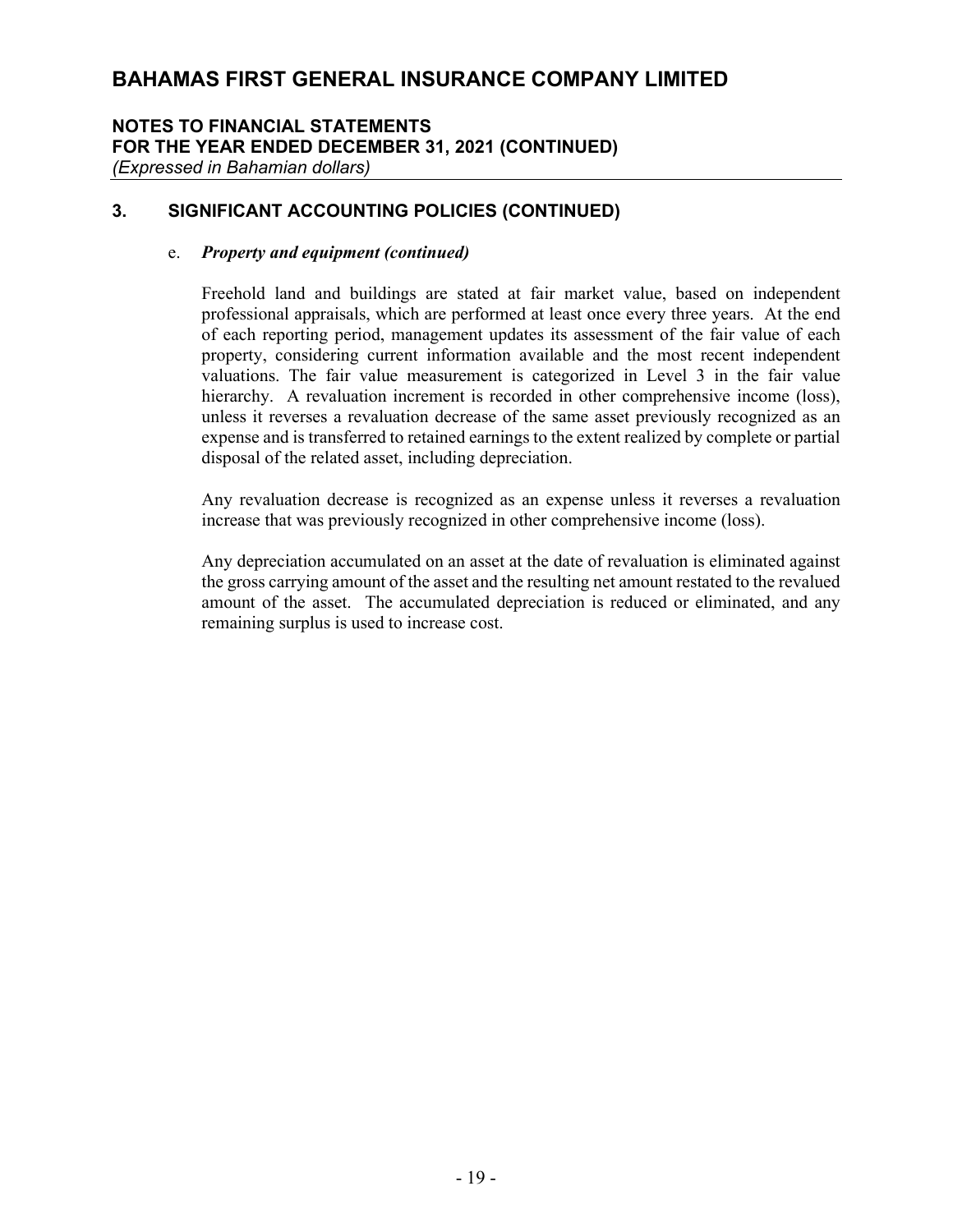### **NOTES TO FINANCIAL STATEMENTS FOR THE YEAR ENDED DECEMBER 31, 2021 (CONTINUED)** *(Expressed in Bahamian dollars)*

### **3. SIGNIFICANT ACCOUNTING POLICIES (CONTINUED)**

- f. *Intangible assets* Intangible assets are comprised of acquired software licenses. These licenses are capitalised on the basis of the costs incurred to acquire and bring to use the specific software. These costs are amortised on the basis of the expected useful life of the software, estimates of which range between three and seven years.
- g. *Impairment* The Company evaluates at each statement of financial position date whether there is objective evidence that a financial asset or group of financial assets is impaired. A financial asset or a group of financial assets is impaired and impairment losses are incurred if, and only if, there is objective evidence of impairment as a result of one or more events that occurred after the initial recognition of the asset (a loss event) and that loss event (or events) has an impact on the estimated future cash flows of the financial asset or group of financial assets that can be reliably estimated.

If there is objective evidence that an impairment loss on loans and receivables has been incurred, the amount of the loss is measured as the difference between the asset's carrying amount and the present value of estimated future cash flows discounted at the financial asset's original effective interest rate.

The carrying amount of the asset is reduced through the use of an allowance account and the amount of the loss is recognized in the statement of profit or loss. If in a subsequent period, the amount of the impairment loss decreases and the decrease can be related objectively to an event occurring after the impairment was recognized, the previously recognized impairment loss is reversed by adjusting the allowance account. The amount of the reversal is recognized in the statement of profit or loss. When a financial asset is uncollectible, it is written off against the related allowance account. Recoveries of accounts previously written off are recognized directly in the statement of profit or loss.

Non-financial assets, except for investment property, are tested for impairment whenever events or changes in circumstances indicate that the carrying amount may not be recoverable. Where one of these assets previously suffered an impairment, it is reviewed for possible reversal of the impairment at the end of each reporting period. To the extent that the impairment is reversed, it is recognized in the statement of profit or loss.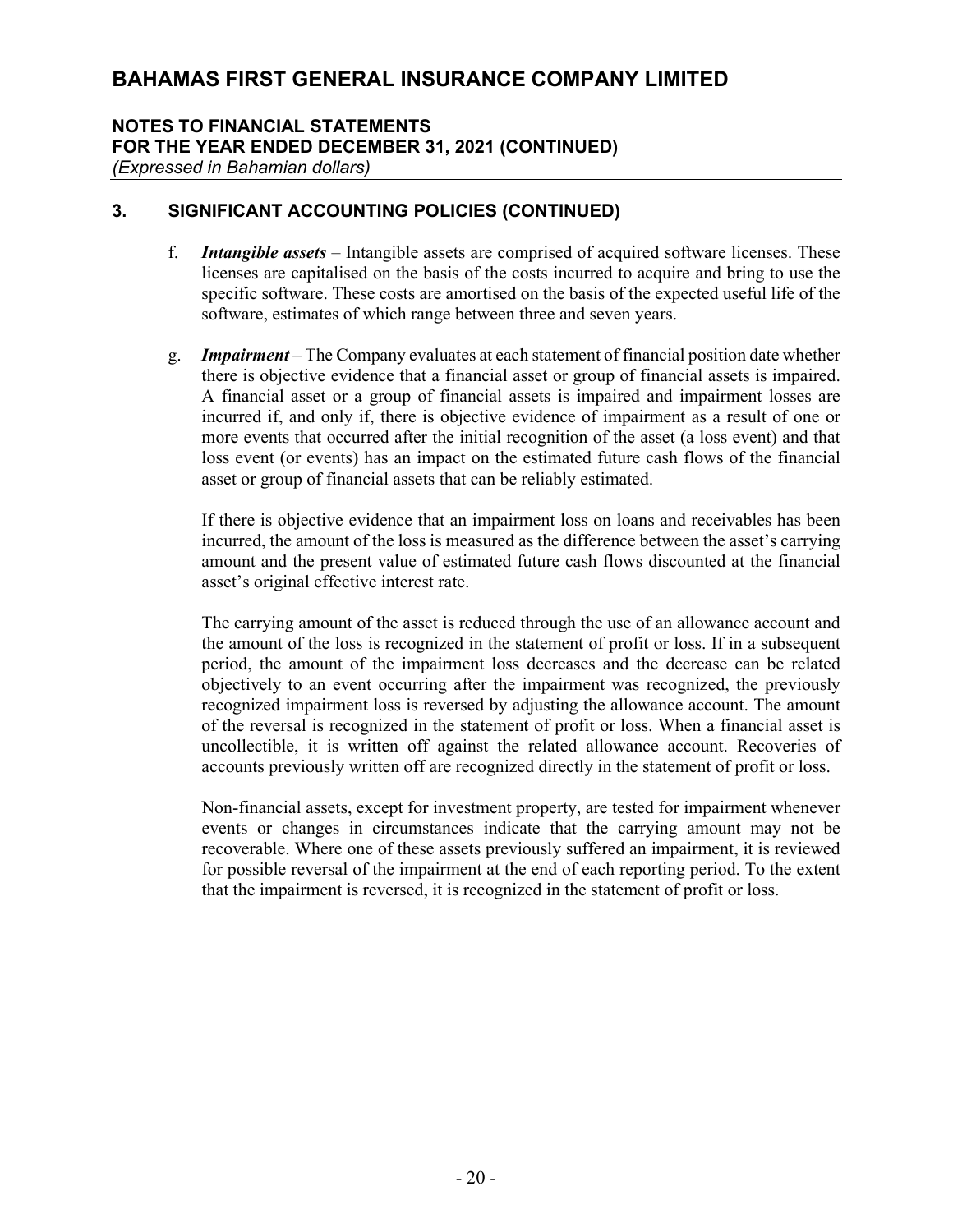### **NOTES TO FINANCIAL STATEMENTS FOR THE YEAR ENDED DECEMBER 31, 2021 (CONTINUED)** *(Expressed in Bahamian dollars)*

### **3. SIGNIFICANT ACCOUNTING POLICIES (CONTINUED)**

#### h. *Insurance contracts*

*Product classification* - Insurance contracts are those that transfer significant insurance risk at the effective date of the contract. Insurance risk is transferred when the Company agrees to compensate the policyholder if a specified uncertain future event (the insured event) adversely affects the policyholder. Any contracts not meeting the definition of an insurance contract under IFRS 4 Insurance Contracts are classified as investment contracts. The main insurance contracts issued by the Company are as follows:

*Property and casualty ("P&C") insurance contracts* - Property and casualty contracts are generally one-year renewable contracts issued by the Company covering insurance risks over property, motor, marine, engineering and general accident.

*Reinsurance contracts* - Contracts with reinsurers under which the Company is compensated for losses are classified as reinsurance contracts held. Insurance contracts in which the contract holder is another insurer (inwards reinsurance) are accounted for in the same manner as insurance contracts.

The benefits to which the Company is entitled under its reinsurance contracts held are recognized as reinsurance assets. These assets consist of short-term balances due from reinsurers, as well as longer term recoverables that are dependent on the expected claims and benefits arising under the related reinsured insurance contracts.

Amounts recoverable from or balances payable to reinsurers are measured consistently with the amounts associated with the reinsured insurance contracts and in accordance with the terms of each reinsurance contract. Reinsurance liabilities are primarily premiums payable for reinsurance contracts and are recognized as an expense over the period of the contract.

The Company assesses its reinsurance assets for impairment on an ongoing basis. If there is objective evidence that the reinsurance asset is impaired, the Company reduces the carrying amount of the reinsurance asset to its recoverable amount and recognizes that impairment loss in the statement of profit or loss.

*Portfolio Transfer In / (Out)* - At the option of the Company and at the anniversary date of the reinsurance agreements, proportional reinsurers agree to relinquish (assume) liability for all policies in force at such anniversary date. The Company debits (credits) the reinsurers with the related portion of the unearned premiums and unpaid claims calculated in accordance with the method outlined in the agreement.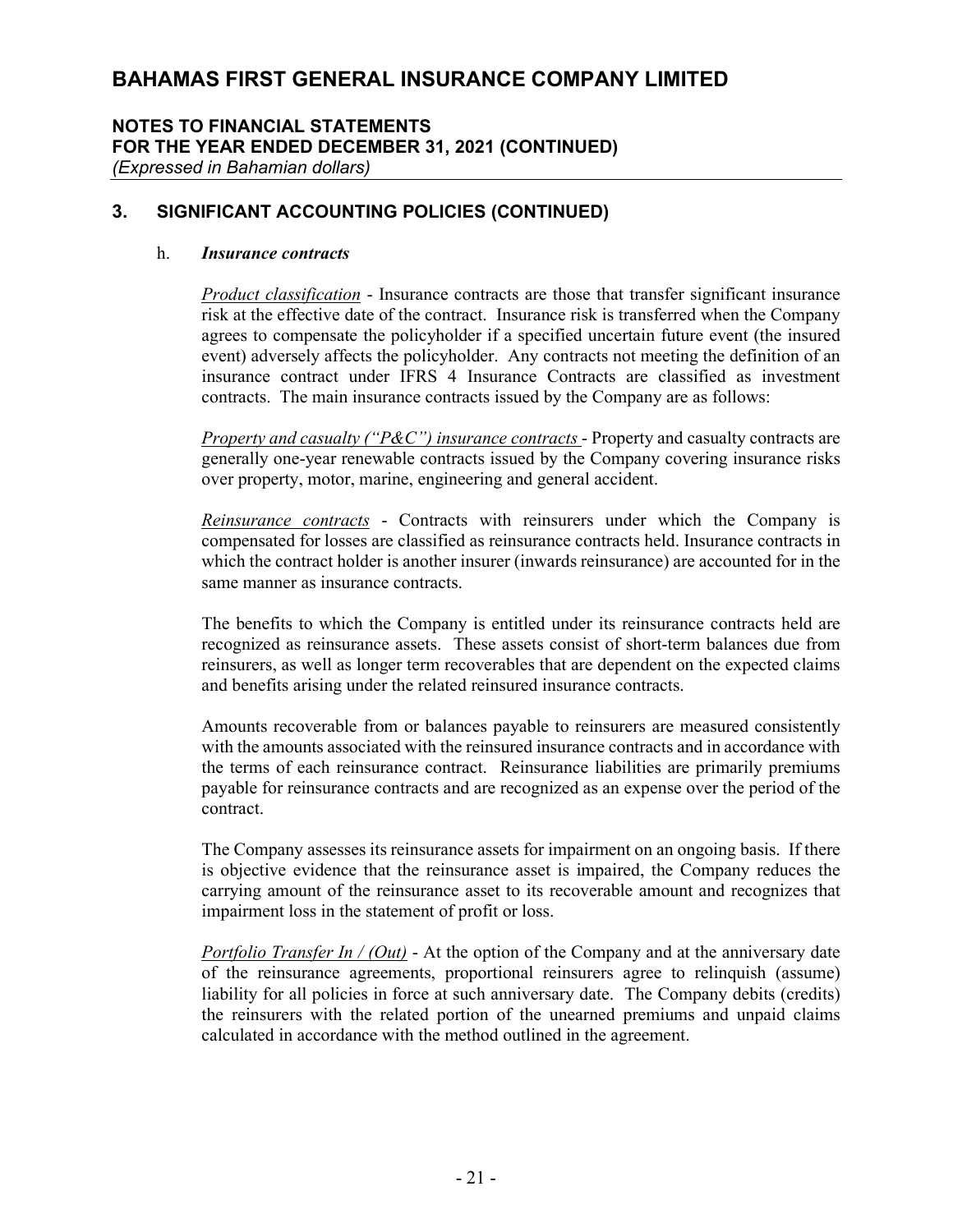### **NOTES TO FINANCIAL STATEMENTS FOR THE YEAR ENDED DECEMBER 31, 2021 (CONTINUED)** *(Expressed in Bahamian dollars)*

### **3. SIGNIFICANT ACCOUNTING POLICIES (CONTINUED)**

#### h. *Insurance contracts (continued)*

*Premiums* - Premiums written are recognized as income over the periods covered by the related policies taking into consideration the exposure period to which they relate. The adjustment to apportion the gross premiums written and ceded over the life of the policy is made through the movement in the unearned premiums.

Unearned premiums at year end, represent the proportion of the premiums written which relate to periods of insurance subsequent to the statement of financial position date. This amount is calculated on a quarterly pro-rated basis using the eights method with some catastrophe based seasonality adjustments. This method is based on the general assumption that the premiums are spread uniformly over the quarter. For property business exposed to catastrophes, the apportionment is adjusted accordingly to better align the recognition of premium income with the exposure of the hurricane season.

*Premiums ceded* - Premiums ceded to reinsurers are recognized as an expense over the periods covered by the related policies taking into consideration the exposure period to which they relate.

Deferred reinsurance premiums in the statement of financial position at year end represent the proportion of the premiums ceded which relate to periods of insurance subsequent to the statement of financial position date. This amount is calculated on a quarterly pro-rated basis using the eights method, adjusting accordingly for seasonality to align with the exposure of the hurricane season.

i. *Unpaid claims and unpaid claims recoverable from reinsurers* - The provision for unpaid claims and the reinsurers' share thereof, represents an estimate of the amount needed to provide for the ultimate expected cost of settling claims related to insured losses (both reported and unreported) that have occurred on or before each statement of financial position date.

The provision is periodically reviewed and evaluated in the light of emerging claims experience and changing circumstances. Changes in estimate of the ultimate liability are included in net claims incurred in the statement of profit or loss.

At the date of the statement of financial position, liability adequacy tests are performed to ensure the adequacy of insurance contract liabilities, using current estimates of the related expected future cash flows. If a test indicates that the carrying value of insurance contract liabilities is inadequate, then the liabilities are adjusted to correct the deficiency. Management has engaged independent actuaries to assist in performing the liability adequacy test at year-end.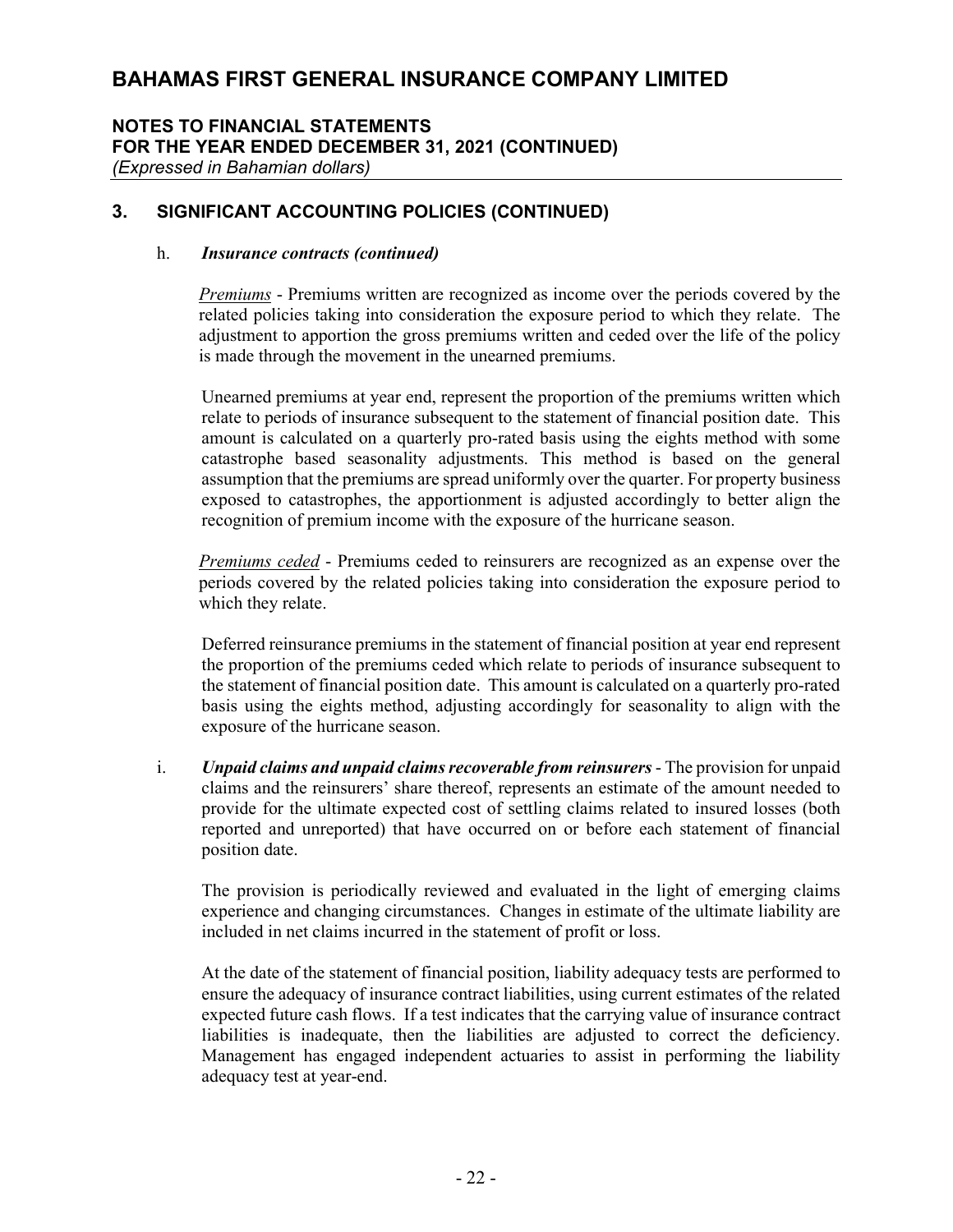### **NOTES TO FINANCIAL STATEMENTS FOR THE YEAR ENDED DECEMBER 31, 2021 (CONTINUED)** *(Expressed in Bahamian dollars)*

### **3. SIGNIFICANT ACCOUNTING POLICIES (CONTINUED)**

### j. *Policy acquisition cost*

*Deferred and unearned commissions* - At year end, deferred and unearned commissions represent the proportion of the commission paid to agents and brokers and received from reinsurers which related to periods of insurance subsequent to the statement of financial position date. These amounts are calculated on a quarterly pro-rated basis taking into consideration the exposure period to which they relate using the eights method, adjusting accordingly for seasonality to align with the exposure of the hurricane season.

*Commission income and expense* - Base commissions paid to agents and received from insurers and reinsurers are calculated based on gross premiums written and reinsured. Base commissions paid and received are adjusted so that they are recognized over the period covered by the related policies taking into consideration the exposure period to which they relate.

Profit commissions received from reinsurers and non-group insurers, which are calculated based on past underwriting results, are received from other insurance companies for whom Group agents may act and from the Group's reinsurers. Profit commission income and expense are recognized when the Company's right to receive, or obligation to make, payment has been established.

- k. *Dividend and interest income* Dividends are recognized in profit or loss when the Company's right to receive the dividend income is established. Interest income is accounted for on an accrual basis. Both are recognized in other income in the statement of profit or loss.
- l. *Cash and cash equivalents*  Cash and cash equivalents consist of cash on hand and deposits with banks maturing within ninety days from the date of acquisition.
- m. *Share capital* Shares are classified as equity when there is no obligation to transfer cash or other assets. Share capital is comprised of common shares. When common shares are repurchased, the amount of the consideration paid, including directly attributable costs, is recognized as a change in equity. Repurchased shares are classified as treasury shares and presented as a deduction in equity.

Dividends on common shares are recognized as a liability and deducted from equity when they are declared by the Company's Board of Directors.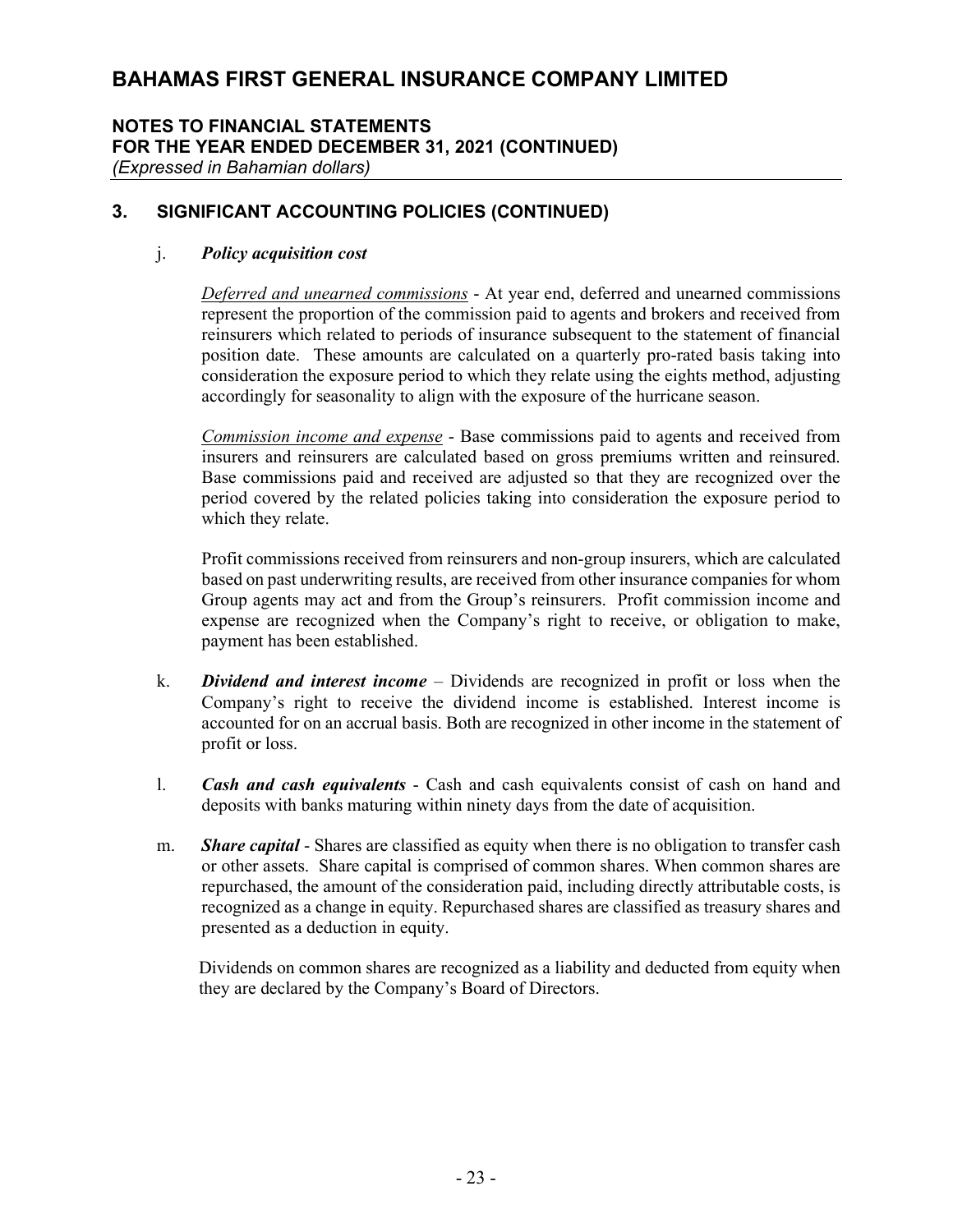### **NOTES TO FINANCIAL STATEMENTS FOR THE YEAR ENDED DECEMBER 31, 2021 (CONTINUED)** *(Expressed in Bahamian dollars)*

### **3. SIGNIFICANT ACCOUNTING POLICIES (CONTINUED)**

### n. *Foreign currency translation:*

- (i) *Functional and presentation currency* Items included in the financial statements are measured using the currency of the primary economic environment in which the Company operates (functional currency), the Bahamian dollar. The financial statements are presented in Bahamian dollars, which is also the Company's presentation currency.
- (ii) *Transactions and balances* Assets and liabilities denominated or accounted for in currencies other than the Bahamian dollar are translated into Bahamian dollars at the exchange rates prevailing at the statement of financial position date. Foreign currency transactions and income and expense items have been translated at the exchange rates prevailing at the date of the transaction. Gains or losses arising from transactions in foreign currencies are included in the statement of profit or loss.
- o. *Related parties* Related parties include:
	- (i) key management personnel, including Directors; and close members of that persons family;
	- (ii) entities that have the ability to control or exercise significant influence over the Company in making financial or operational decisions; and
	- (iii) entities that are controlled, jointly controlled or significantly influenced by parties in  $(i)$  and  $(ii)$ .
- p. *Pension benefits* The Company's employees participate in a defined contribution plan. Under the plan, the Company contributes a fixed percentage of annual salary that is expensed in the year. Once the contributions have been made, the Company has no further obligations. The expensed amount is included in salaries, benefits and bonuses in the statement of profit or loss.
- q. *Leases* At inception of a contract, the Company assesses whether a contract is, or contains, a lease. A contract is, or contains, a lease if the contract conveys the right to control the use of an identified asset for a period of time in exchange for consideration. To assess whether a contract conveys the right to control the use of an identified asset, the Company uses the definition of a lease in IFRS 16, Leases.

The Company recognizes a right-of-use asset and a lease liability at the lease commencement date. The right-of-use asset is initially measured at cost, which comprises the initial amount of the lease liability adjusted for any lease payments made at or before the commencement date, plus any initial direct costs incurred and an estimate of costs to dismantle and remove any improvements made to office premises.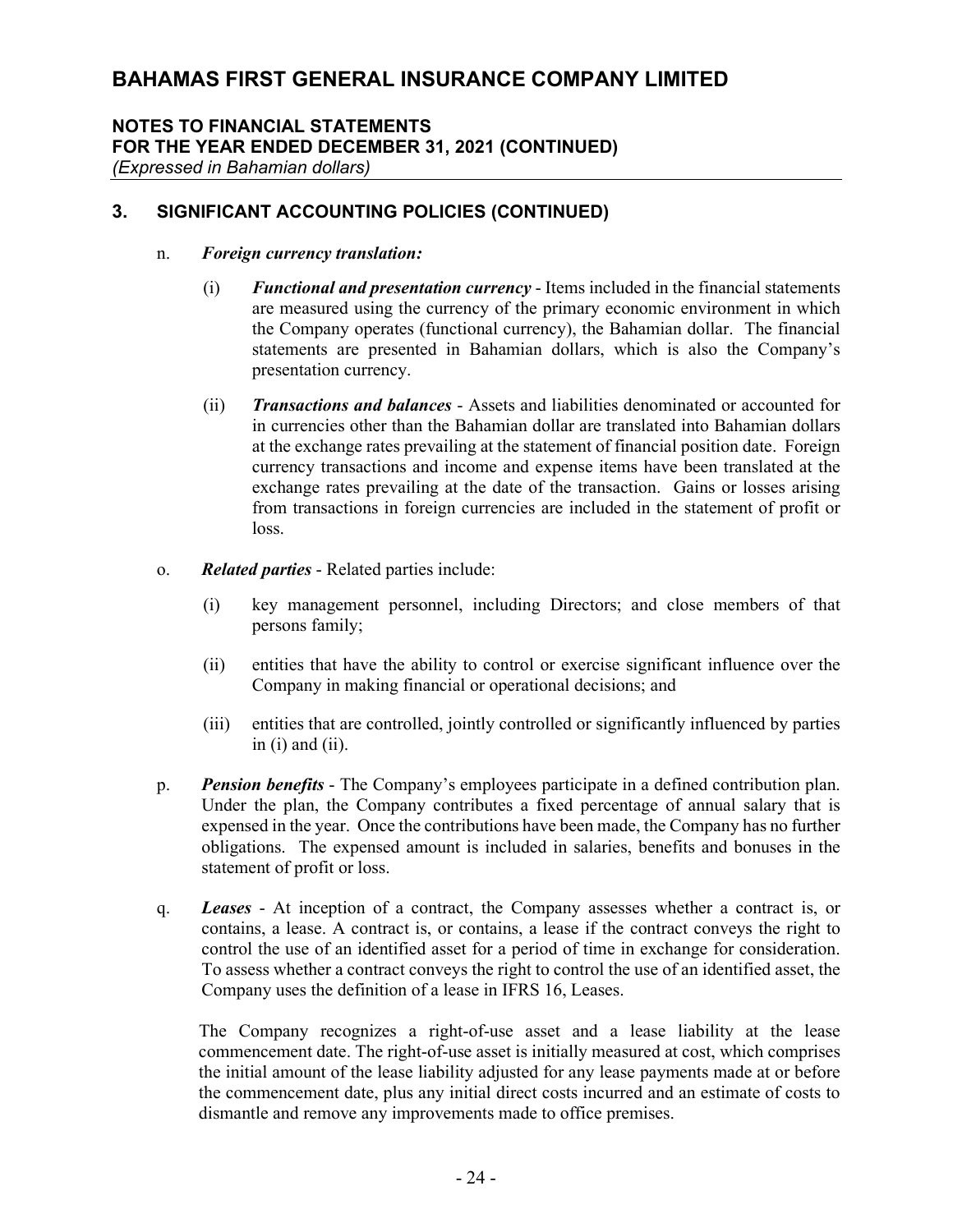### **NOTES TO FINANCIAL STATEMENTS FOR THE YEAR ENDED DECEMBER 31, 2021 (CONTINUED)** *(Expressed in Bahamian dollars)*

### **3. SIGNIFICANT ACCOUNTING POLICIES (CONTINUED)**

#### q. *Leases (continued)*

The right-of-use asset is subsequently depreciated using the straight-line method from the commencement date to the end of the lease term. In addition, the right-of-use asset is periodically reduced by impairment losses, if any, and adjusted for certain remeasurements of the lease liability.

The lease liability is initially measured at the present value of the lease payments that are not paid at the commencement date, discounted using the interest rate implicit in the lease or, if that rate cannot be readily determined, the Company's incremental borrowing rate. Generally, the Company uses its incremental borrowing rate as the discount rate.

The Company determines its incremental borrowing rate by analyzing its borrowings from various external sources and makes certain adjustments to reflect the terms of the lease and type of asset leased.

Lease payments included in the measurement of the lease liability comprise the following:

- (i) fixed payments, including in-substance fixed payments;
- (ii) variable lease payments that depend on an index or a rate, initially measured using the index or rate as at the commencement date;
- (iii) amounts expected to be payable under a residual value guarantee; and
- (iv) the exercise price under a purchase option that the Company is reasonably certain to exercise, lease payments in an optional renewal period if the Company is reasonably certain to exercise an extension option, and penalties for early termination of a lease unless the Company is reasonably certain not to terminate early.

The lease liability is measured at amortized cost using the effective interest method. It is remeasured when there is a change in future lease payments arising from a change in an index or rate, if there is a change in the Company's estimate of the amount expected to be payable under a residual value guarantee, if the Company changes its assessment of whether it will exercise a purchase, extension or termination option or if there is a revised in-substance fixed lease payment.

When the lease liability is remeasured in this way, a corresponding adjustment is made to the carrying amount of the right-of-use asset, or is recorded in profit or loss if the carrying amount of the right-of-use asset has been reduced to zero.

The Company presents its right-of-use asset and lease liability in the statement of financial position.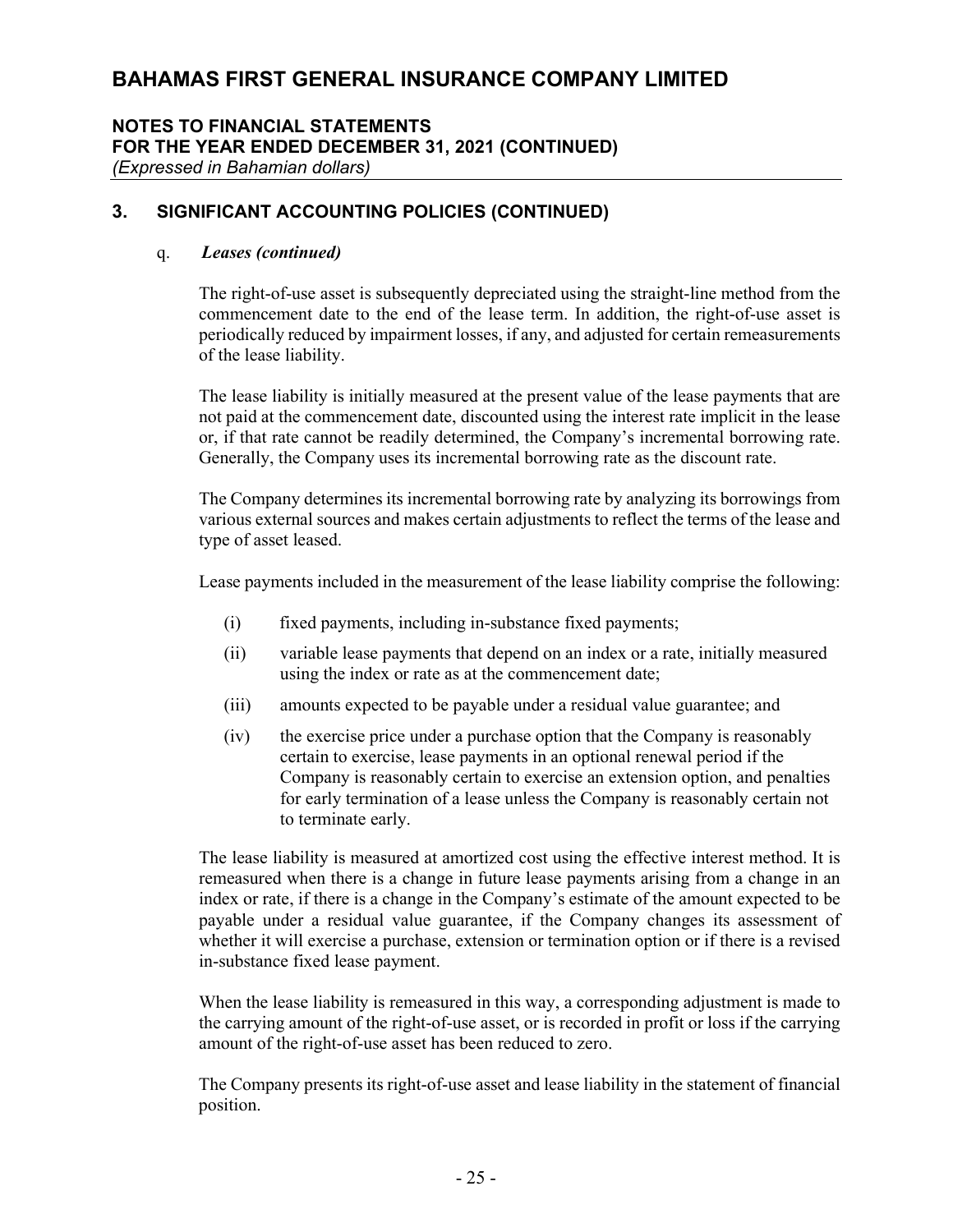### **NOTES TO FINANCIAL STATEMENTS FOR THE YEAR ENDED DECEMBER 31, 2021 (CONTINUED)** *(Expressed in Bahamian dollars)*

### **3. SIGNIFICANT ACCOUNTING POLICIES (CONTINUED)**

### q. *Leases (continued)*

*Short-term leases and leases of low-value assets*

The Company has elected not to recognize right-of-use assets and lease liabilities for leases of low-value assets and short-term leases, including leases of IT equipment. The Company recognizes the lease payments associated with these leases as an expense on a straight-line basis over the lease term.

r. *Taxation* - The Company is subject to tax on taxable gross premium income at the flat rate of 3% (2020: 3%) for premium tax on all policies; and at 12% (2020: 12%) for value added tax ("VAT") on all policies except owner occupied dwellings.

Gross premiums written are presented inclusive of premium tax in the statement of profit or loss. The premium tax expense is presented within the underwriting expenses section of the statement of profit or loss.

VAT on premiums and premium taxes are recorded as receivables from the policyholders and payables to the government agencies in the month in which they are processed.

There are no other taxes on corporate income or capital gains levied on the Company.

s. *Contingent liabilities* - A contingent liability is a possible obligation that arises from past events whose existence will be confirmed by the occurrence or non-occurrence of one or more uncertain future events beyond the control of the Company or a present obligation that is not recognized because it is not probable that an outflow of resources will be required to settle the obligation. A contingent liability also arises in extremely rare cases where there is a liability that cannot be recognized because it cannot be measured reliably.

Provisions are recognized when the Company has a present obligation (legal or constructive) as a result of a past event; it is probable that the Company will be required to settle that obligation; and a reliable estimate can be made of the amount of the obligation. Provisions are measured at the best estimate of the expenditure required to settle that obligation at the reporting date and are discounted to present value.

Potential recoveries from third parties are recognized as a receivable when it is virtually certain that the recoveries will be received and the amount can be measured reliably.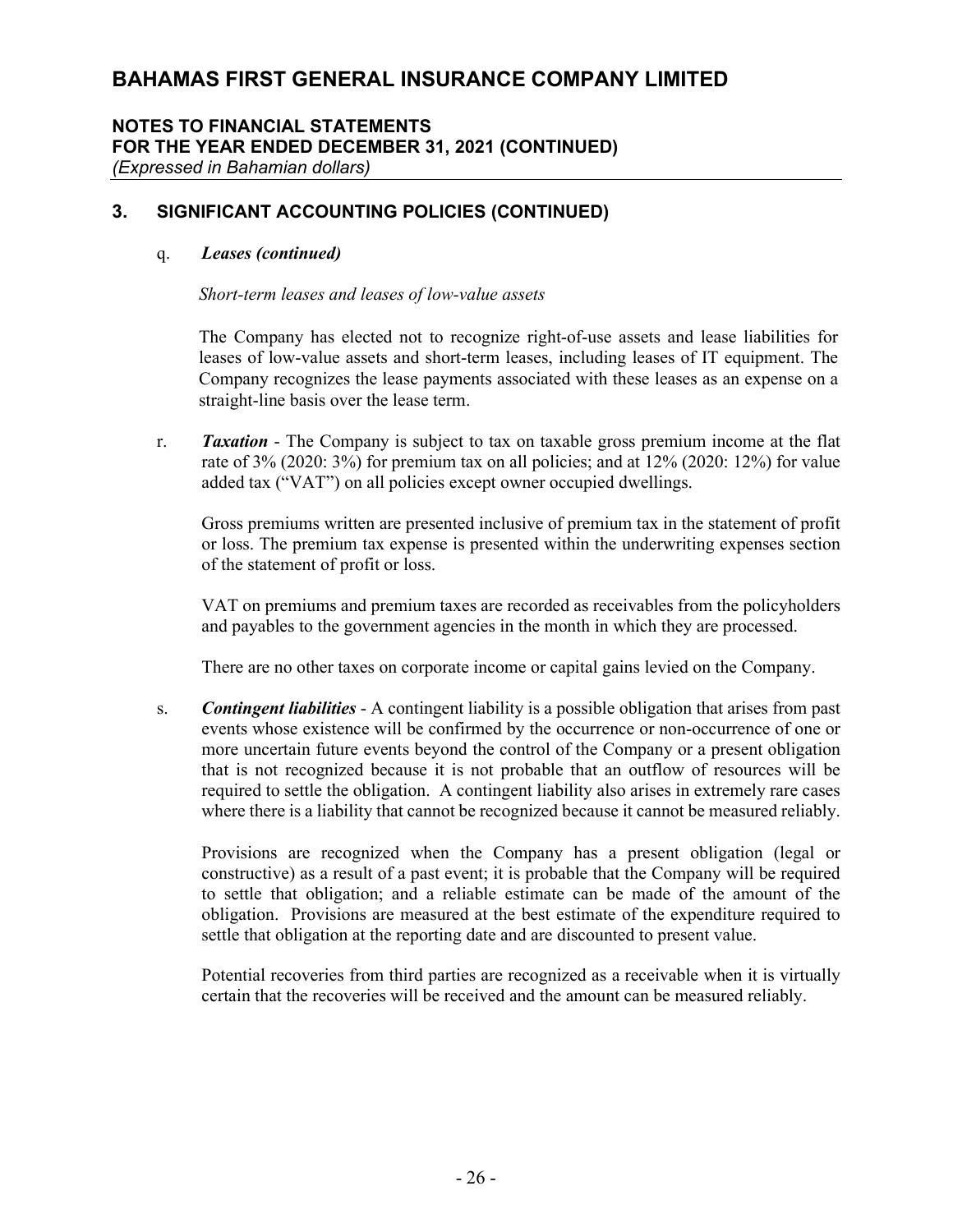### **NOTES TO FINANCIAL STATEMENTS FOR THE YEAR ENDED DECEMBER 31, 2021 (CONTINUED)** *(Expressed in Bahamian dollars)*

**4. CRITICAL ACCOUNTING JUDGMENTS AND KEY SOURCES OF ESTIMATION UNCERTAINTY**

The Company makes estimates and assumptions that affect the reported amounts of assets and liabilities. Estimates and judgments are continually evaluated and are based on historical experience and other factors, including expectations of future events that are believed to be reasonable under the circumstances.

#### a. *The ultimate liability arising from claims made under insurance contracts*

The estimation of the ultimate liability arising from claims made under insurance contracts is the Company's most critical accounting estimate. There are several sources of uncertainty that need to be considered in the estimate of the amounts that the Company will ultimately pay to settle such claims.

The provision for unpaid claims is necessarily based on estimates due to the fact that ultimate disposition of claims incurred prior to the date of the statement of financial position, whether reported or not, is subject to the outcome of events that have not yet occurred. Examples of these events include, inter alia, jury decisions, court interpretations, legislative changes, and the cost of automobile and property repair materials and labour rates.

Any estimate of future costs is subject to the inherent uncertainties in predicting the course of future events. Consequently, the amounts recorded in respect of unpaid claims may change significantly in the short term. Management estimates and judgments are based on the Company's claims experience, relevant circumstances and/or advice from legal counsel.

Short-tail claims, such as for automobile and property damage, are normally reported soon after the incident and are generally settled within one to three months after the claims event.

Information for long-tail claims such as casualty claims for bodily injury and general third party and employers' liability claims may not be readily available. The provision for the long-tail claims is continually evaluated by management and is based on historical experience and other factors, including expectation of future events that are believed to be reasonable under the circumstances.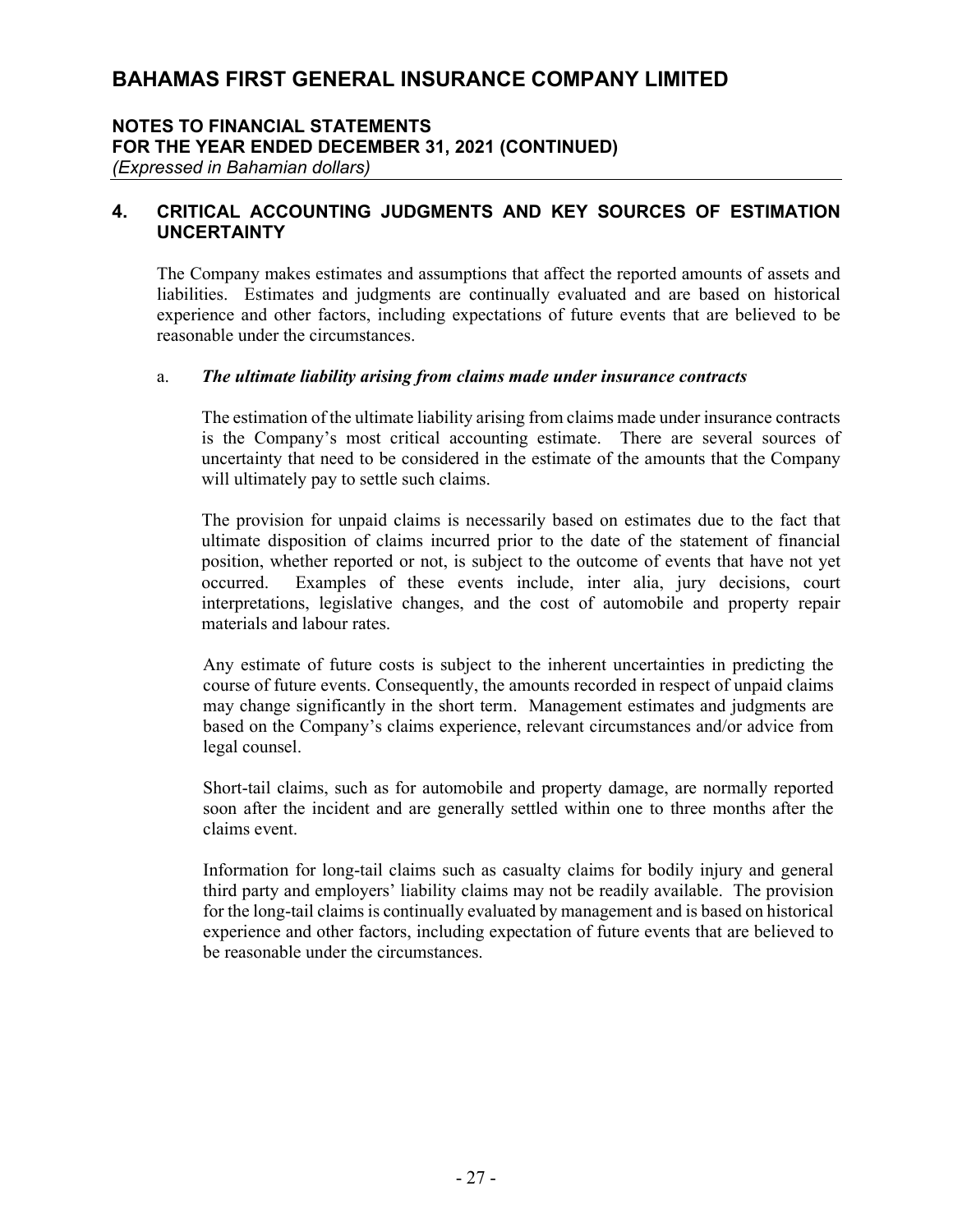### **NOTES TO FINANCIAL STATEMENTS FOR THE YEAR ENDED DECEMBER 31, 2021 (CONTINUED)** *(Expressed in Bahamian dollars)*

### **4. CRITICAL ACCOUNTING JUDGMENTS AND KEY SOURCES OF ESTIMATION UNCERTAINTY (CONTINUED)**

#### a. *The ultimate liability arising from claims made under insurance contracts (continued)*

The ultimate cost of outstanding claims is estimated using a range of standard actuarial claims projection techniques. The Company actuary has used a combination of actuarial methodologies to determine the estimate of ultimate liabilities on an undiscounted basis. The assumptions used in most non-life actuarial projection techniques, including future rates of claims inflation or loss ratio assumptions, are implicit in the historical claims development data on which the projections are based. Additional qualitative judgement is used to assess the extent to which past trends may not apply in the future in order to arrive at a point estimate for the ultimate cost of claims that represents the likely outcome, from a range of possible outcomes, taking account of all the uncertainties involved.

The Company does not establish provisions for catastrophes (such as natural disasters) in advance of the occurrence of such events. These events can cause significant volatility in the Company's level of incurred losses and the provision for unpaid claims.

The impact of critical accounting estimates and judgments on the ultimate liability arising from claims made under insurance contracts is partially mitigated through relief arising from reinsurance contracts held.

The carrying value at the statement of financial position date of gross unpaid claims reported and loss adjustment expenses and claims incurred but not reported ("IBNR") was \$37,915,220 (2020: \$44,700,826 ). The amount of reinsurance recoveries estimated at the statement of financial position date is \$28,076,154 (2020: \$32,140,354).

Refer to Note 10 for further information on the provision for unpaid claims.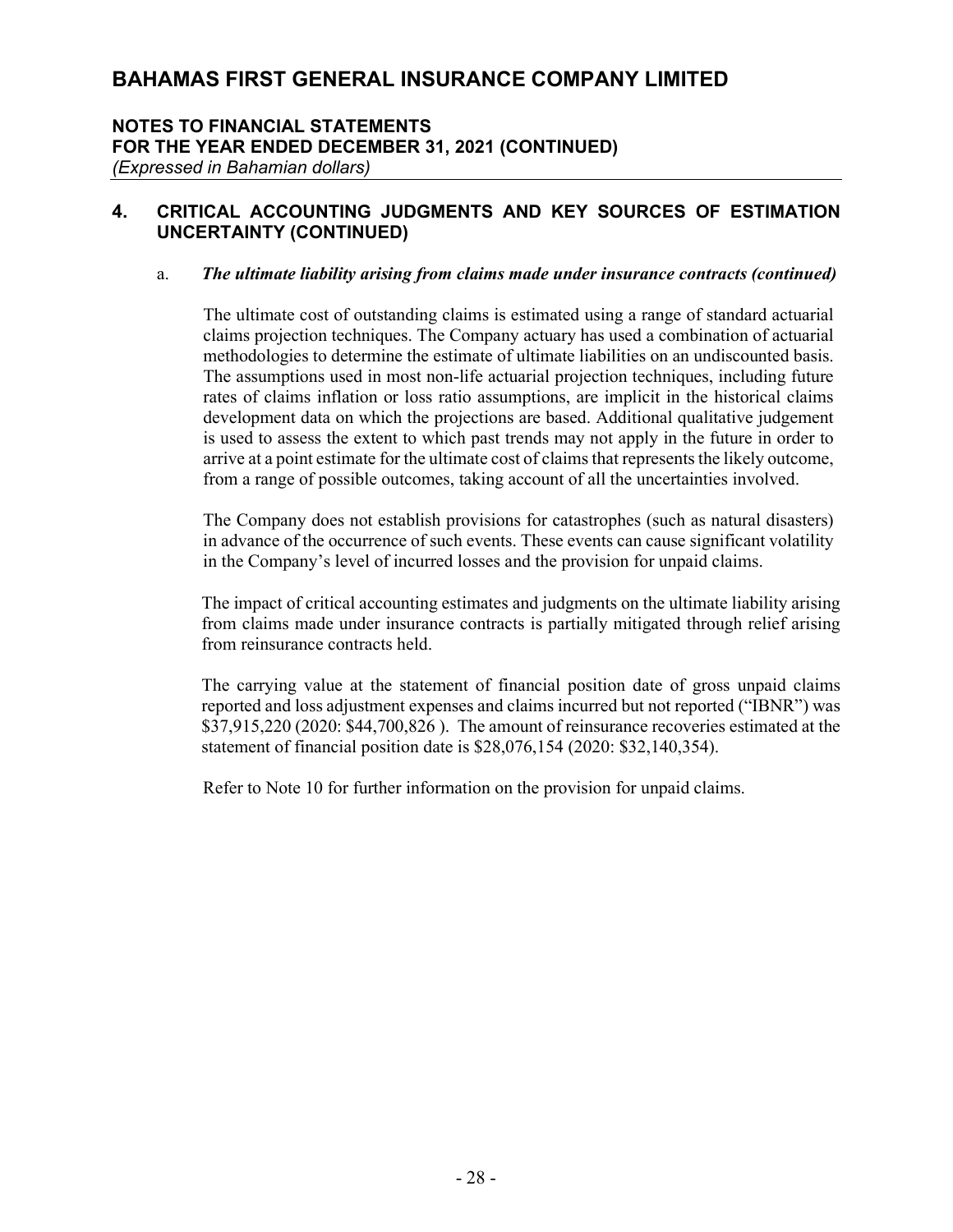### **NOTES TO FINANCIAL STATEMENTS FOR THE YEAR ENDED DECEMBER 31, 2021 (CONTINUED)** *(Expressed in Bahamian dollars)*

### **4. CRITICAL ACCOUNTING JUDGMENTS AND KEY SOURCES OF ESTIMATION UNCERTAINTY (CONTINUED)**

### b. *Pro-ration of Premiums and Commissions*

As described in Note 3h, unearned premiums and deferred reinsurance premiums at year end represent the proportion of the premiums which relate to periods of insurance subsequent to the statement of financial position date. Similarly, as per Note 3j, deferred and unearned commissions at year end represent the proportion of the commission paid to agents and brokers and received from reinsurers which relate to periods of insurance subsequent to the statement of financial position date. Commissions received from reinsurers are dependent on the underlying loss ratio of the various classes of business, on an underwriting year basis. Commissions are susceptible to adjustments in future years as the underwriting year result develops.

These amounts are calculated on a quarterly pro-rated basis taking into consideration the exposure period to which they relate.

#### c. *Provision for bad debts*

As described in Note 3c, provision for bad debts is based on management's evaluation of the respective portfolios. This evaluation is based on the aged analysis of the trade accounts receivable. Trade accounts receivable, which is shown net of provision for bad debts, is comprised of amounts receivable from insurance agents that have signed agency agreements with the Company. The gross carrying amount of a financial asset is written off when the Company has no reasonable expectations of recovering the trade accounts receivable in its entirety or a portion thereof. The carrying value at the statement of financial position date for trade accounts receivable, net was \$13,356,664 (2020: \$12,460,101).

### d. *Depreciation*

Depreciation is based on management's estimates of the future useful life of property and equipment. Estimates may change due to technological developments, competition, changes in market conditions and other factors and may result in changes in the estimated useful life and in the depreciation charges. The Company reviews the future useful life of property and equipment periodically, taking into consideration the factors mentioned above and all other important factors. In case of significant changes in the estimated useful lives, depreciation charges are adjusted prospectively.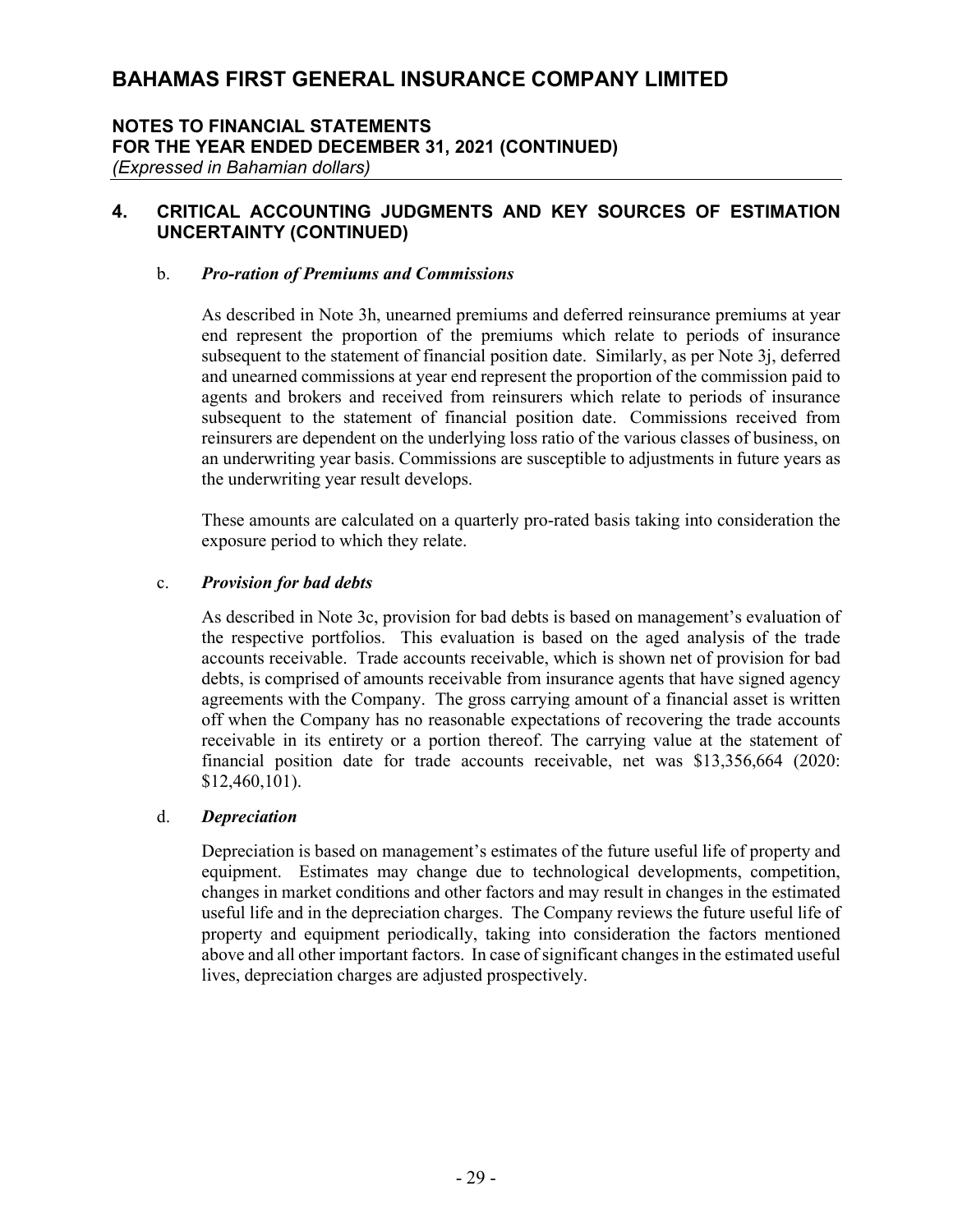### **NOTES TO FINANCIAL STATEMENTS FOR THE YEAR ENDED DECEMBER 31, 2021 (CONTINUED)** *(Expressed in Bahamian dollars)*

### **4. CRITICAL ACCOUNTING JUDGMENTS AND KEY SOURCES OF ESTIMATION UNCERTAINTY (CONTINUED)**

#### e. *Fair value of financial assets and liabilities*

The fair values of listed equities are based on current bid prices reported on recognized exchanges. The fair value of debt securities is based on either current bid prices reported on recognized exchanges, secondary markets or pricing data provided by internationally recognized pricing services. Mutual funds are carried at fair value based on the net asset value per share provided by the administrator of the fund. If prices are not readily available, the fair value is estimated using either dealer quotes or pricing models or discounted cash flow models or management's estimate of amounts that could be realized under current market conditions and which are based on observable market-based inputs when available.

Where fair value has been determined using data provided by a recognized pricing service, dealer quotes, pricing models or net asset value per share, the Company has obtained an understanding of the methods, models and inputs used in pricing and has controls in place that management considers sufficient to validate that prices represent fair value.

Investments for which observable market prices do not exist are reported at fair value as determined in good faith by management. Fair value is based on the best information available and is determined by reference to information including, but not limited to the following: projected income, net earnings, earnings before interest, taxes, depreciation and amortization ("EBITDA"), book value, relevant public or private transactions, valuations for publicly traded companies, and/or other measures, and consideration of any other pertinent information including the types of securities held and restrictions on disposition. The amount determined to be fair value may incorporate management's own assumptions (including appropriate risk adjustments for non-performance and lack of marketability).

For certain financial instruments carried at cost, the carrying amounts approximate to fair value due to the short term nature of these instruments. Such instruments include trade accounts receivable, reinsurance balances receivable, sundry receivables and prepayments, reinsurance balances payable and accrued expenses and other liabilities.

For long term financial instruments carried at cost with fixed interest rates, despite a change in market rates since the issuance of the financial assets there has been no observable change in fair values; accordingly, the carrying values approximate fair values. Other long term instruments carried at cost have rates that periodically reset to market rates minimizing the exposure to fair value interest rate risk.

Refer to Notes 5 and 7 for further information on the fair value of financial assets and liabilities.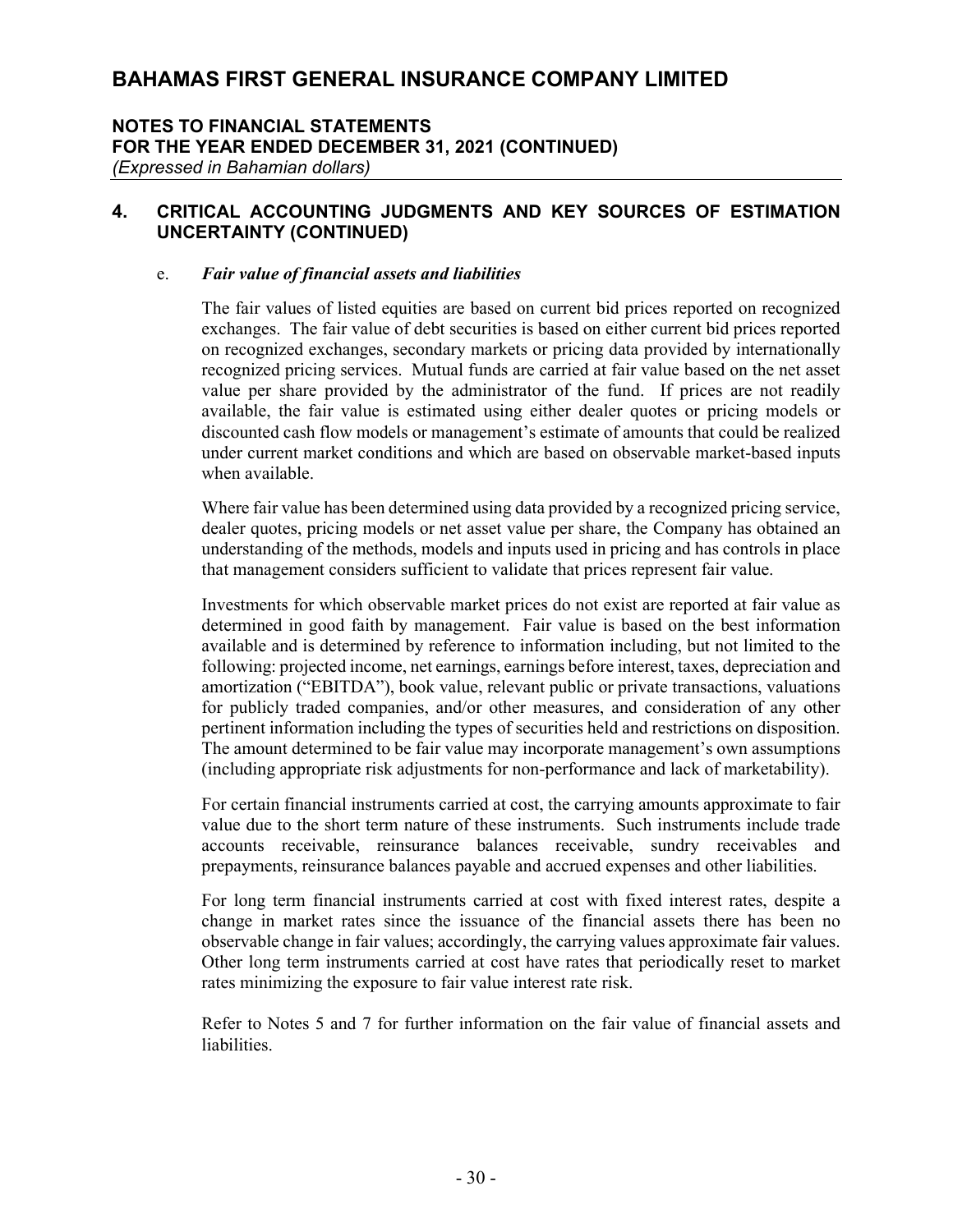### **NOTES TO FINANCIAL STATEMENTS FOR THE YEAR ENDED DECEMBER 31, 2021 (CONTINUED)** *(Expressed in Bahamian dollars)*

### **4. CRITICAL ACCOUNTING JUDGMENTS AND KEY SOURCES OF ESTIMATION UNCERTAINTY (CONTINUED)**

### f. *Land and buildings revaluations*

Land and buildings are revalued triennially based on outputs derived from an independent appraisal report. The techniques used by the appraiser involve the use of assumptions to provide a fair value estimate of land and buildings. Information about the valuation technique and inputs used in determining the fair value of the land and buildings are disclosed in Notes 11 and 12.

### **5. RISK MANAGEMENT**

The Company is concerned about the risks inherent in its business activities (insurance risk) and the risks associated with the management of the financial assets and liabilities (financial risk) which support the operational activities. The Company's Board of Directors has overall responsibility for the establishment and oversight of the Company's risk management structure. The Company has established the Technical Review and Risk Compliance Committee, and the Finance and Investment Committee to oversee the management of the risks assigned within its respective Board approved mandate. It is management's responsibility to adhere to the parameters established within the Board's risk management structure. This is executed through periodic evaluation of risk registers, development of appropriate policies and procedures, periodic measurement of Key Performance Indicators, and the necessary controls to ensure reliable reporting and material compliance with regulatory guidelines. The Group's Internal Audit function reviews the risk management policies and processes and reports directly to the Audit Committee. The Audit Committee oversees how management monitors compliance with risk management policies and procedures and reviews the adequacy of the risk management framework in relation to the risks that face the Company. The committees report regularly to the Board of Directors on their activities.

The Company has exposures to risks that may develop in each class of business and could have a material impact upon the Company's financial position.

#### **Insurance risk**

The risk under any one insurance contract is the possibility that the insured event occurs and the uncertainty of the amount of the resulting claim. By the very nature of an insurance contract, the risk is random and therefore unpredictable.

Risk factors that affect insurance are many and include the lack of risk diversification in terms of type and amount of risk, geographical location and type of industry covered. The Company insures the risks of entities within The Bahamas. Below is a discussion of insurance risks specific to the lines of coverage provided by the Company.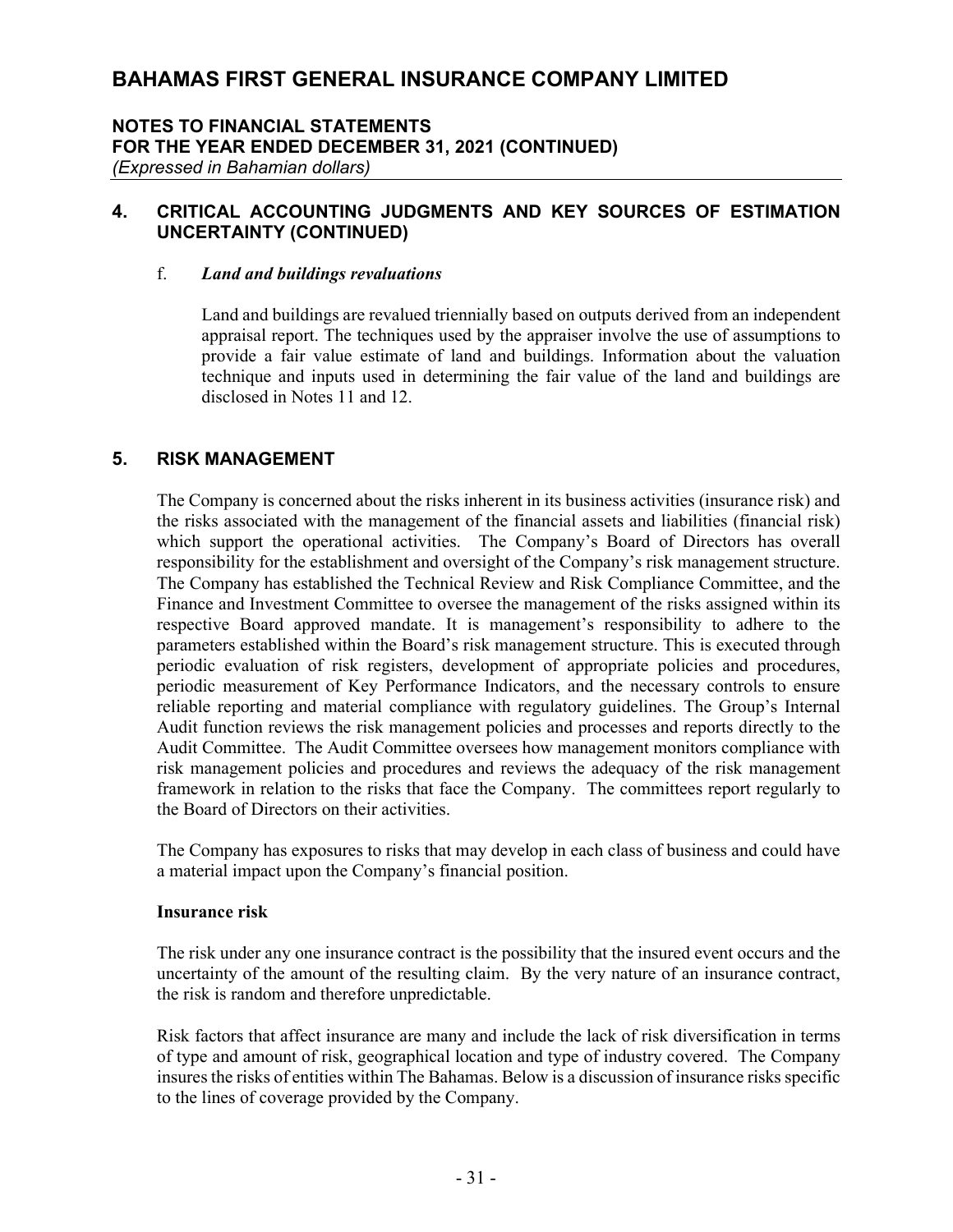### **NOTES TO FINANCIAL STATEMENTS FOR THE YEAR ENDED DECEMBER 31, 2021 (CONTINUED)** *(Expressed in Bahamian dollars)*

### **5. RISK MANAGEMENT (CONTINUED)**

#### **Insurance risk (continued)**

#### Property and casualty insurance risks

Property risks are comprised of physical damage to property. Property policies are underwritten by reference to the commercial replacement value of the properties and content insured.

Casualty risks are comprised of personal injury from motor claims, public liability, employers' liability, workmen's compensation and personal liability coverage.

For the Company's property and casualty insurance contracts, significant risk exposure arises from low frequency, high severity events such as hurricanes. Single events, such as flooding and fires may also generate significant claims.

Claim payment limits are always included to cap the amount payable on occurrence of the insured event. The key factors that influence the quantum of claim settlements are the costs of rebuilding properties and the replacement of or indemnity for building contents.

The frequency and severity of claims can be affected by several factors with the single most significant event being a catastrophic event. The Company manages this risk through its underwriting strategy, adequate reinsurance arrangements and proactive claims handling. Underwriting limits are in place to enforce appropriate risk selection criteria. The Company actively manages and pursues early settlement of all claims to reduce its exposure to unpredictable developments. It has a dedicated in-house claims department and uses third party loss adjusters as necessary. The Company will, where necessary, appoint lawyers to act on the Company's behalf in respect of serious bodily injury claims thus ensuring settlements and avoiding claims development.

The Company follows the policy of underwriting and reinsuring contracts of insurance, which generally limit the liability for any one risk. In addition, catastrophe reinsurance is obtained to limit liability to a maximum of 10% of the Company's capital and reserves in the event of a series of claims arising out of a single occurrence.

The Company is exposed to contractual disputes with its reinsurers and the possibility of default by its reinsurers. The Company is also exposed to the credit risk assumed in fronting arrangements and to potential reinsurance constraints. The Company's strategy is to select reinsurers with the best combination of financial strength, price and capacity.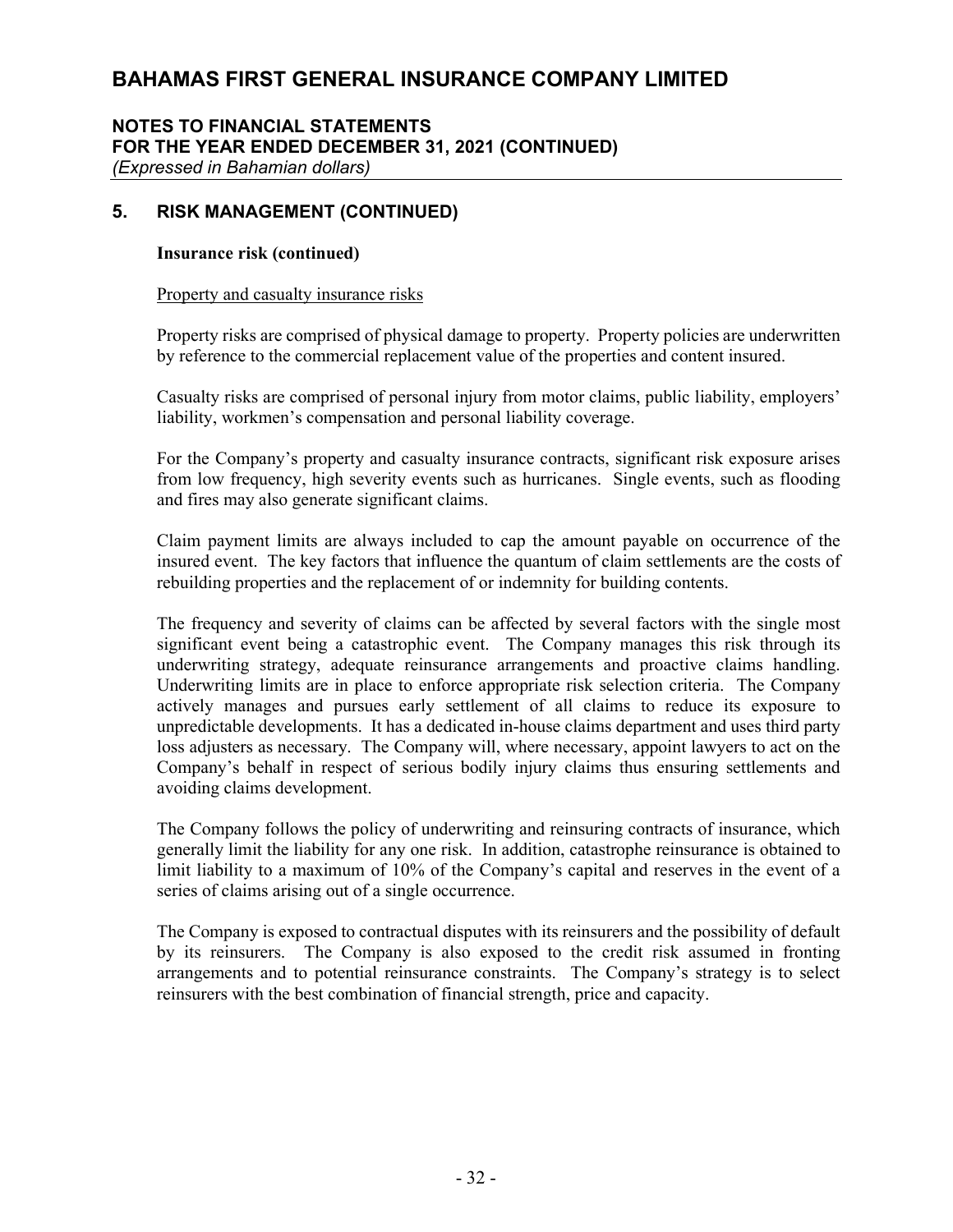### **NOTES TO FINANCIAL STATEMENTS FOR THE YEAR ENDED DECEMBER 31, 2021 (CONTINUED)** *(Expressed in Bahamian dollars)*

### **5. RISK MANAGEMENT (CONTINUED)**

#### **Insurance risk (continued)**

#### Property and casualty insurance risks (continued)

In the event that the Company's reinsurers are unable to meet their obligations under the reinsurance programs in place, the Company would still be obligated to pay all claims made under the insurance policies it issues, but would only receive reimbursement to the extent that the reinsurers could meet their above mentioned obligations.

Management does not anticipate that there will be any issues with the collection of amounts due from reinsurers as they become due, and is not aware of any disputes with reinsurers, overdue amounts or any specific credit issues.

The reinsurance program used by the Company is reviewed and approved by the Technical Review and Risk Compliance Committee on an annual basis.

#### **Financial risk**

The Company is exposed to financial risk through its financial assets and liabilities. The components of financial risk that have an impact on the Company are credit risk, market risk and liquidity risk. Market risk exposure results from adverse movements in market rates and prices and as a result the Company is exposed to interest rate risk, foreign currency risk and price risk.

Financial risk is a significant risk for the Company's operations. The risk framework combines investment policies, limits, stress tests and regular monitoring to control the nature and level of financial risk and to ensure adherence to Company and regulatory policies and guidelines.

The following table reconciles financial assets and financial liabilities to the Company's statement of financial position: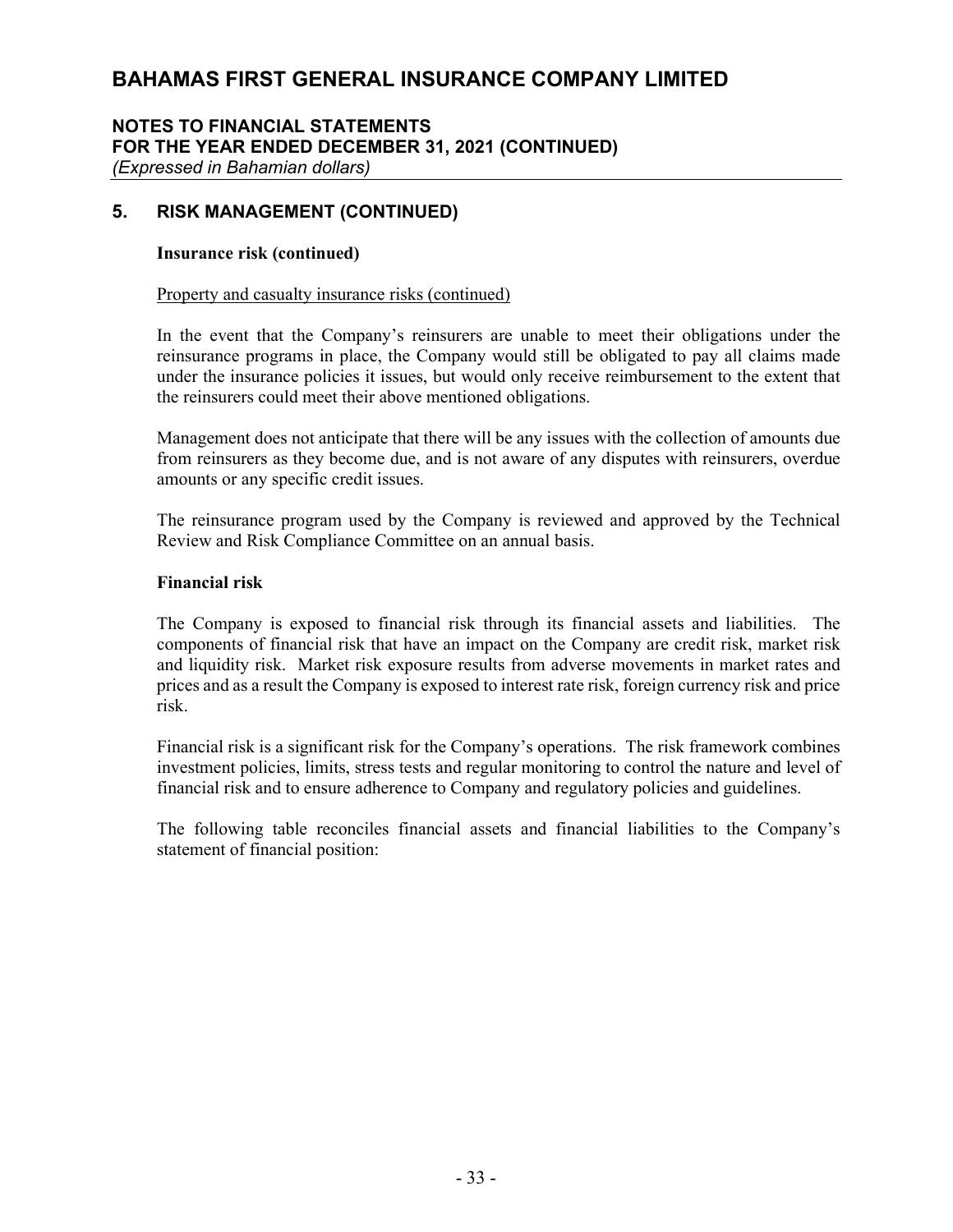# **NOTES TO FINANCIAL STATEMENTS FOR THE YEAR ENDED DECEMBER 31, 2021 (CONTINUED)**

*(Expressed in Bahamian dollars)*

### **5. RISK MANAGEMENT (CONTINUED)**

### **Financial risk (continued)**

|                                                                     | 2021             |              | 2020          |
|---------------------------------------------------------------------|------------------|--------------|---------------|
| <b>Financial assets:</b>                                            |                  |              |               |
| Cash                                                                | \$<br>5,192,043  | $\mathbb{S}$ | 20,809,514    |
| Investments:                                                        |                  |              |               |
| Loans and receivables                                               | 4,485,364        |              | 5,563,718     |
| Fair value through profit or loss                                   | 9,625,899        |              | 11,367,426    |
| Available-for-sale                                                  | 7,849,543        |              | 6,156,037     |
| Loans and receivables:                                              |                  |              |               |
| Trade accounts receivable, net                                      | 13,356,664       |              | 12,460,101    |
| Receivables from related companies                                  | 26,953,582       |              | 26,930,469    |
| Sundry receivables*                                                 | 1,517,867        |              | 4,362,726     |
| Total financial assets                                              | 68,980,962       |              | 87,649,991    |
| Non - financial assets                                              | 79,499,847       |              | 77,703,999    |
| Total assets                                                        | \$148,480,809    |              | \$165,353,990 |
| <b>Financial liabilities:</b>                                       |                  |              |               |
| Payables at amortized cost:                                         |                  |              |               |
| Payable to reinsurers and accrued expenses<br>and other liabilities | \$<br>10,120,940 | \$           | 32,619,812    |
|                                                                     |                  |              |               |
| Total financial liabilities                                         | 10,120,940       |              | 32,619,812    |
| Non - financial liabilities                                         | 88,517,486       |              | 87,766,747    |
| <b>Total liabilities</b>                                            | \$<br>98,638,426 |              | \$120,386,559 |

\*excludes prepayments of \$343,906 (2020: \$249,037).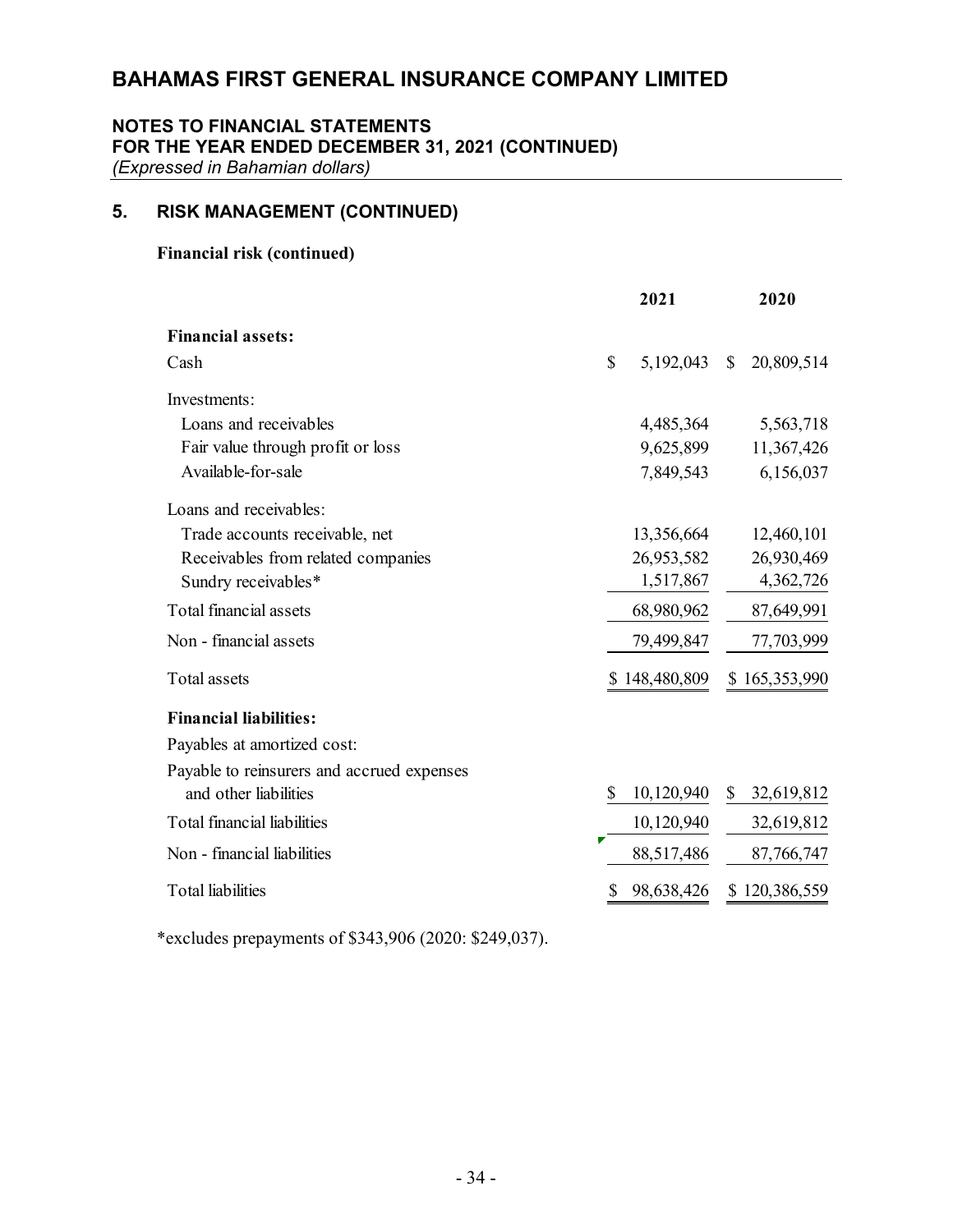### **NOTES TO FINANCIAL STATEMENTS FOR THE YEAR ENDED DECEMBER 31, 2021 (CONTINUED)** *(Expressed in Bahamian dollars)*

### **5. RISK MANAGEMENT (CONTINUED)**

#### **Credit risk**

Credit risk is the risk that one party to a financial instrument will fail to discharge an obligation and cause the other party to incur a financial loss. Key areas where the Company is exposed to credit risk are in cash and cash equivalents, investments, unpaid claims recoverable from reinsurers, trade accounts receivable, receivables from related companies and sundry receivables.

The Company's investment policy permits the Company to invest in fixed income securities, equity securities, private placements of financial institutions and term deposits, and to limit exposure to any one issuer. The Company's deposits are placed with well-known high quality financial institutions. Policies and guidelines are in place to limit the exposure faced by the Company.

The Company is exposed to credit risk in respect of trade accounts receivable balances due from agents that bind insurance policies on its behalf. The Company periodically inspects the financial records of these intermediaries to proactively address any negative trends. Commissions paid to these intermediaries are also netted off against amounts receivable from them to reduce the amount at risk for default.

The Company is also exposed to credit risk with respect to the amounts recoverable from its reinsurers. The Company's liability as primary insurer is not discharged if a reinsurer defaults on the obligation to pay. The Technical Review and Risk Compliance Committee ensures that management assesses the creditworthiness of all reinsurers by reviewing credit ratings as determined by independent rating agencies and other publicly available financial information.

The Company has approved limits for the maximum participation of any one reinsurer in its reinsurance program. Reinsurance coverage is placed with a number of major international third party reinsurers, including underwriting members of Lloyd's, with credit ratings of Aor higher from A.M. Best or Standard & Poor's. The concentration of credit risk is also monitored to minimize the Company's exposure to significant losses from reinsurer insolvency.

The Company, as part of the BFH group, analyses its credit exposure to related parties and the impact this has on its credit risk. The group has devised a strategy to substantially liquidate related party exposures over the short to medium term period and maintain the balances at minimum operating levels thereafter. The recovery strategy principally involves the allocation of dividend payments received by the parent of the group from other BFH subsidiaries. Based on the overall liquidity within the group, the expected credit loss on related party balances was determined to be immaterial.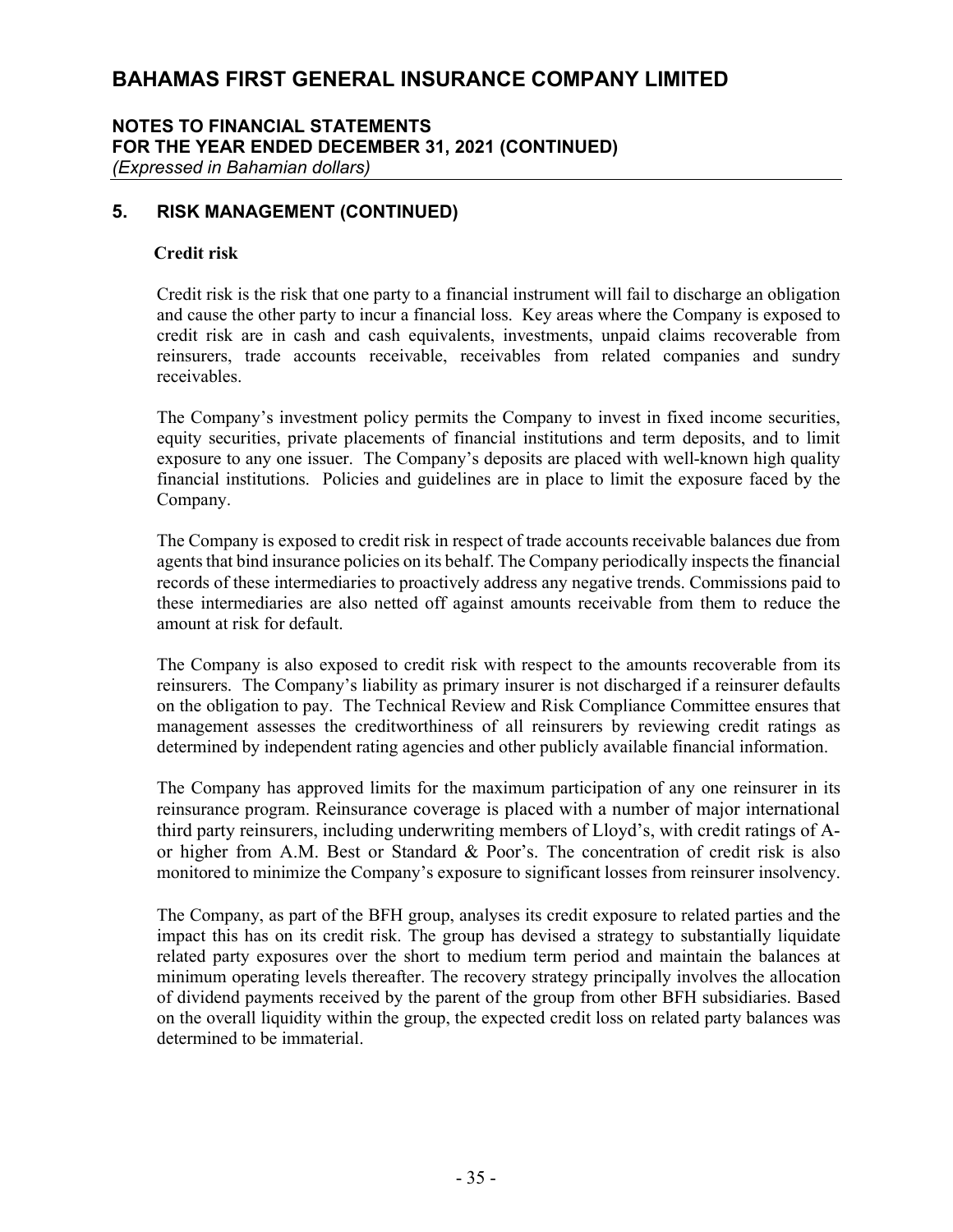### **NOTES TO FINANCIAL STATEMENTS FOR THE YEAR ENDED DECEMBER 31, 2021 (CONTINUED)** *(Expressed in Bahamian dollars)*

### **5. RISK MANAGEMENT (CONTINUED)**

#### **Credit risk (continued)**

The following assets of the Company are exposed to credit risk:

|                                                  |    | 2021         |    | 2020        |
|--------------------------------------------------|----|--------------|----|-------------|
| Available-for-sale securities:                   |    |              |    |             |
| Preference shares                                | \$ | 1,550,000    | -S | 1,800,000   |
| Fixed income debt securities                     |    | 5,790,840    |    | 1,970,000   |
| Mutual fund                                      |    | 508,703      |    | 2,386,037   |
| Loans and receivables:                           |    |              |    |             |
| Bahamas Government Registered Stocks             |    | 3,179,100    |    | 3,179,100   |
| Fixed income debt securities                     |    | 1,306,264    |    | 2,384,618   |
| Trade accounts receivable                        |    | 13,356,664   |    | 12,460,101  |
| Receivables from related parties                 |    | 26,953,582   |    | 26,930,469  |
| Sundry receivables                               |    | 1,517,867    |    | 4,362,726   |
| Reinsurers' share of provision for unpaid claims |    | 28,076,154   |    | 32,140,354  |
| Cash                                             |    | 5,192,043    |    | 20,809,514  |
| Total                                            | S  | 87, 431, 217 | S  | 108,422,919 |

Debt securities comprising fixed income securities and Bahamas Government Registered Stocks are analysed in the table below using Standard & Poor's ("S&P") ratings.

|                        | 2021 |                         |  | 2020      |  |  |
|------------------------|------|-------------------------|--|-----------|--|--|
| A                      |      | 865,712 \$              |  | ۰         |  |  |
| <b>BBB</b>             |      | 6, 134, 228             |  | 3,179,100 |  |  |
| Below BBB or Not rated |      | 3,276,264               |  | 4,354,618 |  |  |
| Total debt securities  |      | 10,276,204 \$ 7,533,718 |  |           |  |  |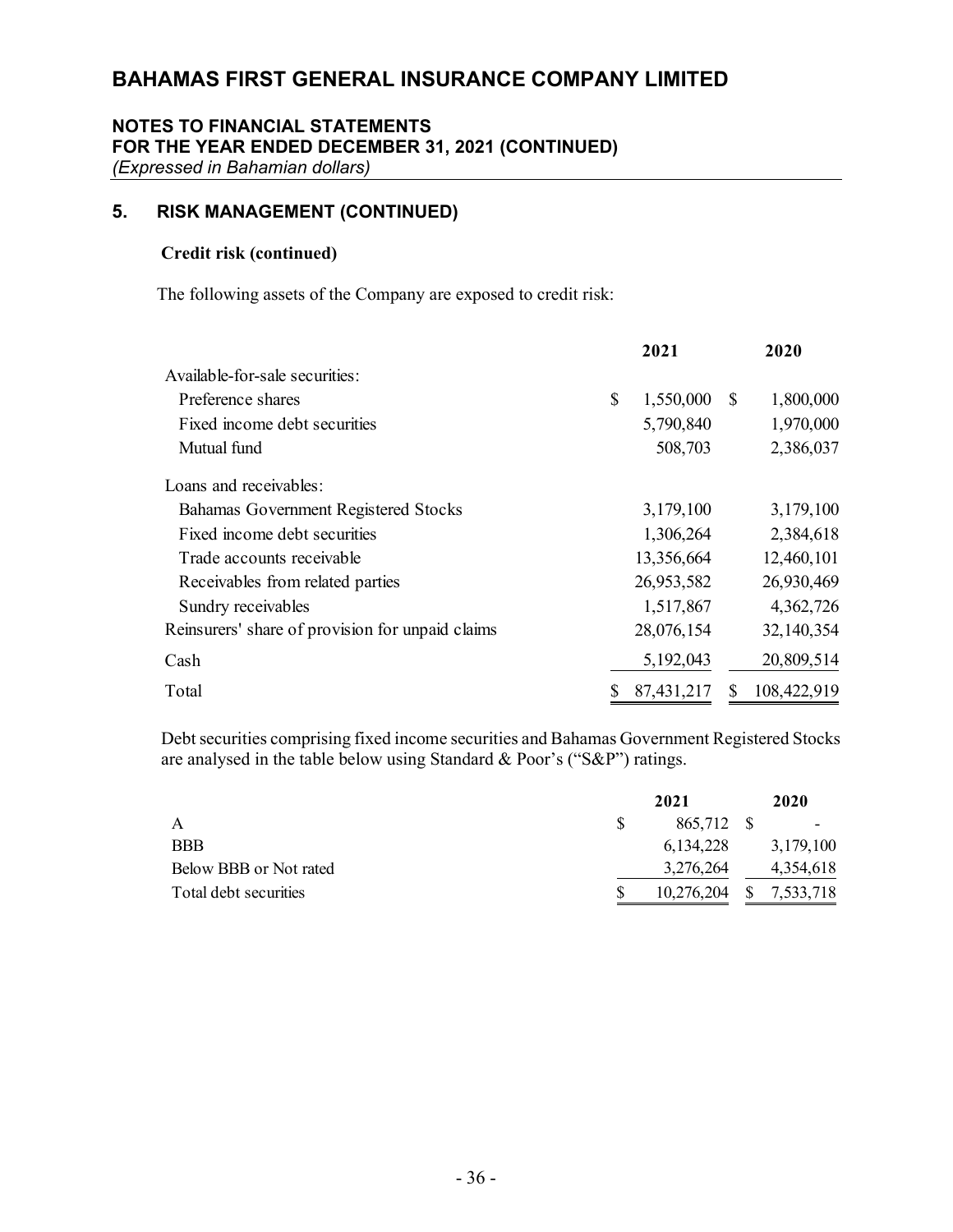### **NOTES TO FINANCIAL STATEMENTS FOR THE YEAR ENDED DECEMBER 31, 2021 (CONTINUED)** *(Expressed in Bahamian dollars)*

### **5. RISK MANAGEMENT (CONTINUED)**

#### **Credit risk (continued)**

Financial and other assets exposed to credit risk that are neither past due nor impaired, past due but not impaired and those that are impaired are analyzed in the table below:

|                                     |              | <b>Neither past</b> |               | Past due  |               |                 |               |            |
|-------------------------------------|--------------|---------------------|---------------|-----------|---------------|-----------------|---------------|------------|
|                                     |              | due nor             |               | but not   |               |                 |               |            |
| At December 31, 2021                |              | impaired            |               | impaired  |               | <b>Impaired</b> |               | Total      |
| Available-for-sale securities       | $\mathbb{S}$ | 7,849,543           | $\mathbb{S}$  |           | \$            |                 | $\mathcal{S}$ | 7,849,543  |
| Loans and receivables:              |              |                     |               |           |               |                 |               |            |
| Debt Securities                     |              | 4,485,364           |               |           |               |                 |               | 4,485,364  |
| Trade accounts receivable           |              | 12,061,620          |               | 1,295,044 |               |                 |               | 13,356,664 |
| Receivables from related parties    |              | 26,953,582          |               |           |               |                 |               | 26,953,582 |
| Sundry receivables                  |              | 1,517,867           |               |           |               |                 |               | 1,517,867  |
| Reinsurers' share of provision for  |              |                     |               |           |               |                 |               |            |
| unpaid claims                       |              | 28,076,154          |               |           |               |                 |               | 28,076,154 |
| Cash                                |              | 5,192,043           |               |           |               |                 |               | 5,192,043  |
| Total assets exposed to credit risk | S.           | 86,136,173          | S             | 1,295,044 | S             |                 | S             | 87,431,217 |
|                                     |              | <b>Neither past</b> |               | Past due  |               |                 |               |            |
|                                     |              | due nor             |               | but not   |               |                 |               |            |
| At December 31, 2020                |              | impaired            |               | impaired  |               | <b>Impaired</b> |               | Total      |
| Available-for-sale securities       | \$           | 6,156,037           | <sup>\$</sup> |           | <sup>\$</sup> |                 | S             | 6,156,037  |
| Loans and receivables:              |              |                     |               |           |               |                 |               |            |
| Debt Securities                     |              | 5,563,718           |               |           |               |                 |               | 5,563,718  |

| Debt Securities                     | 5,563,718   |           |   |  |   | 5,563,718   |
|-------------------------------------|-------------|-----------|---|--|---|-------------|
| Trade accounts receivable           | 11,327,239  | 1,132,862 |   |  |   | 12,460,101  |
| Receivables from related parties    | 26,930,469  |           |   |  |   | 26,930,469  |
| Sundry receivables                  | 4,362,726   |           |   |  |   | 4,362,726   |
| Reinsurers' share of provision for  |             |           |   |  |   |             |
| unpaid claims                       | 32,140,354  |           |   |  |   | 32,140,354  |
| Cash                                | 20,809,514  |           |   |  |   | 20,809,514  |
|                                     |             |           |   |  |   |             |
| Total assets exposed to credit risk | 107,290,057 | 1,132,862 | S |  | S | 108,422,919 |

The maximum exposure to credit risk at the reporting date is the carrying value of each class of financial assets disclosed above. The Company does not hold collateral as security.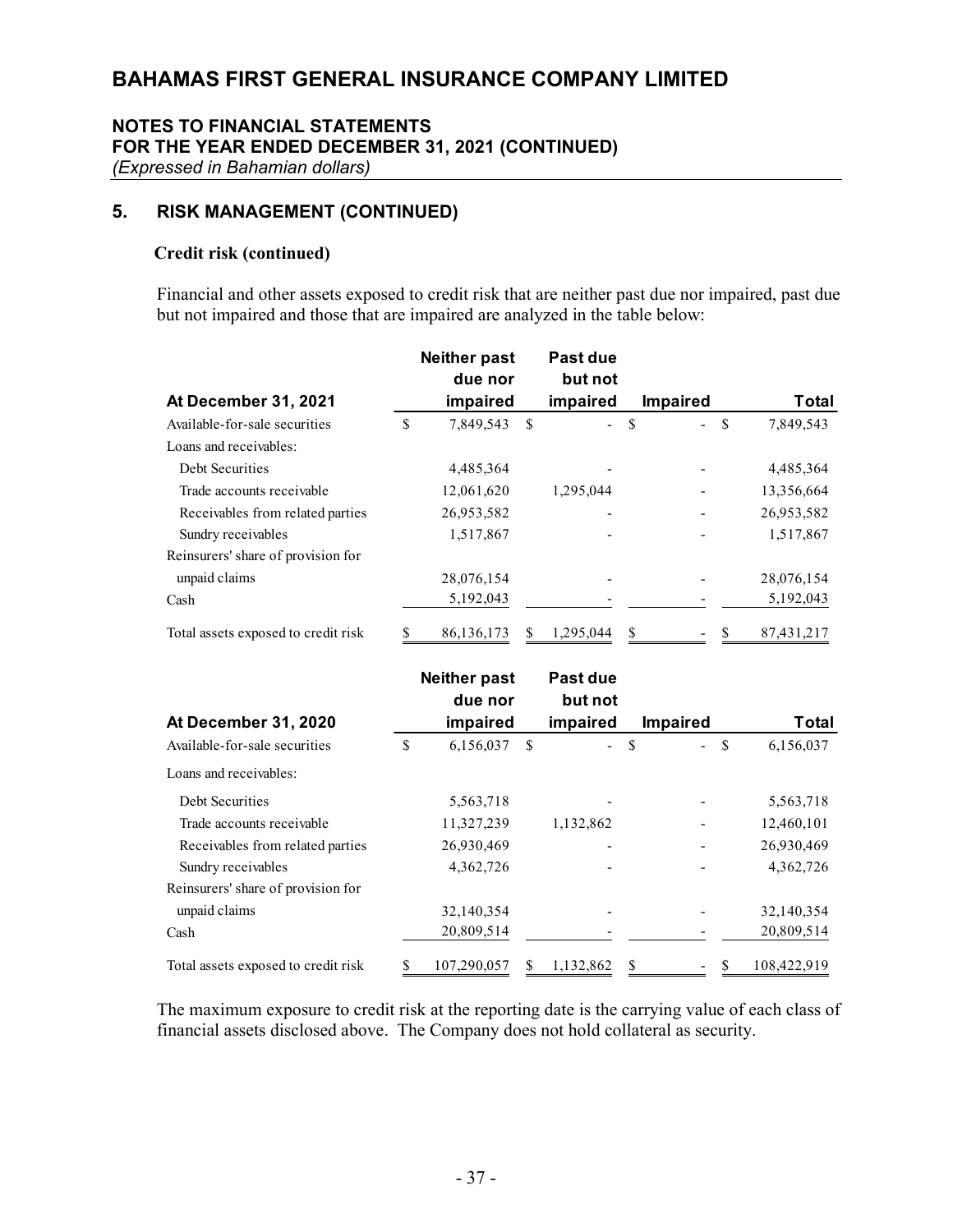### **NOTES TO FINANCIAL STATEMENTS FOR THE YEAR ENDED DECEMBER 31, 2021 (CONTINUED)** *(Expressed in Bahamian dollars)*

### **5. RISK MANAGEMENT (CONTINUED)**

#### **Credit risk (continued)**

#### Concentration of exposure

The concentration of the Company's gross written premium are as follows:

| 2021       | 2020                                                        |
|------------|-------------------------------------------------------------|
|            |                                                             |
| 60,324,696 | 53,057,435                                                  |
|            |                                                             |
|            | $$45,704,283$ $$43,556,700$<br>$$106,028,979$ $$96,614,135$ |

The concentration of credit risk is regularly monitored and evaluated. Specifically for nonrelated agents, the Company evaluates payment history as well as its financial position on a periodic basis.

The geographical locations of the Company's portfolio of investments are as follows:

|         | 2021         | $\frac{6}{9}$ | 2020         | $\%$         |
|---------|--------------|---------------|--------------|--------------|
| Bahamas | \$18,139,966 | 83%           | \$23,087,181 | 100%         |
| USA     | 3,820,840    | 17%           | -            | <u>0%</u>    |
| Total   | \$21,960,806 | <u> 100%</u>  | \$23,087,181 | <u> 100%</u> |

#### **Interest rate risk**

Interest rate risk is the risk that the value of a financial instrument or future cashflows will fluctuate due to changes in market interest rates. This is primarily a concern with fixed and fluctuating interest rate financial instruments, which the Company intends to hold for the longterm. The Company's investment in debt securities, mutual funds and cash and cash equivalents are all subject to interest rate risk. Fluctuations in interest rates impact the level of gains and losses on the Company's interest bearing investments.

The coupon rates associated with the fixed income debt securities held by the Company range from 1.20% to 8.00% (2020: 3.37% to 8.00%) per annum. The underlying debt securities of the money market fund may be affected by changes in interest rates.

#### **Foreign currency risk**

Foreign currency risk relates to the Company operating in different currencies and converting non-Bahamian earnings at different foreign exchange levels when adverse changes in foreign currency exchange rates occur. The Company is not directly exposed to foreign currency risk, as investments are denominated in Bahamian dollars and US dollars. The Bahamian dollar is fixed to the US dollar at the following rate:  $B$1 = US$1, at the date of the statement of financial$ position. All other assets and liabilities of the Company are denominated in Bahamian dollars or US dollars.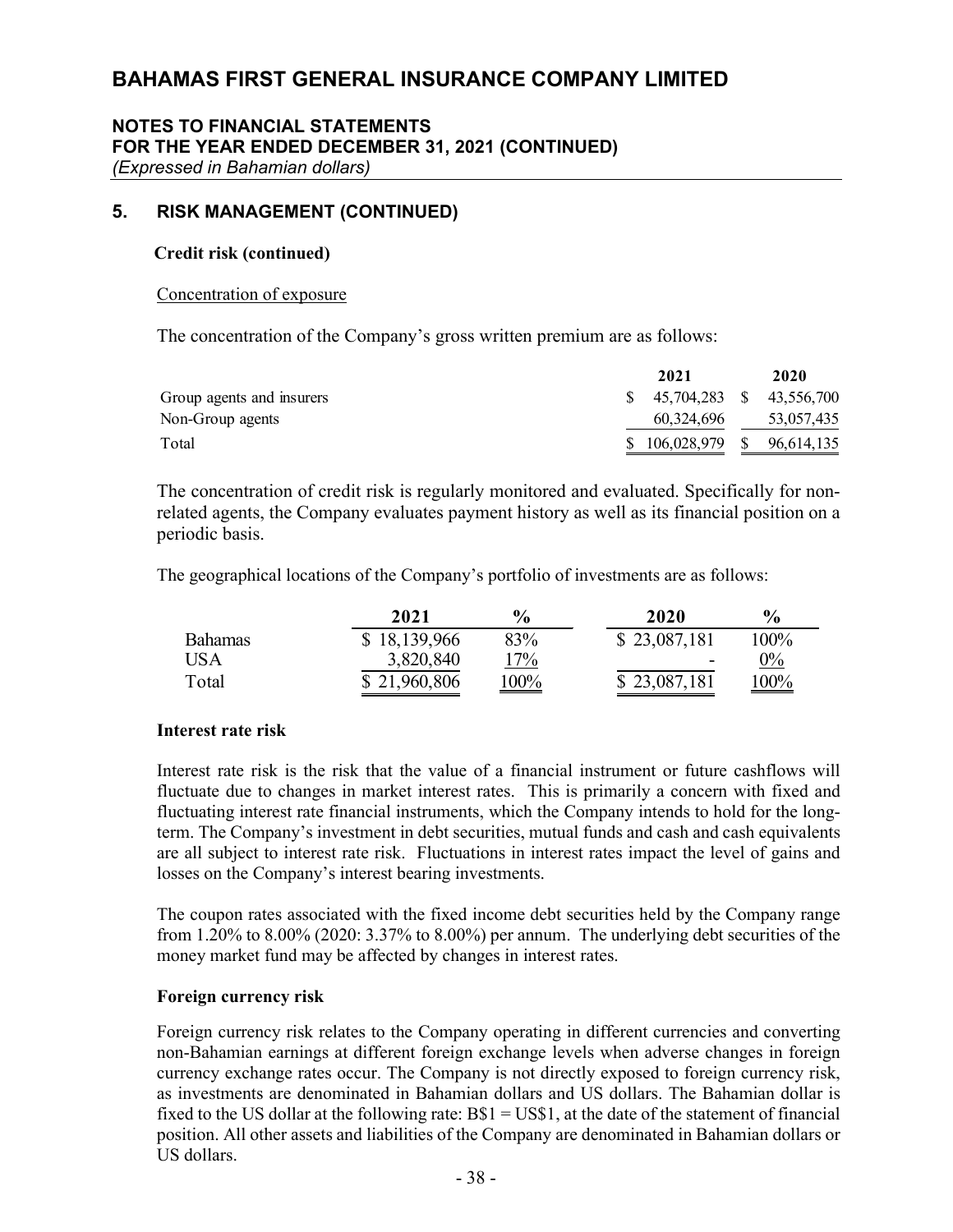### **NOTES TO FINANCIAL STATEMENTS FOR THE YEAR ENDED DECEMBER 31, 2021 (CONTINUED)** *(Expressed in Bahamian dollars)*

### **5. RISK MANAGEMENT (CONTINUED)**

#### **Price risk**

The Company is subject to price risk on its investments due to fluctuations in fair value as a result of changes in market prices. One of the primary objectives of the Company's risk management policy is to mitigate potential adverse impacts of market movements. Price risk arises primarily from changes in the value of equity investments and debt securities in the event that these are required to be sold to meet liquidity needs.

Trading levels in The Bahamas, whether on BISX or over-the-counter markets, are generally low and therefore, the ability of the Company to liquidate large positions may be difficult and prices received may be severely impacted. The Central Bank has created a secondary market for certain debt securities issued by the Government of The Bahamas, and prices currently being observed in this market and over-the-counter approximate the face values of such securities.

These securities are managed according to the benchmarks as specified in the Company's statement of investment policy and guidelines. The effect of a 10% increase (2020: 10%) and a 10% decrease (2020: 10%) in prices at the date of the statement of financial position are set out below:

| <b>At December 31, 2021</b> | Carrying<br>value | <b>Effect on</b><br>total profit<br>and equity<br>$+10%$ | <b>Effect on</b><br>total profit<br>and equity<br>$-10%$ |
|-----------------------------|-------------------|----------------------------------------------------------|----------------------------------------------------------|
| Listed equity securities    | \$<br>9,625,899   | S.<br>962,590                                            | \$.<br>(962, 590)                                        |
| Listed preference shares    | 1,550,000         | 155,000                                                  | (155,000)                                                |
| Unlisted debt securities    | 5,790,840         | 579,084                                                  | (579, 084)                                               |
| Listed mutual fund          | 508,703           | 50,870                                                   | (50, 870)                                                |
| Total                       | \$<br>17,475,442  | \$1,747,544                                              | (1,747,544)<br>S.                                        |
| <b>At December 31, 2020</b> |                   |                                                          |                                                          |
| Listed equity securities    | \$<br>11,367,426  | \$1,136,743                                              | (1,136,743)                                              |
| Listed preference shares    | 1,800,000         | 180,000                                                  | (180,000)                                                |
| Unlisted debt securities    | 1,970,000         | 197,000                                                  | (197,000)                                                |
| Listed mutual fund          | 2,386,037         | 238,604                                                  | (238, 604)                                               |
| Total                       | \$<br>17,523,463  | \$1,752,347                                              | (1,752,347)<br>S                                         |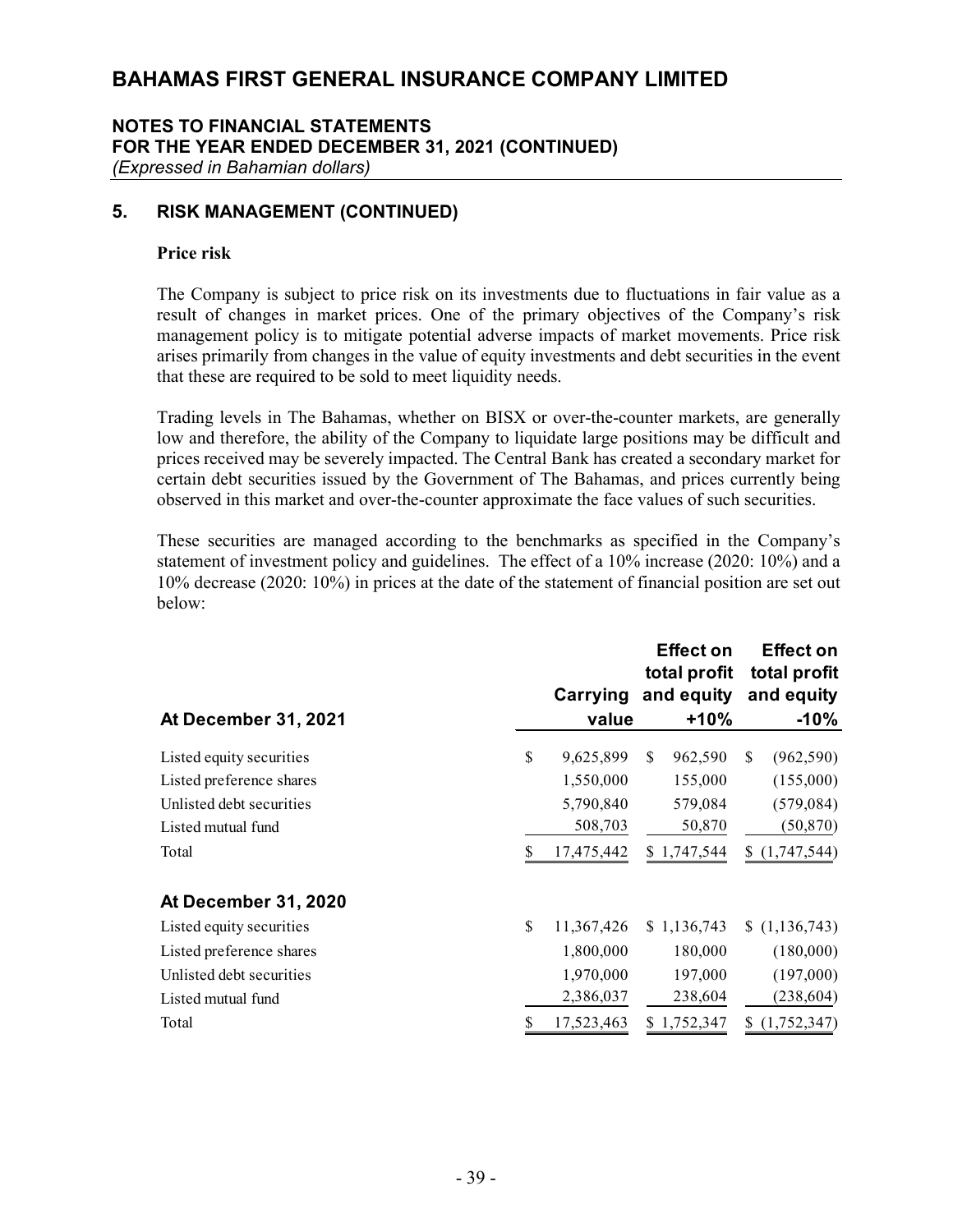### **NOTES TO FINANCIAL STATEMENTS FOR THE YEAR ENDED DECEMBER 31, 2021 (CONTINUED)** *(Expressed in Bahamian dollars)*

### **5. RISK MANAGEMENT (CONTINUED)**

#### **Liquidity risk**

Liquidity risk is the risk that the Company may have difficulty liquidating its positions due to existing or unforeseen market constraints to meet obligations associated with financial instruments. In respect of catastrophic events the Company is exposed to a liquidity risk associated with the timing differences between cash flows and expected reinsurance recoveries to meet its insurance liability obligation. The Company's investments are either in a market that is not highly active or do not have a market and therefore may not be readily realizable. As a result, the Company may not be able to quickly liquidate its investments at an amount close to their fair value in order to meet liquidity requirements. The Company mitigates this risk by maintaining significant holdings in cash and cash equivalents and also ensures that there are set guidelines for asset allocations, portfolio limit structures and maturity profiles of investments. The statement of financial position presents assets and liabilities in order of liquidity. The carrying value of investment assets with contractual maturities of less than one year at the statement of financial position date was \$1,185,522 (2020: \$248,022). Except for the unpaid claims recoverable shown below, receivables from related companies, right-of-use assets, investment property, property and equipment and intangible assets, all assets are current assets.

The following tables indicate the timing of undiscounted cash flows arising from financial liabilities as at December 31, 2021 and 2020.

| 2021                            | <b>Cash flows</b> |                |               |                   |    |                |    |             |  |
|---------------------------------|-------------------|----------------|---------------|-------------------|----|----------------|----|-------------|--|
| <b>Financial liabilities</b>    |                   | <b>Total</b>   |               | $< 1$ year        |    | $1 - 5$ years  |    | $>$ 5 years |  |
| Accrued expenses and            |                   |                |               |                   |    |                |    |             |  |
| other liabilities               | \$                | 3,209,735      | \$            | 3,209,735         | \$ |                | \$ |             |  |
| Reinsurance balances payable    |                   | 6,911,205      |               | 6,911,205         |    |                |    |             |  |
| Unpaid claims                   |                   | 37,915,220     |               | 22,369,980        |    | 11,374,566     |    | 4,170,674   |  |
| Less: unpaid claims recoverable |                   |                |               |                   |    |                |    |             |  |
| from reinsurers                 |                   | (28,076,154)   |               | (16, 564, 931)    |    | (8,422,846)    |    | (3,088,377) |  |
| Total undiscounted cash flows   |                   | 19,960,006     |               | 15,925,989        | \$ | 2,951,720      | \$ | 1,082,297   |  |
| 2020                            |                   |                |               | <b>Cash flows</b> |    |                |    |             |  |
| <b>Financial liabilities</b>    |                   | <b>Total</b>   |               | $\leq 1$ year     |    | $1 - 5$ years  |    | $>$ 5 years |  |
| Accrued expenses and            |                   |                |               |                   |    |                |    |             |  |
| other liabilities               | \$                | 2,224,155      | <sup>\$</sup> | 2,224,155         | \$ |                | \$ |             |  |
| Reinsurance balances payable    |                   | 30,395,657     |               | 30,395,657        |    |                |    |             |  |
| Unpaid claims                   |                   | 44,700,826     |               | 24,376,007        |    | 16,851,651     |    | 3,473,168   |  |
| Less: unpaid claims recoverable |                   |                |               |                   |    |                |    |             |  |
| from reinsurers                 |                   | (32, 140, 354) |               | (17,526,600)      |    | (12, 116, 511) |    | (2,497,243) |  |
| Total undiscounted cash flows   | \$                | 45,180,284     | \$            | 39,469,219        | \$ | 4,735,140      | \$ | 975,925     |  |

In addition to the analysis above, the cashflows for lease liabilities are disclosed in Note 13. All other liabilities are anticipated to be settled within one year.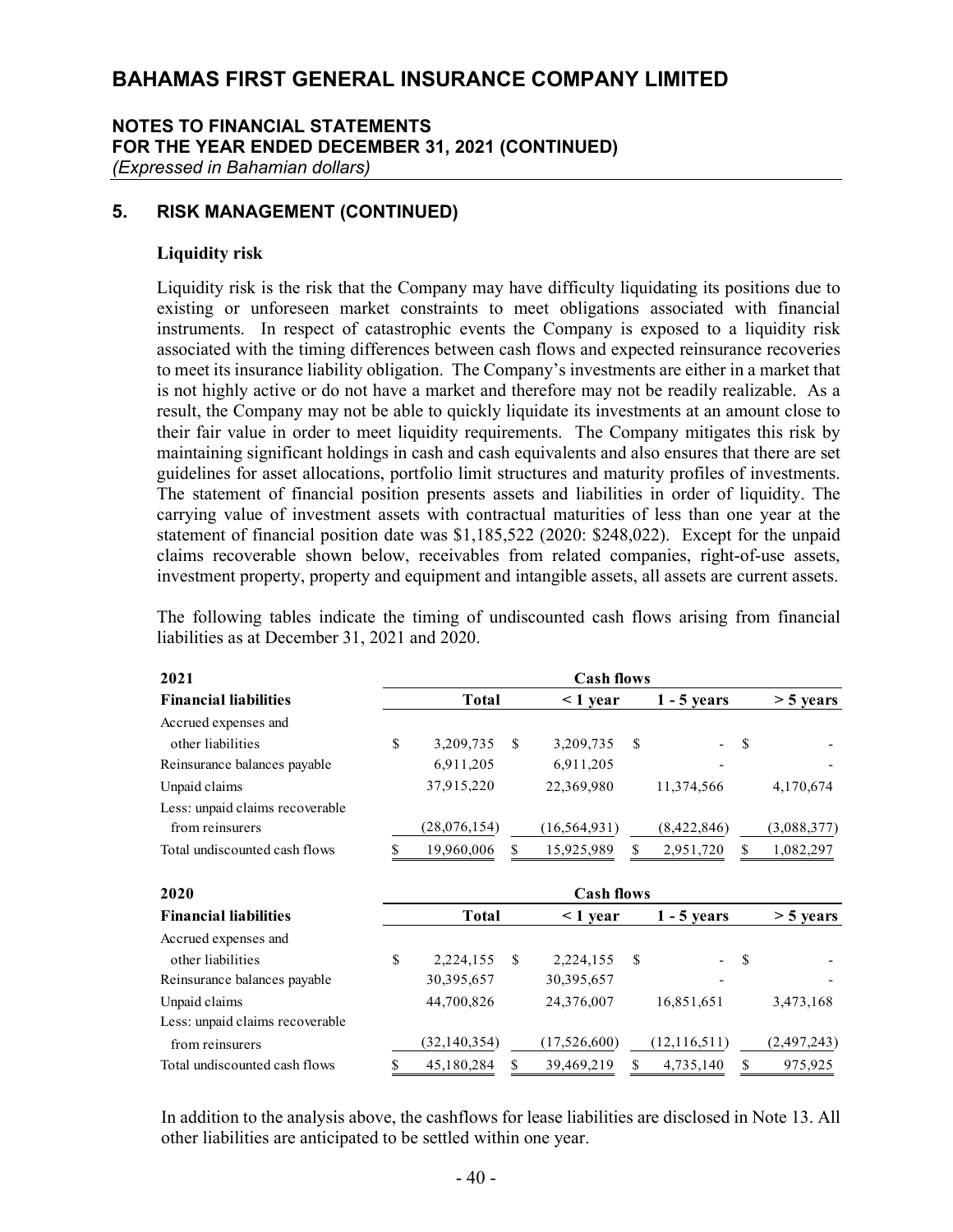### **NOTES TO FINANCIAL STATEMENTS FOR THE YEAR ENDED DECEMBER 31, 2021 (CONTINUED)** *(Expressed in Bahamian dollars)*

### **5. RISK MANAGEMENT (CONTINUED)**

#### **Sensitivity analysis**

The Company predominantly funds its net insurance liabilities through cash generated in the normal course of its operations. In the event of a catastrophe, the net insurance liabilities may be required to be funded through the Company's portfolio of investments. Several of the Company's investments are subject to the impact of interest rate fluctuations.

Insurance liabilities are calculated using historical claims data to determine an estimate of the amount needed to provide for the ultimate expected cost of settling claims related to insured losses (both reported and unreported) that have occurred at the date of the statement of financial position. Projections are based on assumptions implicit in the historic claims development. As such, the sensitivity of the insurance liabilities is based on the financial impact of changes to the reported loss ratio. The provision for long tail claims is determined by using the incurred loss method and loss ratio method. The loss development factors used are based on the Company's experience.

The sensitivity analysis below is based on a change in one assumption while holding all other assumptions constant. The analyses assume that there is no correlation between the assumptions.

| <b>Sensitivity factor</b>              |                |                | Description of sensitivity factor applied                |                              |             |            |  |  |
|----------------------------------------|----------------|----------------|----------------------------------------------------------|------------------------------|-------------|------------|--|--|
| Interest rates                         |                |                | The impact of a change in market interest rates by $1\%$ |                              |             |            |  |  |
| Underwriting expenses excluding claims |                |                | The impact of a change in underwriting expenses by 5%    |                              |             |            |  |  |
| Loss ratio                             |                |                | The impact of a change in loss ratio by 5%               |                              |             |            |  |  |
| December 31,                           |                | Interest rates |                                                          | <b>Underwriting expenses</b> | Loss ratio  |            |  |  |
| 2021                                   |                |                | excluding claims                                         |                              |             |            |  |  |
| in B\$                                 | $+1\%$         | $-1\%$         | $+5\%$                                                   | $-5\%$                       | $+5\%$      | $-5\%$     |  |  |
| Impact on profit                       | 250,281        | (250, 281)     | (1,449,449)                                              | 1,449,449                    | (1,016,540) | 1,016,540  |  |  |
| Impact on equity                       | 250,281        | (250, 281)     | (1,449,449)                                              | 1,449,449                    | (1,016,540) | 1,016,540  |  |  |
|                                        |                |                |                                                          |                              |             |            |  |  |
| December 31,                           | Interest rates |                |                                                          | <b>Underwriting expenses</b> |             | Loss ratio |  |  |
| 2020                                   |                |                |                                                          | excluding claims             |             |            |  |  |
| in B\$                                 | $+1\%$         | $-1\%$         | $+5%$                                                    | $-5\%$                       | $+5%$       | $-5\%$     |  |  |
| Impact on profit                       | 487,907        | (487,907)      | (1,409,192)                                              | 1,409,192                    | (1,100,014) | 1,100,014  |  |  |
| Impact on equity                       | 487,907        | (487, 907)     | (1,409,192)                                              | 1,409,192                    | (1,100,014) | 1,100,014  |  |  |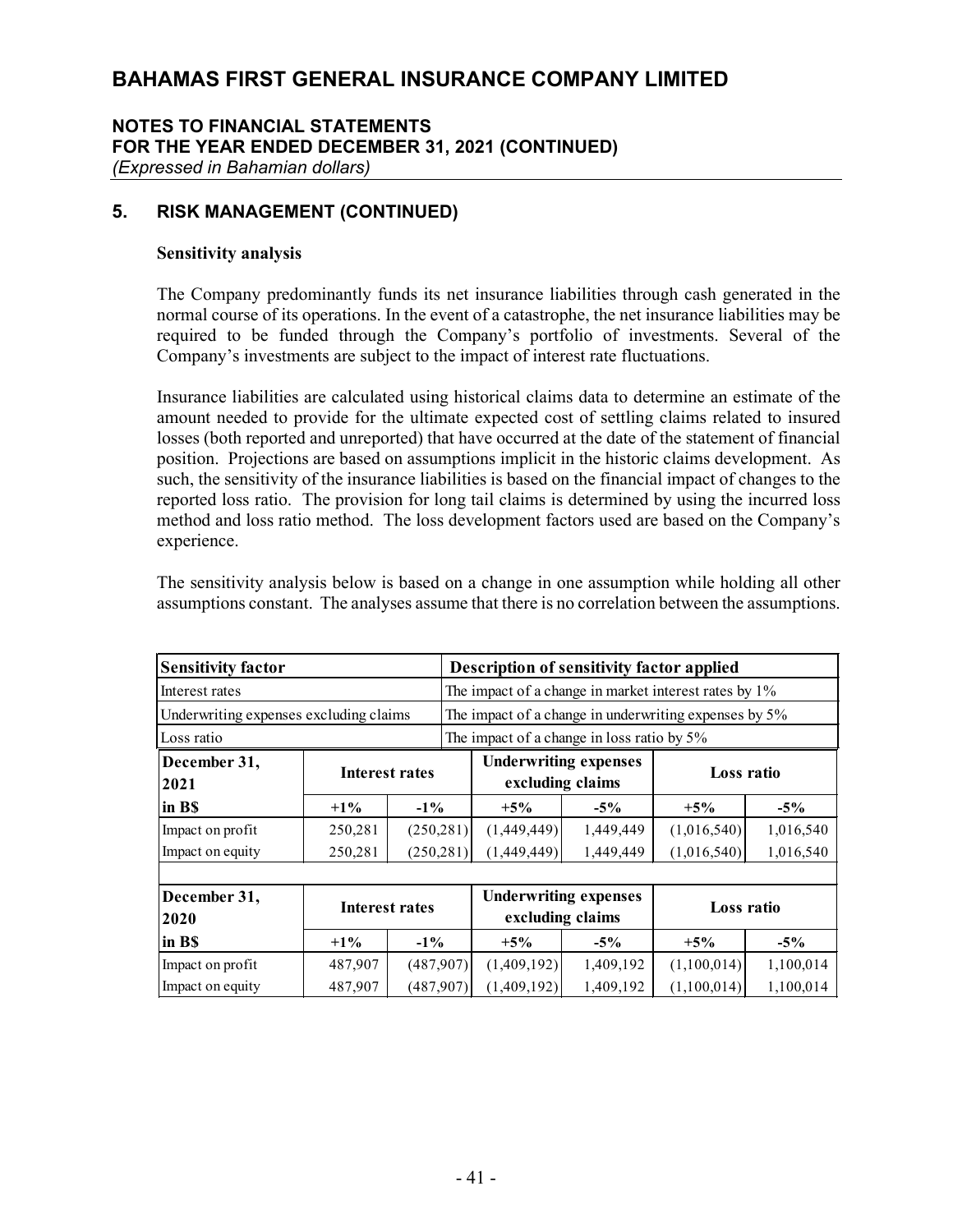### **NOTES TO FINANCIAL STATEMENTS FOR THE YEAR ENDED DECEMBER 31, 2021 (CONTINUED)** *(Expressed in Bahamian dollars)*

### **5. RISK MANAGEMENT (CONTINUED)**

#### **Capital management**

The Company's objectives when managing capital are as follows:

- To safeguard the Company's ability to continue as a going concern through prudent and sustainable growth, so that it can continue to maximize returns for shareholders;
- To ensure that it maintains a strong credit rating (minimum AM Best rating of A-Excellent) and healthy capital ratios in order to support its business objectives; and
- To comply with regulatory capital requirements stipulated in the jurisdiction in which the Company operates.

The Company actively monitors its capital requirements and is in compliance with all relevant laws, rules and regulations.

The minimum capital requirements applicable to the Company is \$6,600,000. The minimum solvency ratio is 150%. The Company has complied with all of the externally imposed capital requirements to which it is subject.

### **6. CASH AND CASH EQUIVALENTS**

Cash and cash equivalents comprise the following:

|                            |    | 2021        |               | 2020       |
|----------------------------|----|-------------|---------------|------------|
| Cash on hand               | S. | 2.200 \$    |               | 2,200      |
| Cash at bank               |    | 3,086,418   |               | 20,807,314 |
| Due from investment broker |    | 2, 103, 425 |               |            |
|                            |    | 5, 192, 043 | $\mathcal{S}$ | 20,809,514 |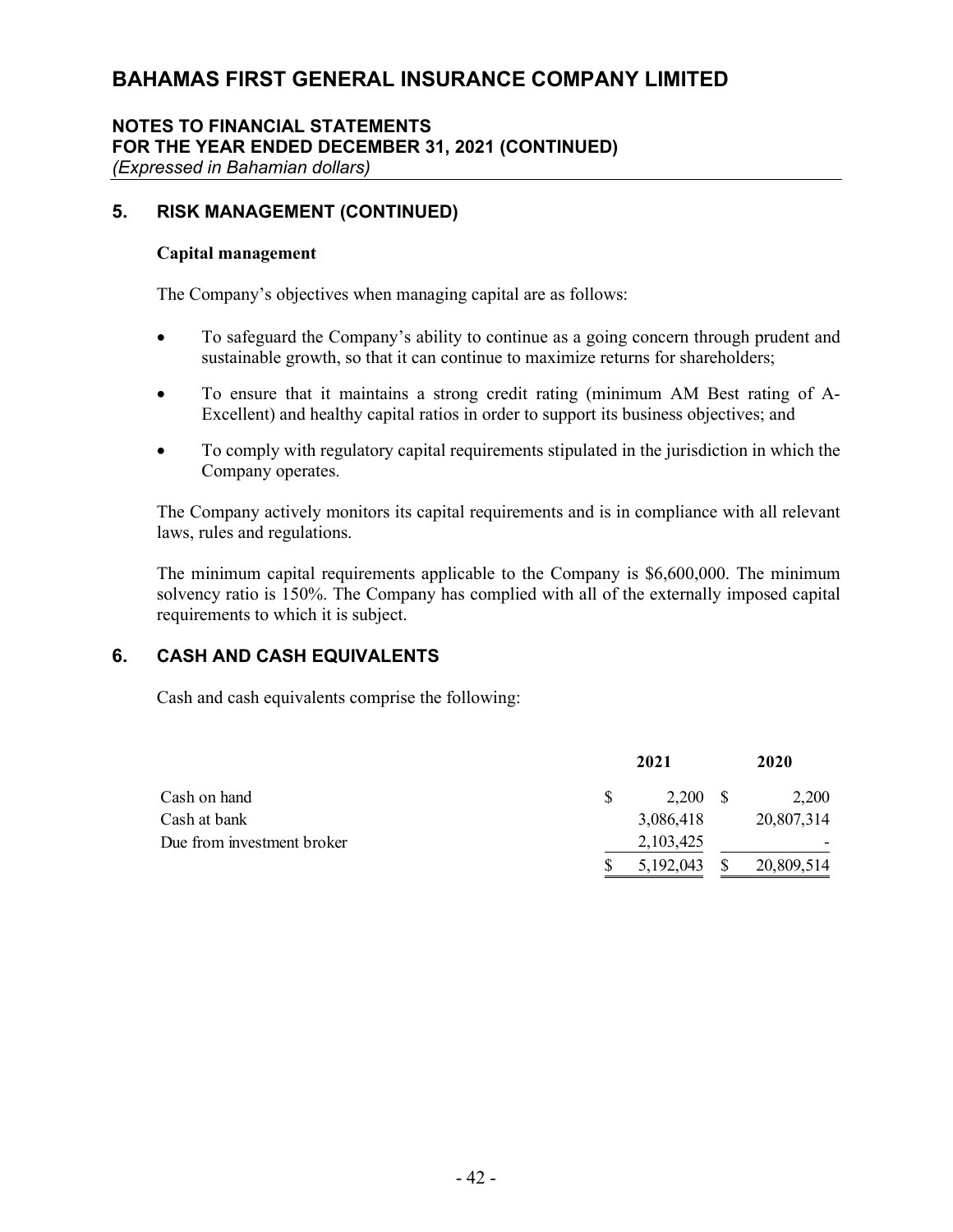### **NOTES TO FINANCIAL STATEMENTS FOR THE YEAR ENDED DECEMBER 31, 2021 (CONTINUED)**

*(Expressed in Bahamian dollars)*

### **7. INVESTMENTS**

|                                                            |    | 2021       |               | 2020       |
|------------------------------------------------------------|----|------------|---------------|------------|
| Loans and receivables:                                     |    |            |               |            |
| Bahamas Government Registered Stock - at cost              |    |            |               |            |
| Unrestricted - Fair value: \$2,179,100 (2020: \$2,179,100) | \$ | 2,179,100  | <sup>\$</sup> | 2,179,100  |
| Restricted - Fair value: \$1,000,000 (2020: \$1,000,000)   |    | 1,000,000  |               | 1,000,000  |
| Other fixed income debt securities,                        |    |            |               |            |
| at cost - Fair value \$1,306,264 (2020: \$2,384,618)       |    | 1,306,264  |               | 2,384,618  |
| Total loans and receivables                                |    | 4,485,364  |               | 5,563,718  |
| At fair value through profit or loss:                      |    |            |               |            |
| Commonwealth Bank Limited                                  |    |            |               |            |
| 3,166,414 (2020: 3,166,414) common shares                  |    |            |               |            |
| Cost \$1,306,277 (2020: \$1,306,277)                       |    | 9,625,899  |               | 11,367,426 |
| Total at fair value through profit or loss                 |    | 9,625,899  |               | 11,367,426 |
| Available-for-sale:                                        |    |            |               |            |
| Fixed income debt securities, at fair value                |    |            |               |            |
| Cost \$5,838,870 (2020: \$1,970,000)                       |    | 5,790,840  |               | 1,970,000  |
| Mutual fund, at fair value;                                |    |            |               |            |
| Cost \$397,073 (2020: \$1,918,939)                         |    | 508,703    |               | 2,386,037  |
| Preference shares, at fair value                           |    |            |               |            |
| Cost \$1,550,000 (2020: \$1,810,500)                       |    | 1,550,000  |               | 1,800,000  |
| Total available-for-sale                                   |    | 7,849,543  |               | 6,156,037  |
| Total investments                                          | S  | 21,960,806 | \$            | 23,087,181 |

Loans and receivables investments are recorded at amortized cost based on the effective interest rate method. The variable interest rate instruments are tied to Bahamian Dollar Prime, with interest rates ranging from 4.41% to 6.00% per annum (2020: 3.37% to 4.50%) and scheduled maturities between 2022 and 2033 (2020: 2022 and 2030) at the date of the statement of financial position.

In 2011, in accordance with the Insurance Act 2005 (Amended 2009), and regulations 61 and 62 of the Insurance (General) Regulations 2010, the Company established a Trust Account (the "BFG Trust") in which \$1,000,000 of the Bahamas Government Registered Stocks have been placed in Trust. This amount is restricted for regulatory purposes but the interest income accrues to the Company.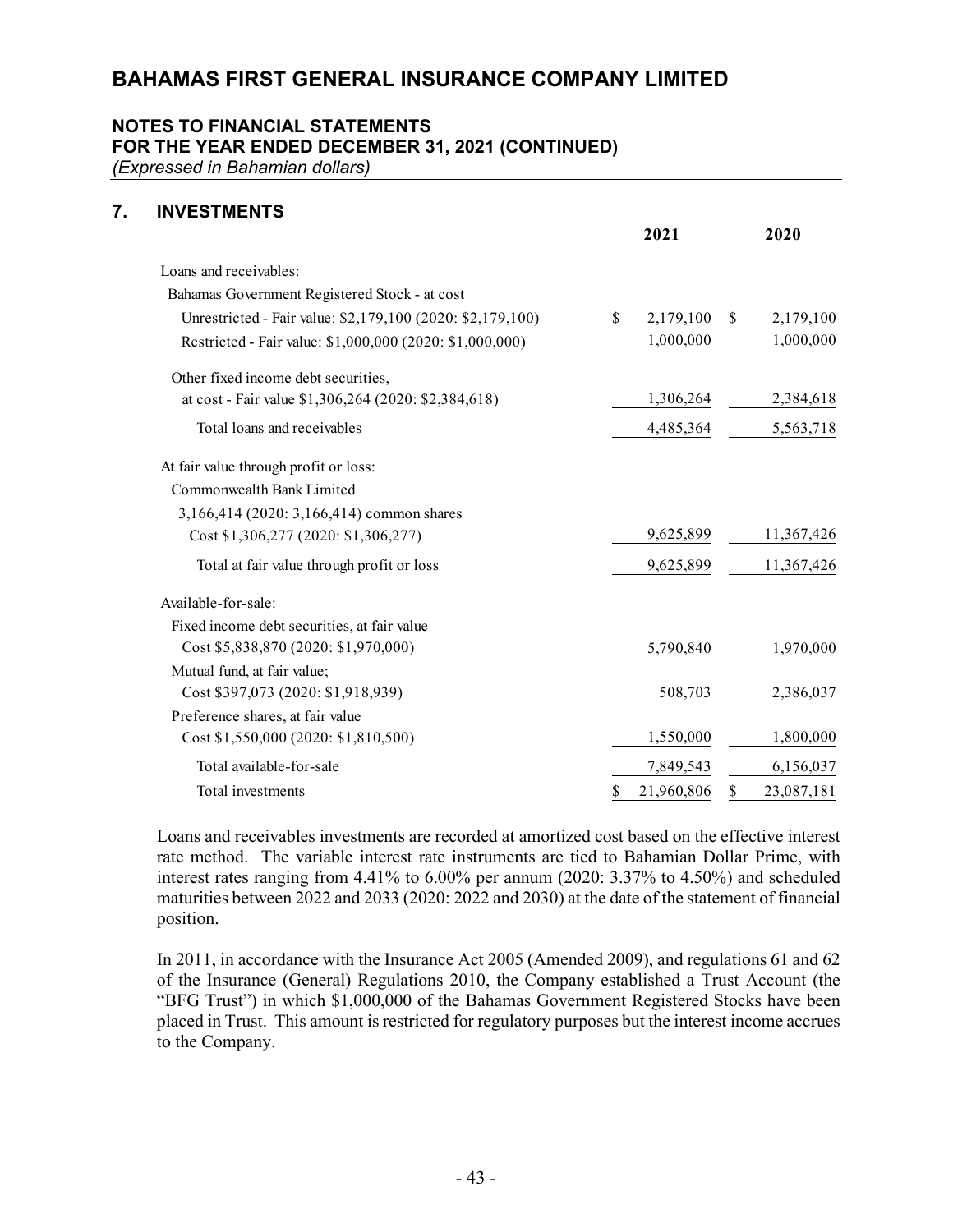### **NOTES TO FINANCIAL STATEMENTS FOR THE YEAR ENDED DECEMBER 31, 2021 (CONTINUED)** *(Expressed in Bahamian dollars)*

### **7. INVESTMENTS (CONTINUED)**

As at December 31, 2021, the investment in Commonwealth Bank Limited (the "Bank") was valued at \$3.04 (2020: \$3.59) per share which was the quoted price by the Bahamas International Securities Exchange ("BISX"). As a result, the Company recorded an unrealized loss of \$1,741,527 (2020: \$2,881,438) for the year then ended.

Reconciliation of movements in the balance of investments is provided below:

|                                       |                   |        | <b>Fair value</b><br>through |    |             |              |
|---------------------------------------|-------------------|--------|------------------------------|----|-------------|--------------|
|                                       | <b>Loans</b> and  | profit | Available-                   |    |             |              |
|                                       | <b>Receivable</b> |        | or loss                      |    | for-sale    | Total        |
| At December 31, 2019                  | \$<br>5,970,763   | S      | 14,248,864                   | S. | 5,950,276   | \$26,169,903 |
| Cost of investments purchased         |                   |        |                              |    | 98,000      | 98,000       |
| Sales and maturities                  | (407, 045)        |        |                              |    |             | (407, 045)   |
| Unrealised (loss)/gain on investments |                   |        | (2,881,438)                  |    | 107,761     | (2,773,677)  |
| At December 31, 2020                  | 5,563,718         |        | 11,367,426                   |    | 6,156,037   | 23,087,181   |
| Cost of investments purchased         |                   |        |                              |    | 3,969,268   | 3,969,268    |
| Sales and maturities                  | (1,078,354)       |        |                              |    | (2,307,275) | (3,385,629)  |
| Amortization of discounts on bonds    |                   |        |                              |    | (16, 439)   | (16, 439)    |
| Realized gains on sales               |                   |        |                              |    |             |              |
| of investments (Note 18)              |                   |        |                              |    | 451,450     | 451,450      |
| Unrealised loss on investments        |                   |        | (1,741,527)                  |    | (403,498)   | (2,145,025)  |
| At December 31, 2021                  | 4,485,364         | S      | 9,625,899                    |    | 7,849,543   | \$21,960,806 |

Management believes that there is no objective evidence of impairment of its investment portfolio as there has not been a significant or prolonged decline in the fair value of any of its securities.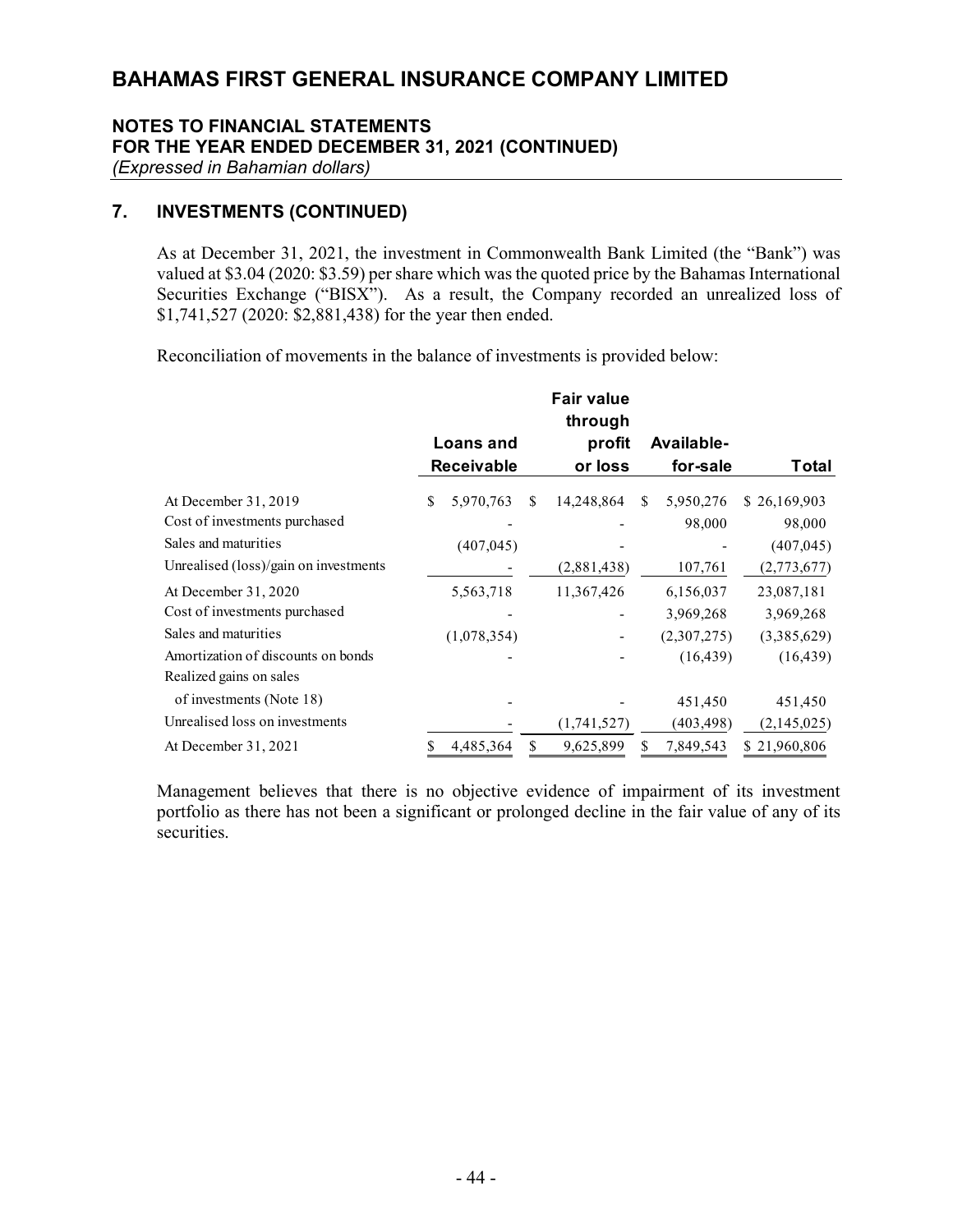### **NOTES TO FINANCIAL STATEMENTS FOR THE YEAR ENDED DECEMBER 31, 2021 (CONTINUED)** *(Expressed in Bahamian dollars)*

### **7. INVESTMENTS (CONTINUED)**

#### **Fair value measurement**

In accordance with IFRS 13 Financial Instruments: Disclosure, fair value measurements are classified as Level 1, 2 or 3 based on the degree to which fair value is observable:

- Level 1 fair value measurements are those derived from quoted prices (unadjusted) in active markets for identical assets or liabilities; and are actively traded on recognized exchanges;
- Level 2 fair value measurements are those derived from inputs other than quoted prices included within Level 1 that are observable for the asset or liability, either directly (i.e. as prices) or indirectly (i.e. derived from prices); and
- Level 3 fair value measurements are those derived from valuation techniques that include inputs for the asset or liability that are not based on observable market data (unobservable inputs).

In addition to the measurement hierarchy, financial instruments which have significant unobservable inputs (classified as Level 3) require the disclosures on the transfers into and out of Level 3, a reconciliation of the opening and closing balances, total gains and losses for the period split between those recognized in other comprehensive income (loss), purchases, sales, issues and settlements, and sensitivity analysis of reasonably possible changes in assumptions, if material. Disclosure is also required of the movements between different levels of the fair value hierarchy and the reason for those movements.

Specific valuation techniques used to fair value financial instruments include:

- Quoted market prices or dealer quotes for similar instruments
- Other techniques, such as discounted cash flow analyses, are used to determine fair value for the remaining financial instruments.

Significant unobservable inputs for a discounted cash flow analysis are cashflows and the discount rate.

The loans and receivables investments are measured at amortized cost and the fair value of these instruments were disclosed earlier in the note. These approximate fair values were derived from secondary market prices and accordingly would be classified as Level 2 in the fair value hierarchy.

The undiscounted cash flows and ranges for interest rates for available-for-sale securities have been disclosed earlier in this note. There were no level 3 investments during 2021 and 2020.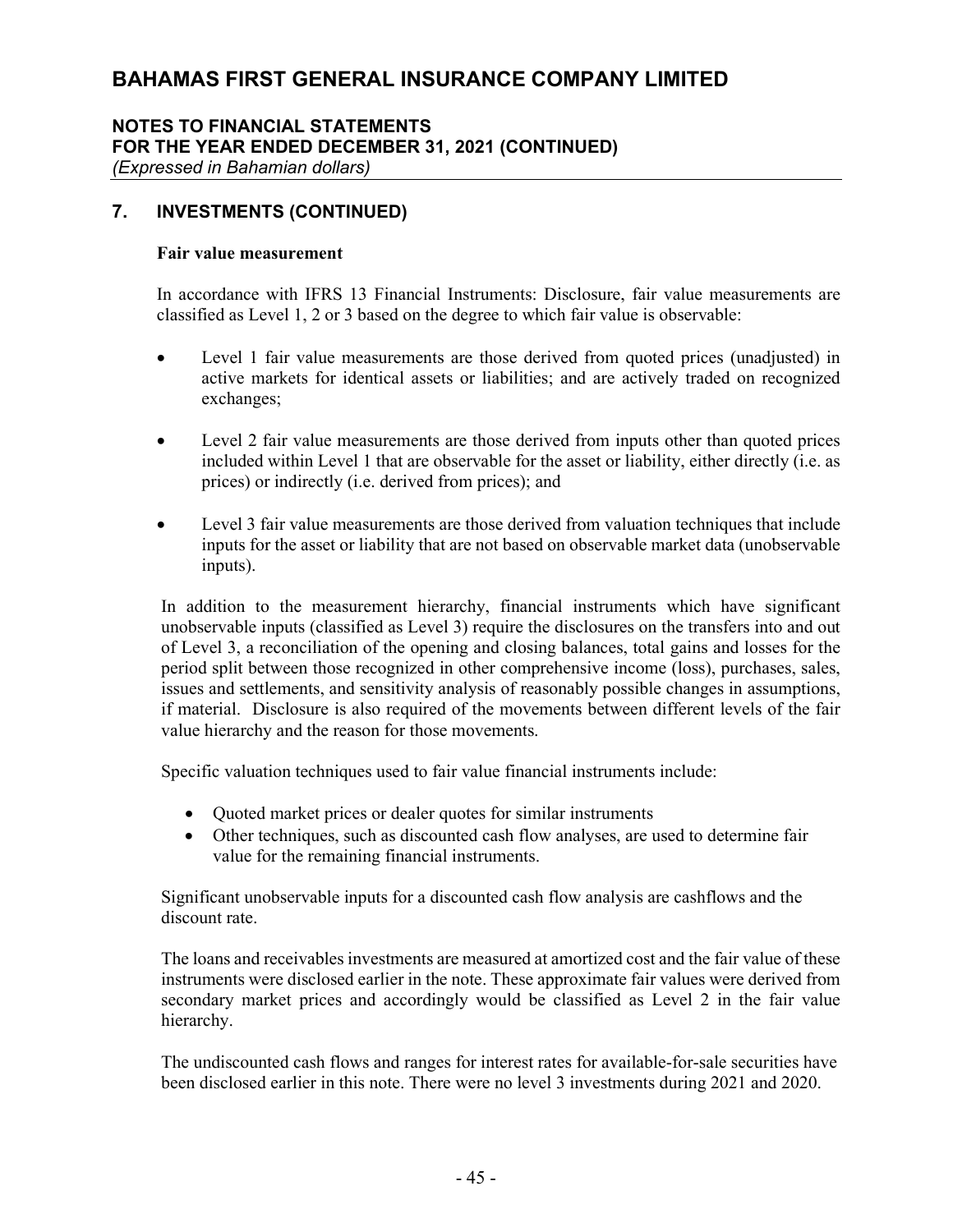### **NOTES TO FINANCIAL STATEMENTS FOR THE YEAR ENDED DECEMBER 31, 2021 (CONTINUED)** *(Expressed in Bahamian dollars)*

### **7. INVESTMENTS (CONTINUED)**

#### **Fair value measurement (continued)**

The following table presents the Company's financial assets measured at fair value at December 31, 2021, by the level in the fair value hierarchy into which the fair value measurement is categorized.

| 2021                                                                                      |   | Level 1    | <b>Level 2</b> | Total |            |  |
|-------------------------------------------------------------------------------------------|---|------------|----------------|-------|------------|--|
| Financial assets designated at fair<br>value through profit or loss:<br>Equity securities | S | 9,625,899  | \$             | S     | 9,625,899  |  |
| Total                                                                                     |   | 9,625,899  |                |       | 9,625,899  |  |
| Available-for-sale financial assets:                                                      |   |            |                |       |            |  |
| Fixed income debt securities                                                              |   |            | 5,790,840      |       | 5,790,840  |  |
| Mutual fund                                                                               |   |            | 508,703        |       | 508,703    |  |
| Preference shares                                                                         |   | 1,550,000  |                |       | 1,550,000  |  |
| Total                                                                                     |   | 1,550,000  | 6,299,543      |       | 7,849,543  |  |
| Total financial assets measured at fair value                                             |   | 11,175,899 | 6,299,543      |       | 17,475,442 |  |

There were no transfers between the various levels during the year.

The following table presents the Company's financial assets measured at fair value at December 31, 2020 by the level in the fair value hierarchy into which the fair value measurement is categorized.

| 2020                                          | <b>Level 1</b>   |   | <b>Level 2</b> |   | Total      |
|-----------------------------------------------|------------------|---|----------------|---|------------|
| Financial assets designated at fair           |                  |   |                |   |            |
| value through profit or loss:                 |                  |   |                |   |            |
| Equity securities                             | \$<br>11,367,426 | S |                | S | 11,367,426 |
| Total                                         | 11,367,426       |   |                |   | 11,367,426 |
| Available-for-sale financial assets:          |                  |   |                |   |            |
| Fixed income debt securities                  |                  |   | 1,970,000      |   | 1,970,000  |
| Mutual fund                                   |                  |   | 2,386,037      |   | 2,386,037  |
| Preference shares                             | 1,550,000        |   | 250,000        |   | 1,800,000  |
| Total                                         | 1,550,000        |   | 4,606,037      |   | 6,156,037  |
| Total financial assets measured at fair value | 12,917,426       |   | 4,606,037      | S | 17,523,463 |

There were no transfers between the various levels during 2020.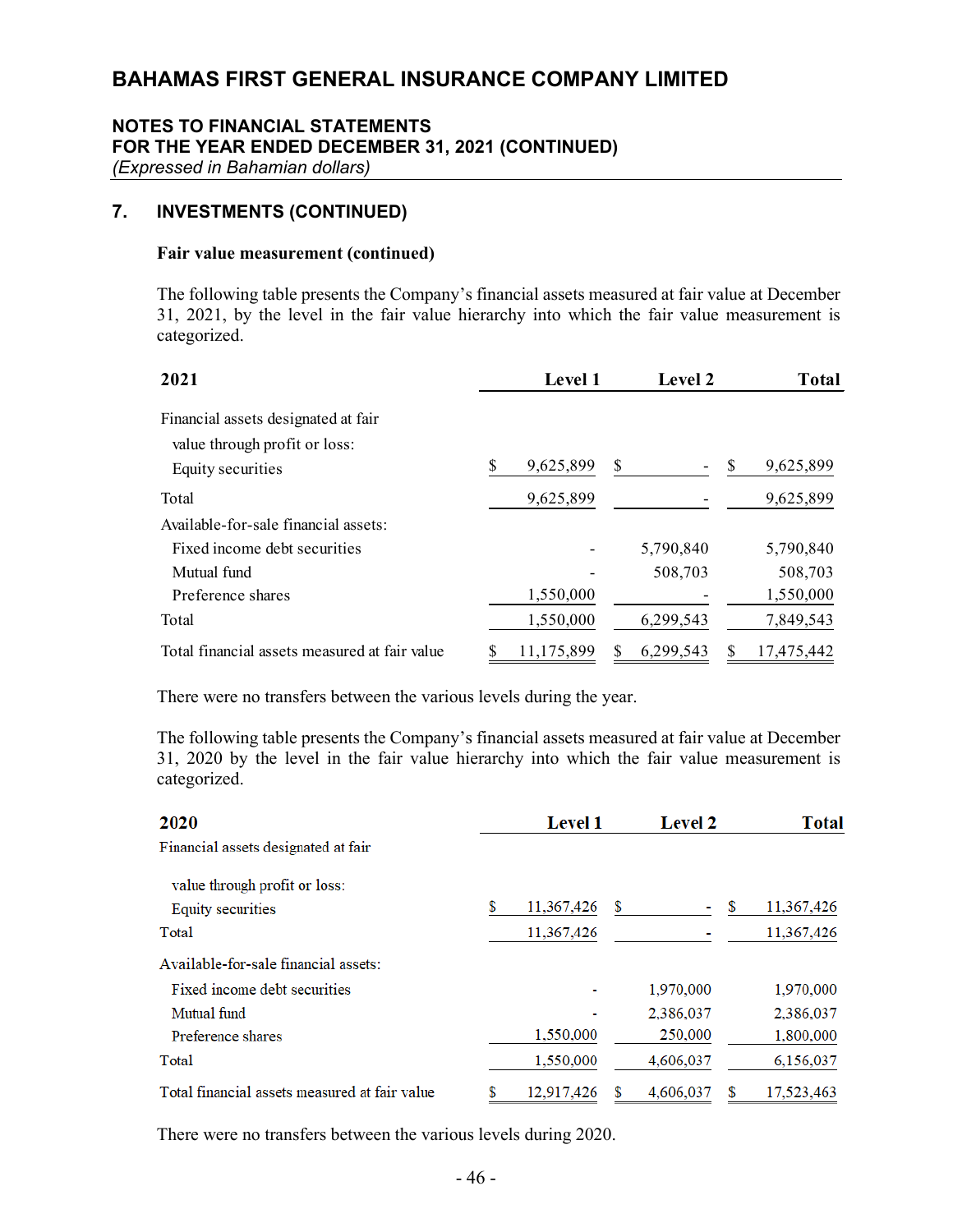### **NOTES TO FINANCIAL STATEMENTS FOR THE YEAR ENDED DECEMBER 31, 2021 (CONTINUED)** *(Expressed in Bahamian dollars)*

### **7. INVESTMENTS (CONTINUED)**

a a a c

#### **Fair value measurement (continued)**

As set out in Note 2b, the Company has chosen to defer application of IFRS 9 due to its activities being predominantly connected with insurance. To facilitate comparison with entities applying IFRS 9 in full, the table below segments the fair value of the Company's investments as at the reporting date between those that are considered to have contractual terms which are solely payments of principal and interest on the principal amount outstanding ("SPPI") and those that do not give rise to cash flows that are solely payments of principal and interest on the principal amount outstanding ("non-SPPI"). The following table presents the fair value as at the reporting date and the amount of change in the fair value during the year then ended:

| 2021                              |   |                             |              |                              |                          |          |                                  |    |                      |  |
|-----------------------------------|---|-----------------------------|--------------|------------------------------|--------------------------|----------|----------------------------------|----|----------------------|--|
|                                   |   | <b>Total carrying value</b> |              | <b>SPPI</b> financial assets |                          |          | <b>Non-SPPI financial assets</b> |    |                      |  |
|                                   |   |                             | Fair value   |                              | Change in fair value     |          | Fair value                       |    | Change in fair value |  |
| Loans and receivables             | S | 4,485,364 \$                | 4,485,364 \$ |                              | <b>Service</b>           | <b>S</b> | ÷.                               | -S |                      |  |
| Available-for-sale                |   | 7,849,543                   | 5,790,840    |                              |                          |          | 2,058,703                        |    | (403, 498)           |  |
| Fair value through profit or loss |   | 9,625,899                   |              |                              |                          |          | 9,625,899                        |    | (1,741,527)          |  |
|                                   |   | 21,960,806                  | 10.276.204   |                              |                          |          | 11,684,602                       | s  | (2,145,025)          |  |
| 2020                              |   |                             |              |                              |                          |          |                                  |    |                      |  |
|                                   |   | <b>Total carrying value</b> |              | <b>SPPI</b> financial assets |                          |          | <b>Non-SPPI financial assets</b> |    |                      |  |
|                                   |   |                             | Fair value   |                              | Change in fair value     |          | Fair value                       |    | Change in fair value |  |
| Loans and receivables             | S | 5.563.718 \$                | 5,563,718 \$ |                              | $\sim 10$                | -S       | ÷.                               | -S |                      |  |
| Available-for-sale                |   | 6,156,037                   | 1.970.000    |                              |                          |          | 4,186,037                        |    | 107,761              |  |
| Fair value through profit or loss |   | 11,367,426                  |              |                              |                          |          | 11,367,426                       |    | (2,881,438)          |  |
|                                   | ь | 23.087.181                  | 7.533.718 \$ |                              | $\overline{\phantom{a}}$ | S        | 15,553,463                       | -S | (2,773,677)          |  |

Credit ratings of the SPPI financial assets are disclosed within Note 5.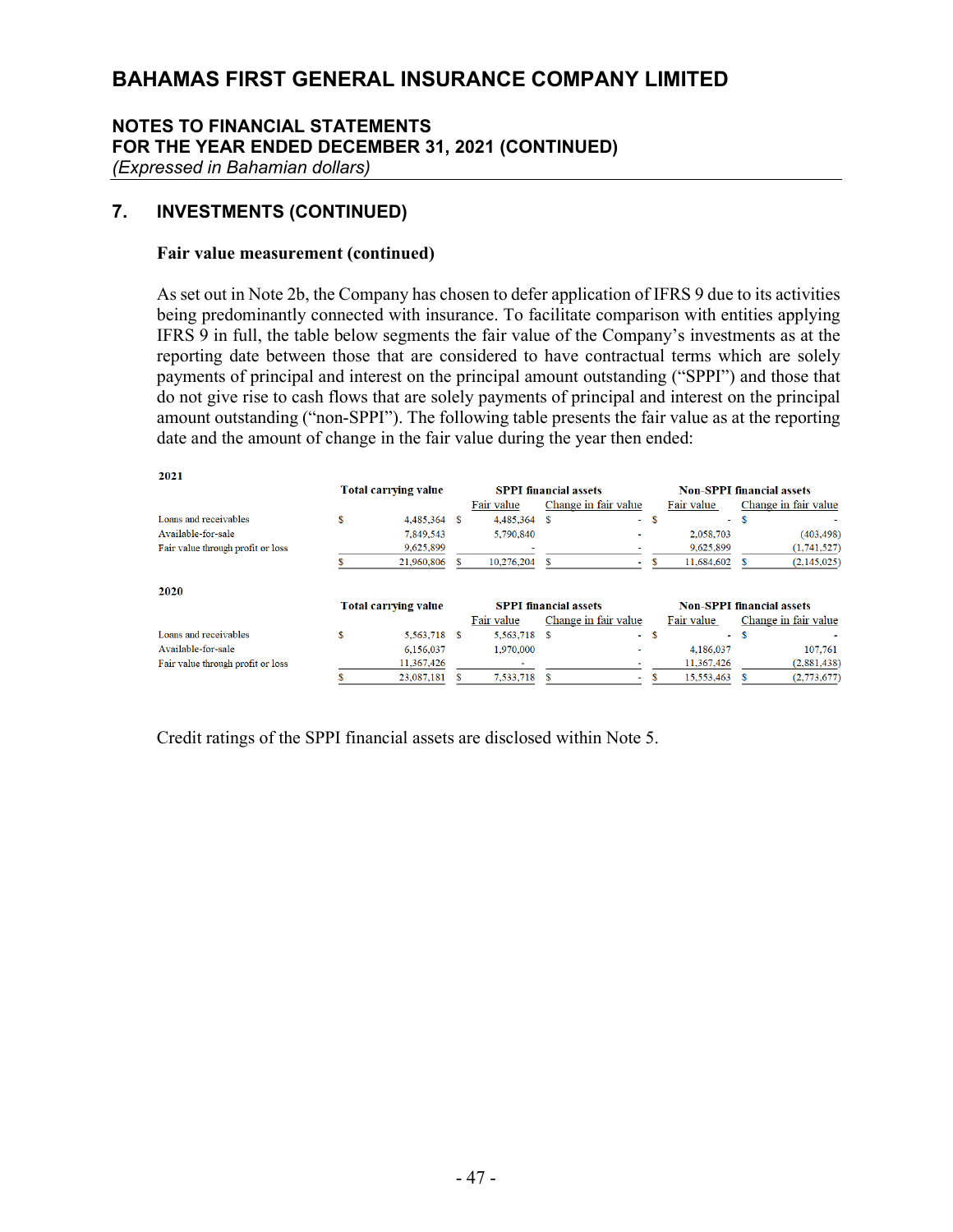### **NOTES TO FINANCIAL STATEMENTS FOR THE YEAR ENDED DECEMBER 31, 2021 (CONTINUED)** *(Expressed in Bahamian dollars)*

**8. TRADE ACCOUNTS RECEIVABLE, NET**

Trade accounts receivable, which is shown net of provision for bad debts, is comprised of amounts receivable from insurance agents that have signed agency agreements with the Company. There was no provision recorded as at the end of 2021 and 2020.

|                                                         | 2021                          |    | 2020                    |
|---------------------------------------------------------|-------------------------------|----|-------------------------|
| Trade accounts receivable, net                          | 13,356,664                    | S  | 12,460,101              |
| Ageing of trade accounts receivable, net is as follows: | 2021                          |    | 2020                    |
| Less than 3 months<br>3-6 months                        | \$<br>12,061,620<br>1,295,044 | -S | 11,327,239<br>1,132,862 |
|                                                         | \$<br>13,356,664              |    | 12,460,101              |

### **9. DEFERRED/UNEARNED PREMIUMS AND COMMISSION COSTS**

The movement in the deferred/unearned insurance assets and liabilities are as follows:

|                              | <b>Insurance Assets</b> |   |                   | <b>Insurance Liabilities</b> |   |                   |  |  |
|------------------------------|-------------------------|---|-------------------|------------------------------|---|-------------------|--|--|
|                              | <b>Deferred</b>         |   | <b>Deferred</b>   |                              |   | <b>Unearned</b>   |  |  |
|                              | <b>Reinsurance</b>      |   | <b>Commission</b> | Unearned                     |   | <b>Commission</b> |  |  |
|                              | <b>Premiums</b>         |   | Costs             | <b>Premiums</b>              |   | <b>Income</b>     |  |  |
| Balance at December 31, 2019 | \$<br>26,832,356        | S | 6,608,650         | \$<br>$(38,912,671)$ \$      |   | (6,822,437)       |  |  |
| Movement during the year     | (509, 515)              |   | (904, 765)        | 2,360,357                    |   | 337,221           |  |  |
| Balance at December 31, 2020 | 26,322,841              |   | 5,703,885         | (36, 552, 314)               |   | (6,485,216)       |  |  |
| Movement during the year     | 4,776,404               |   | 1,621,760         | (6,419,896)                  |   | (1, 139, 034)     |  |  |
| Balance at December 31, 2021 | 31,099,245              |   | 7,325,645         | (42, 972, 210)               | Ж | (7,624,250)       |  |  |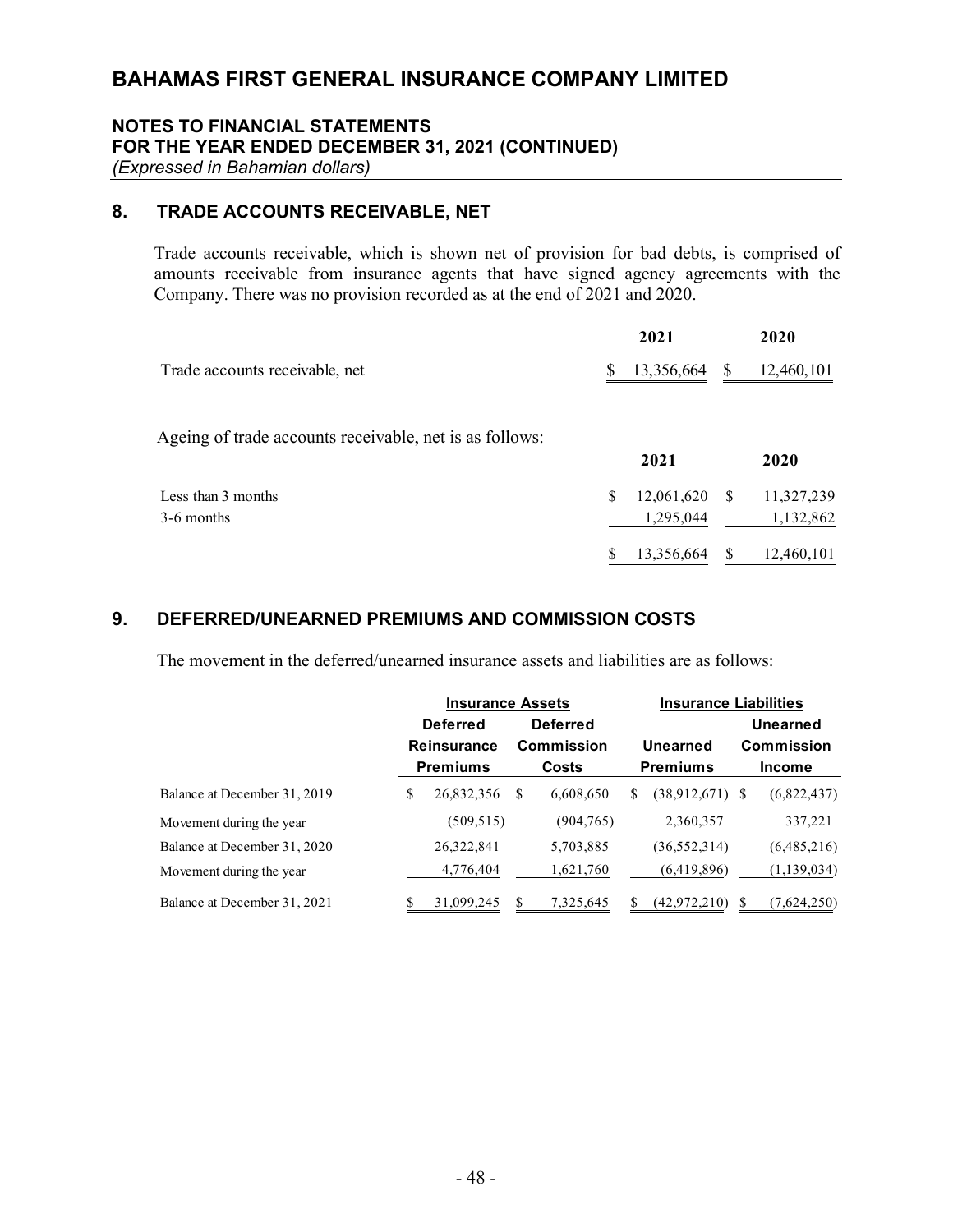### **NOTES TO FINANCIAL STATEMENTS FOR THE YEAR ENDED DECEMBER 31, 2021 (CONTINUED)** *(Expressed in Bahamian dollars)*

### **10. UNPAID CLAIMS AND CLAIMS INCURRED**

|                                                   | <b>Gross</b>      | <b>Reinsurance</b>   |    | <b>Net</b>  |
|---------------------------------------------------|-------------------|----------------------|----|-------------|
| Unpaid claims at December 31, 2019                | \$<br>233,611,504 | (218, 573, 087)<br>S | -S | 15,038,417  |
| Claims incurred, arising from current year claims | 16,447,047        | (10,686,931)         |    | 5,760,116   |
| Claims incurred, arising from prior year claims   | (19,034,977)      | 17,933,985           |    | (1,100,992) |
| Claims paid, current year                         | (8,827,333)       | 5,449,250            |    | (3,378,083) |
| Claims paid, prior years                          | (177, 495, 415)   | 173,736,429          |    | (3,758,986) |
| Unpaid claims at December 31, 2020                | 44,700,826        | (32, 140, 354)       |    | 12,560,472  |
| Claims incurred, arising from current year claims | 16,785,000        | (7,844,000)          |    | 8,941,000   |
| Claims incurred, arising from prior year claims   | (3,221,032)       | (1,651,400)          |    | (4,872,432) |
| Claims paid, current year                         | (7,938,189)       | 3,313,055            |    | (4,625,134) |
| Claims paid, prior years                          | (12, 411, 385)    | 10,246,545           |    | (2,164,840) |
| Unpaid claims at December 31, 2021                | 37,915,220        | (28,076,154)<br>S    |    | 9,839,066   |

The table below shows the development of claims over a period of time on a gross basis. The table shows the cumulative incurred claims, including both notified and IBNR claims for each successive accident year.

|                                                                                                          |   |                            |   |                            |   |                             |   | <b>Accident Years</b>        |   |                              |   |                                |     |                            |    |                           |    |                              |
|----------------------------------------------------------------------------------------------------------|---|----------------------------|---|----------------------------|---|-----------------------------|---|------------------------------|---|------------------------------|---|--------------------------------|-----|----------------------------|----|---------------------------|----|------------------------------|
|                                                                                                          |   | 2014                       |   | 2015                       |   | 2016                        |   | 2017                         |   | 2018                         |   | 2019                           |     | 2020                       |    | 2021                      |    | Total                        |
| Gross claims incurred at                                                                                 |   |                            |   |                            |   |                             |   |                              |   |                              |   |                                |     |                            |    |                           |    |                              |
| end of reporting year                                                                                    | S | 20,485,000                 | S | 26,210,000                 |   | $$109,630,183$ S            |   | 19,650,250 \$                |   | 28,081,559                   | S | 382,372,925                    | - S | 16,447,047                 | -S | 16,785,000                |    |                              |
| One year later                                                                                           |   | 19,731,876                 |   | 25,383,189                 |   | 103,764,574                 |   | 25,141,482                   |   | 31,391,660                   |   | 367,381,956                    |     | 15,917,000                 |    |                           |    |                              |
| Two years later                                                                                          |   | 20,457,546                 |   | 23,466,145                 |   | 103,537,802                 |   | 27,542,140                   |   | 28,275,731                   |   | 368,086,859                    |     |                            |    |                           |    |                              |
| Three years later                                                                                        |   | 18,502,121                 |   | 24,491,321                 |   | 103,824,048                 |   | 27,226,360                   |   | 28,339,778                   |   |                                |     |                            |    |                           |    |                              |
| Four years later                                                                                         |   | 18,922,218                 |   | 24,763,457                 |   | 103,494,091                 |   | 27,205,268                   |   |                              |   |                                |     |                            |    |                           |    |                              |
| Five years later                                                                                         |   | 19,393,108                 |   | 24,332,132                 |   | 102,465,691                 |   |                              |   |                              |   |                                |     |                            |    |                           |    |                              |
| Six years later                                                                                          |   | 19,301,275                 |   | 24,070,943                 |   |                             |   |                              |   |                              |   |                                |     |                            |    |                           |    |                              |
| Seven years later                                                                                        |   | 19,176,820                 |   |                            |   |                             |   |                              |   |                              |   |                                |     |                            |    |                           |    |                              |
| Total incurred to date<br>Cumulative payments to date                                                    |   | 19,176,820<br>(17,550,696) |   | 24,070,943<br>(22,510,004) |   | 102,465,691<br>(99,825,640) |   | 27,205,268<br>(23, 141, 875) |   | 28,339,778<br>(23, 438, 987) |   | 368,086,859<br>(360, 314, 040) |     | 15,917,000<br>(13,169,559) |    | 16,785,000<br>(7,938,189) |    | 602,047,359<br>(567,888,990) |
| Liability included in statement<br>of financial position                                                 | S | 1,626,124                  | S | 1,560,939                  | S | 2,640,051                   | S | 4,063,393                    | S | 4,900,791                    | S | 7,772,819                      | S   | 2,747,441                  | S  | 8,846,811                 | s  | 34,158,369                   |
| Reserves for prior years                                                                                 |   |                            |   |                            |   |                             |   |                              |   |                              |   |                                |     |                            |    |                           |    | 3,756,851                    |
| Total unpaid claims including amounts recoverable from reinsurers in the statement of financial position |   |                            |   |                            |   |                             |   |                              |   |                              |   |                                |     |                            |    |                           | \$ | 37,915,220                   |
| Comprises:                                                                                               |   |                            |   |                            |   |                             |   |                              |   |                              |   |                                |     |                            |    |                           |    |                              |
| Specific claim reserves                                                                                  |   |                            |   |                            |   |                             |   |                              |   |                              |   |                                |     |                            |    |                           | Ś  | 26,340,220                   |
| Claims incurred but not reported                                                                         |   |                            |   |                            |   |                             |   |                              |   |                              |   |                                |     |                            |    |                           |    | 11,575,000                   |
|                                                                                                          |   |                            |   |                            |   |                             |   |                              |   |                              |   |                                |     |                            |    |                           | \$ | 37.915.220                   |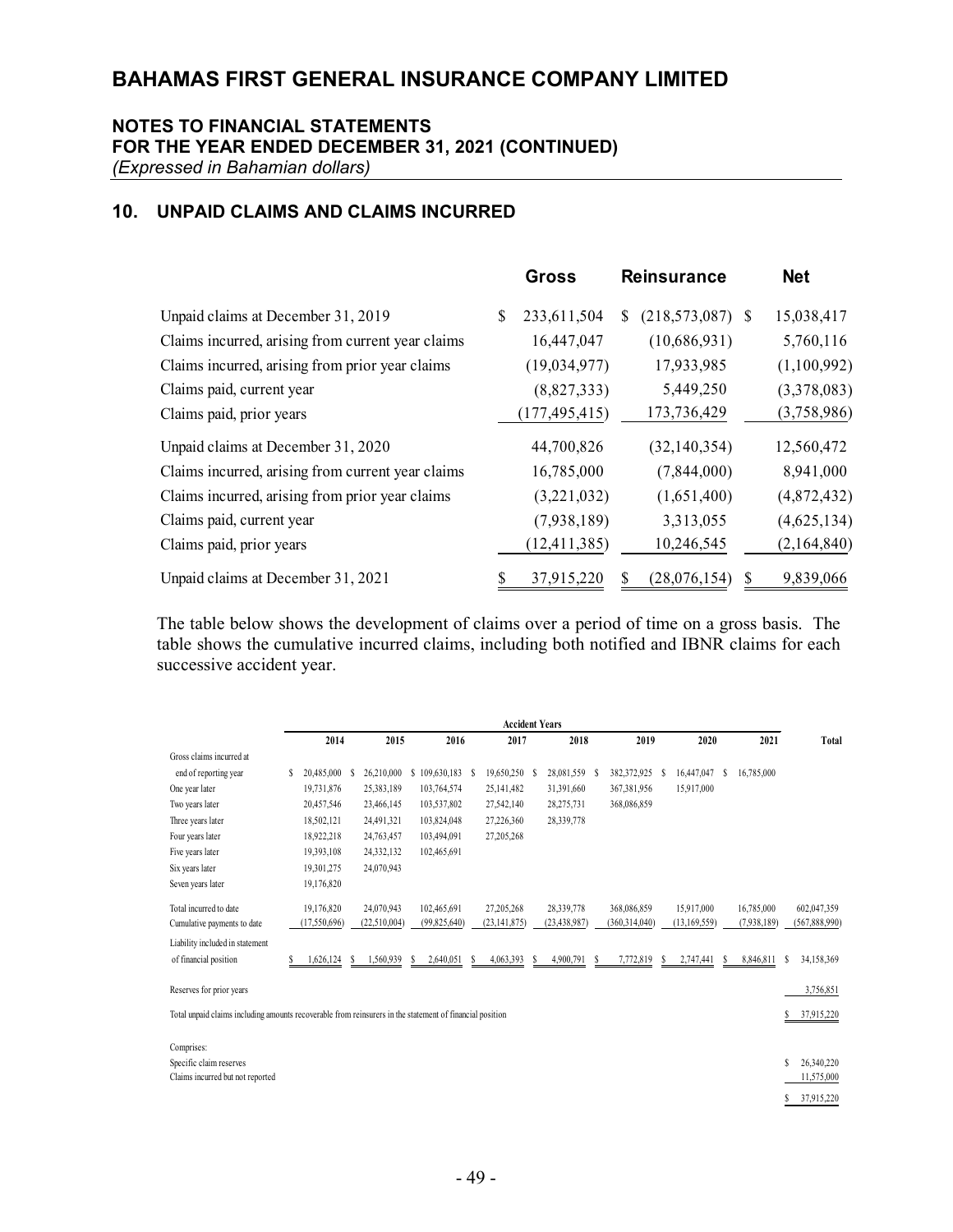### **NOTES TO FINANCIAL STATEMENTS FOR THE YEAR ENDED DECEMBER 31, 2021 (CONTINUED)** *(Expressed in Bahamian dollars)*

### **11. INVESTMENT PROPERTY**

The movement of investment property for the year is as follows:

|                                                   |   | Income generating |
|---------------------------------------------------|---|-------------------|
|                                                   |   | property          |
| Balance at December 31, 2019                      | S | 2,100,000         |
| Net increase in fair value of investment property |   |                   |
| Balance at December 31, 2020                      |   | 2,100,000         |
| Net increase in fair value of investment property |   |                   |
| Balance at December 31, 2021                      |   | 2,100,000         |

In September 2019, the investment property was revalued to fair market value based on a valuation performed by an independent appraiser for financial statement purposes. The fair value of the land and buildings are derived from capitalized income projections based on a property's estimated net market income adjusted for vacancies, and a discount rate derived from an analysis of market evidence. There has been no change in the valuation technique or market inputs or assumptions during the year. The fair value measurement of the Company's land and building is categorized in Level 3 in the fair value hierarchy as inputs are generally unobservable.

The following table illustrates the impact of changes in estimates and assumptions in determination of fair values of land and buildings.

| <b>Estimate/Assumption</b>   | Change            | <b>Impact on fair value</b> |
|------------------------------|-------------------|-----------------------------|
| Rental Revenue (\$27/sq. ft) | $5.00\% - 5.00\%$ | \$107,987/(\$107,987)       |
| Vacancy rates $(5\%)$        | $5.00\% - 5.00\%$ | (\$113,670)/\$113,670       |
| Discount rate $(9\%)$        | $1.00\%/1.00\%$   | (\$212,605)/\$265,757       |

Rental income of \$208,949 (2020: \$208,949) derived from investment property is recognized in other income in the statement of profit or loss.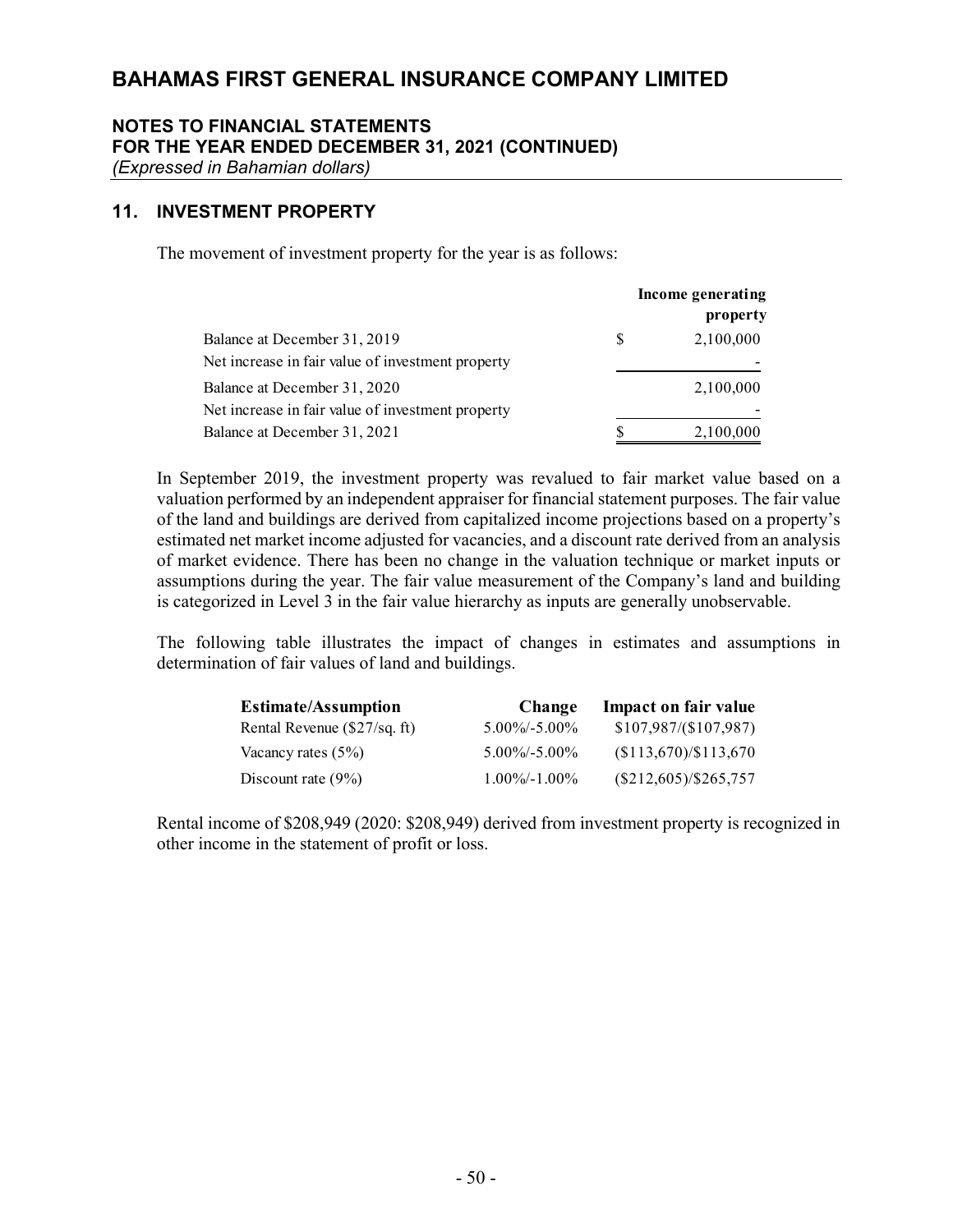### **NOTES TO FINANCIAL STATEMENTS FOR THE YEAR ENDED DECEMBER 31, 2021 (CONTINUED)** *(Expressed in Bahamian dollars)*

#### **12. PROPERTY AND EQUIPMENT**

The movement of property and equipment for the year is as follow:

|                           |              |                  | Leasehold            |              |              |
|---------------------------|--------------|------------------|----------------------|--------------|--------------|
|                           |              |                  | Improvements,        |              |              |
|                           |              |                  | Land & Furniture and |              |              |
| 2021                      |              | <b>Buildings</b> | <b>Equipment</b>     |              | <b>Total</b> |
| COST/VALUATION:           |              |                  |                      |              |              |
| At December 31, 2020      | \$           | 8,634,153        | \$<br>779,265        | \$           | 9,413,418    |
| Additions                 |              | 27,630           | 32,300               |              | 59,930       |
| At December 31, 2021      |              | 8,661,783        | 811,565              |              | 9,473,348    |
| ACCUMULATED DEPRECIATION: |              |                  |                      |              |              |
| At December 31, 2020      |              | 588,252          | 353,731              |              | 941,983      |
| Charge for the year       |              | 211,175          | 49,094               |              | 260,269      |
| At December 31, 2021      |              | 799,427          | 402,825              |              | 1,202,252    |
| <b>NET BOOK VALUE:</b>    |              |                  |                      |              |              |
| At December 31, 2021      | \$           | 7,862,356        | \$<br>408,740        | \$           | 8,271,096    |
|                           |              |                  | Leasehold            |              |              |
|                           |              |                  | Improvements,        |              |              |
|                           |              |                  | Land & Furniture and |              |              |
| 2020                      |              | <b>Buildings</b> | <b>Equipment</b>     |              | <b>Total</b> |
| COST/VALUATION:           |              |                  |                      |              |              |
| At December 31, 2019      | $\mathbb{S}$ | 8,634,153        | \$<br>493,095        | $\mathbb{S}$ | 9,127,248    |
| Additions                 |              |                  | 286,170              |              | 286,170      |
| At December 31, 2020      |              | 8,634,153        | 779,265              |              | 9,413,418    |
| ACCUMULATED DEPRECIATION: |              |                  |                      |              |              |
| At December 31, 2019      |              | 381,852          | 319,245              |              | 701,097      |
| Charge for the year       |              | 206,400          | 34,486               |              | 240,886      |
| At December 31, 2020      |              | 588,252          | 353,731              |              | 941,983      |
| NET BOOK VALUE:           |              |                  |                      |              |              |
| At December 31, 2020      | \$           | 8,045,901        | \$<br>425,534        | \$           | 8,471,435    |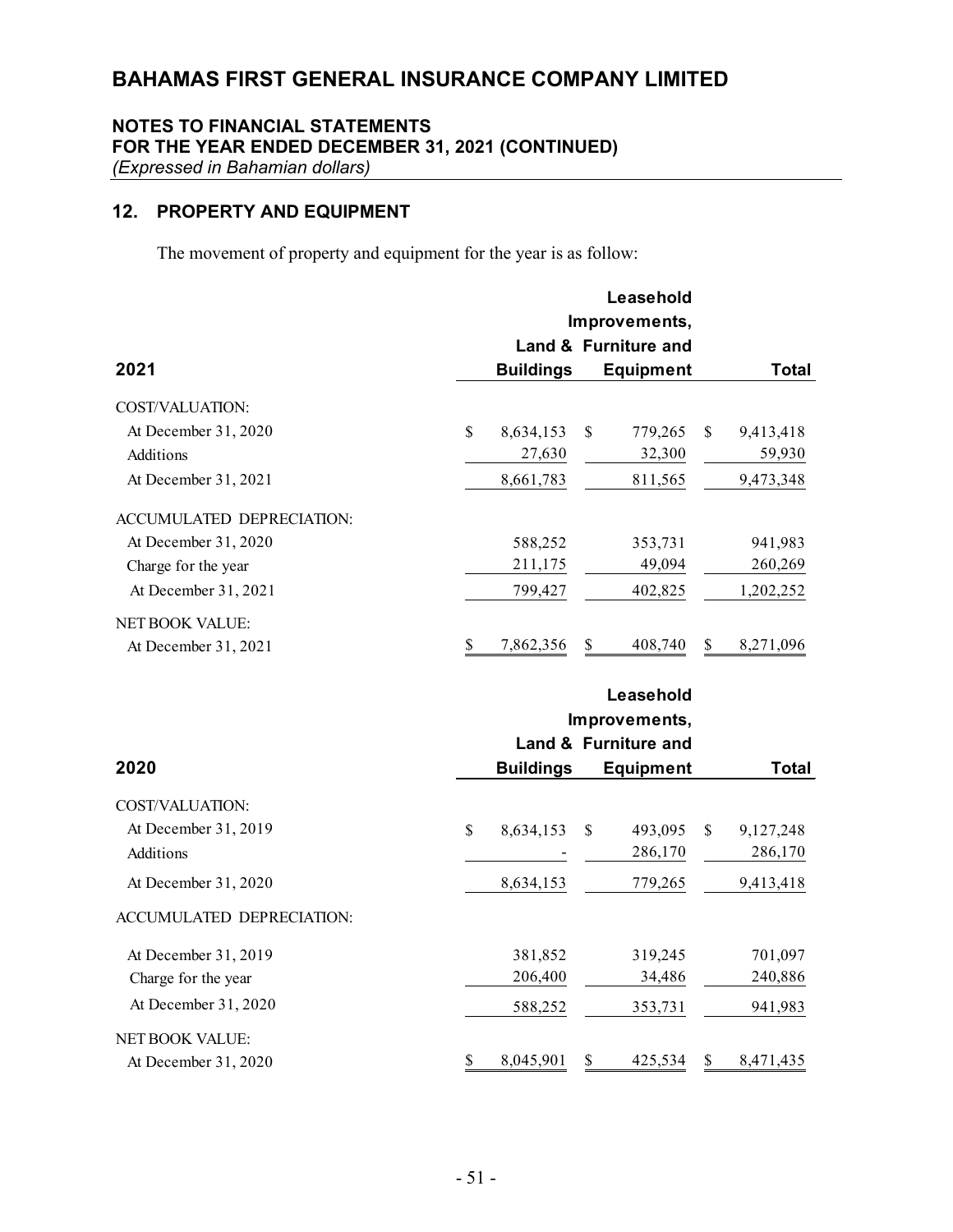### **NOTES TO FINANCIAL STATEMENTS FOR THE YEAR ENDED DECEMBER 31, 2021 (CONTINUED)** *(Expressed in Bahamian dollars)*

**12. PROPERTY AND EQUIPMENT (CONTINUED)**

In September 2019, the land and buildings were revalued to fair market value based on a valuation performed by an independent appraiser for financial statement purposes. The fair value of the land and buildings are derived from capitalized income projections based on a property's estimated net market income adjusted for vacancies, and a discount rate derived from an analysis of market evidence. There has been no change in the valuation technique or market inputs and assumptions during the year. The fair value measurement of the Company's land and building is categorized in Level 3 in the fair value hierarchy as inputs are generally unobservable.

There were no transfers between the various levels during the year.

The following table illustrates the impact of changes in estimates and assumptions in determination of fair values of land and buildings.

| <b>Estimate/Assumption</b>   | Change            | <b>Impact on fair value</b> |
|------------------------------|-------------------|-----------------------------|
| Rental Revenue (\$27/sq. ft) | $5.00\% - 5.00\%$ | \$421,772/(\$421,772)       |
| Vacancy rates $(5\%)$        | $5.00\% - 5.00\%$ | (\$443,970)/\$443,970       |
| Discount rate $(9\%)$        | $1.00\% - 1.00\%$ | $(\$830,389)/\$1,037,986$   |

The net book value of the land and buildings, excluding effects of revaluations would have been \$1,995,000 and \$4,857,422 (2020: \$1,995,000 and \$5,009,217) respectively.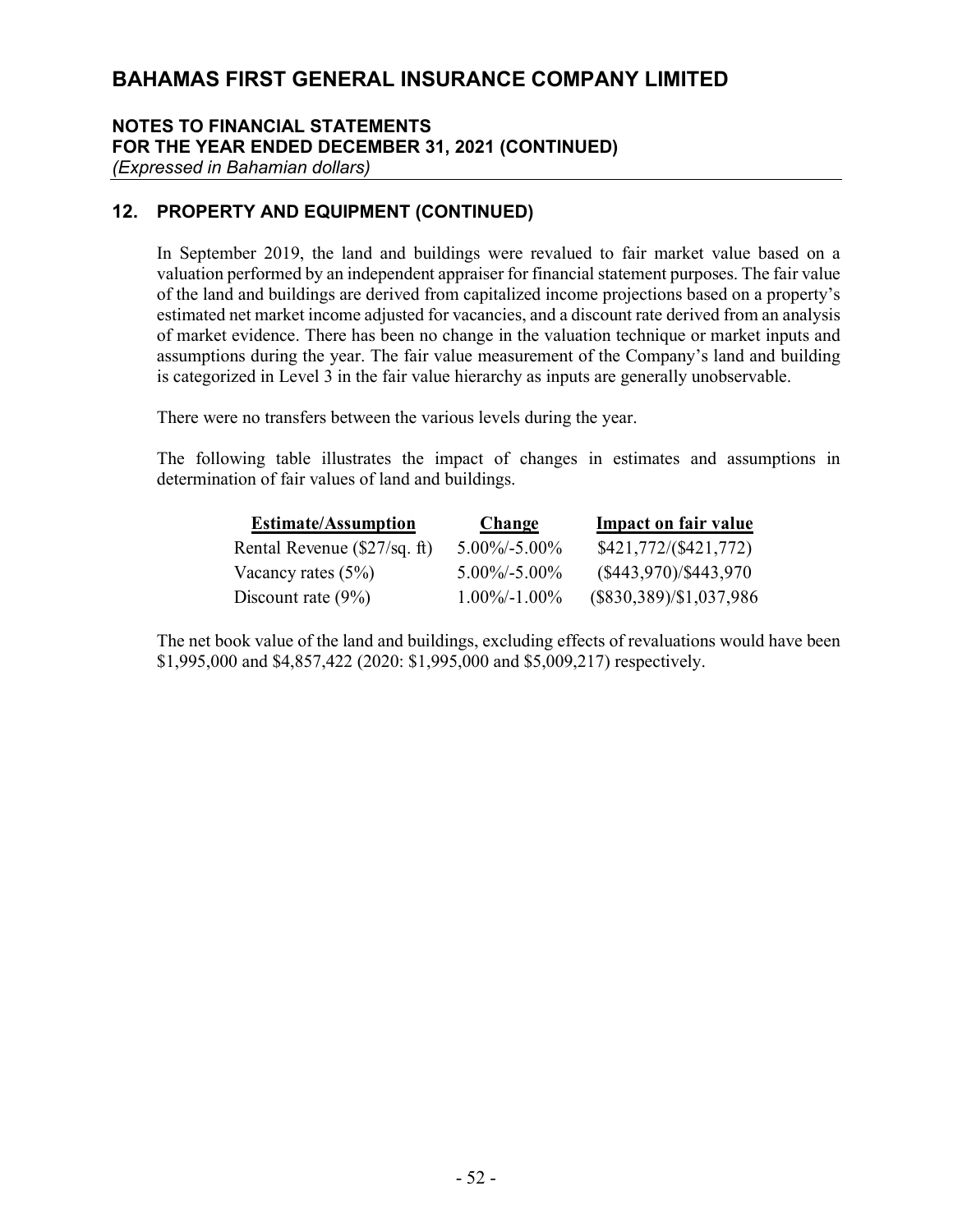#### **NOTES TO FINANCIAL STATEMENTS FOR THE YEAR ENDED DECEMBER 31, 2021 (CONTINUED)** *(Expressed in Bahamian dollars)*

### **13. LEASES**

The Company leases an office space. The lease was initially agreed for a period of five years, but contained an option to renew for a further five years that was exercised. Lease payments are renegotiated every three to five years to reflect market rentals. Information about leases for which the Company is a lessee is presented below:

#### **Right-of-use assets**

|                                  | <b>Office</b> |           |
|----------------------------------|---------------|-----------|
| 2021                             | premises      | Total     |
| Balance at 1 January             | 26,150        | 26,150    |
| Depreciation charge for the year | (20, 920)     | (20, 920) |
| <b>Balance at 31 December</b>    | 5.230         | 5,230     |

|                                  | <b>Office</b> |          |
|----------------------------------|---------------|----------|
| 2020                             | premises      | Total    |
| Balance at 1 January             | 47.069        | 47,069   |
| Depreciation charge for the year | (20,919)      | (20,919) |
| <b>Balance at 31 December</b>    | 26,150        | 26,150   |

The depreciation charge attributable to the right of use asset is presented within depreciation and amortization of intangible assets within the statement of profit or loss.

At December 31, 2021, the future minimum lease payments under non-cancellable operating leases were payable as follows:

|                                                         |     | 2021                     | 2020            |
|---------------------------------------------------------|-----|--------------------------|-----------------|
| Maturity analysis – Contractual undiscounted cash flows |     |                          |                 |
| Less than one year                                      | -SS |                          | 5.850 \$ 23.400 |
| Between one and five years                              |     | $\overline{\phantom{0}}$ | 5,850           |
| Total undiscounted lease liabilities at 31 December     |     | 5.850                    | 29,250          |

Lease payments are presented with the financing section of the Statement of Cash Flows. Interest expense on the lease liability for the year ended December 31, 2021 amounted to \$816 (2020: \$1,808).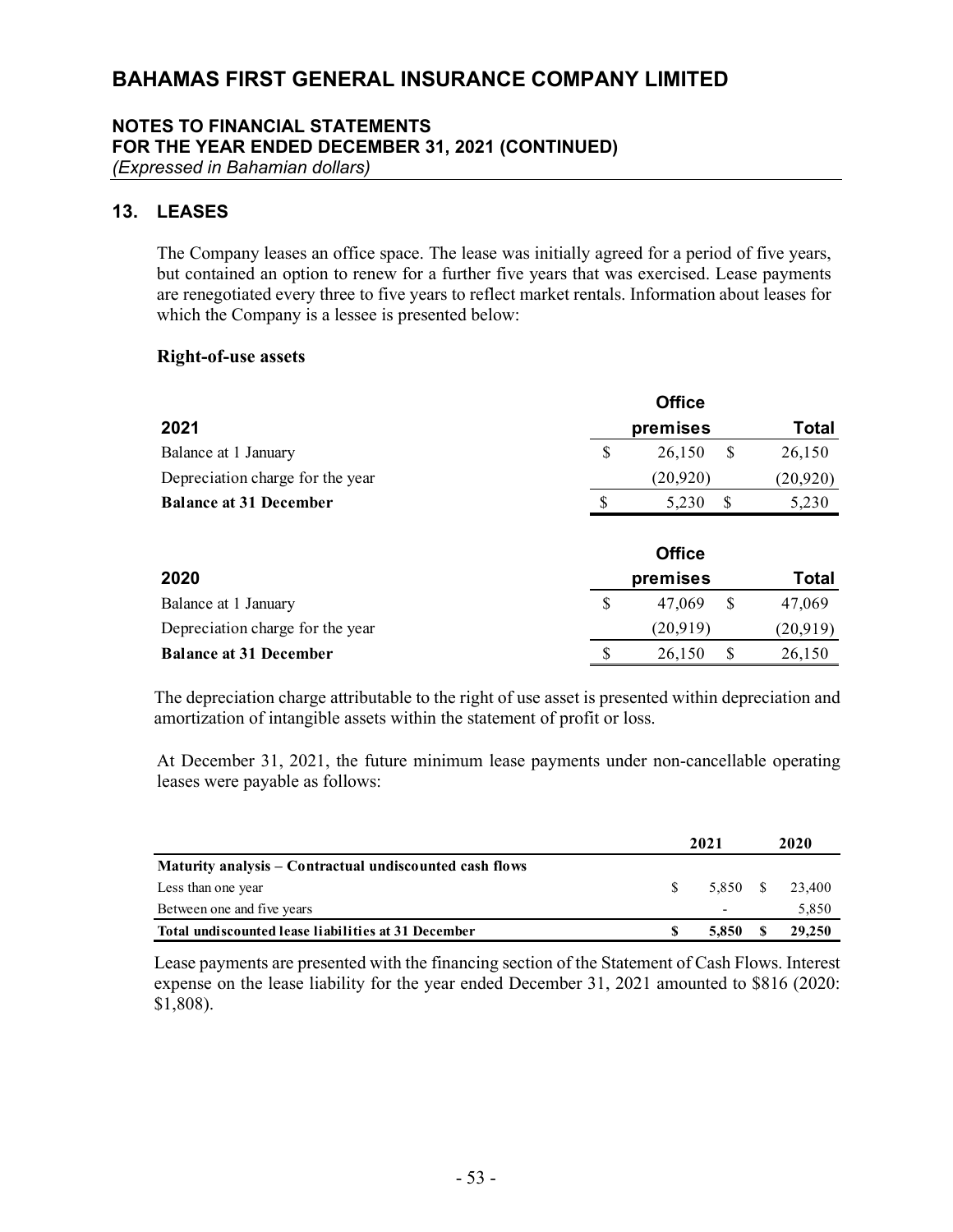### **NOTES TO FINANCIAL STATEMENTS FOR THE YEAR ENDED DECEMBER 31, 2021 (CONTINUED)** *(Expressed in Bahamian dollars)*

### **13. LEASES (CONTINUED)**

#### **Extension options**

Where practicable, the Company seeks to include extension options in new leases to provide operational flexibility. The extension options held are exercisable only by the Company and not by the lessors. The Company assesses at lease commencement date whether it is reasonably certain to exercise the extension options. The Company reassesses whether it is reasonably certain to exercise the options if there is a significant event or significant changes in circumstances within its control. These extensions have been factored in the lease term in determining the lease liability in the statement of financial position.

### **14. INTANGIBLE ASSETS**

| <b>Computer Software</b>         | 2021            | 2020 |           |  |  |  |
|----------------------------------|-----------------|------|-----------|--|--|--|
| <b>COST</b>                      |                 |      |           |  |  |  |
| At January 1,                    | \$<br>2,900,000 | S    |           |  |  |  |
| <b>Additions</b>                 |                 |      | 2,900,000 |  |  |  |
| Balance at December 31,          | 2,900,000       |      | 2,900,000 |  |  |  |
| <b>ACCUMULATED AMORTISATION:</b> |                 |      |           |  |  |  |
| At January 1,                    | 209,703         |      |           |  |  |  |
| Amortization                     | 411,726         |      | 209,703   |  |  |  |
| Balance at December 31,          | 621,429         |      | 209,703   |  |  |  |
| Carrying amount                  | 2,278,571       | \$   | 2,690,297 |  |  |  |

### **15. SHARE CAPITAL**

The authorized share capital is 10,000,000 shares (2020: 10,000,000) with a par value of \$1.00 each; while issued and fully paid is 7,500,000 shares (2020: 7,500,000).

Dividends are accounted for in the period in which they are declared by the Company's Board of Directors. No dividends were declared or paid during 2021 or 2020.

### **16. GENERAL RESERVE**

The Company has established a general reserve from retained earnings in the amount of \$3,500,000 (2020: \$3,500,000), which the Board of Directors have determined is not available for distribution.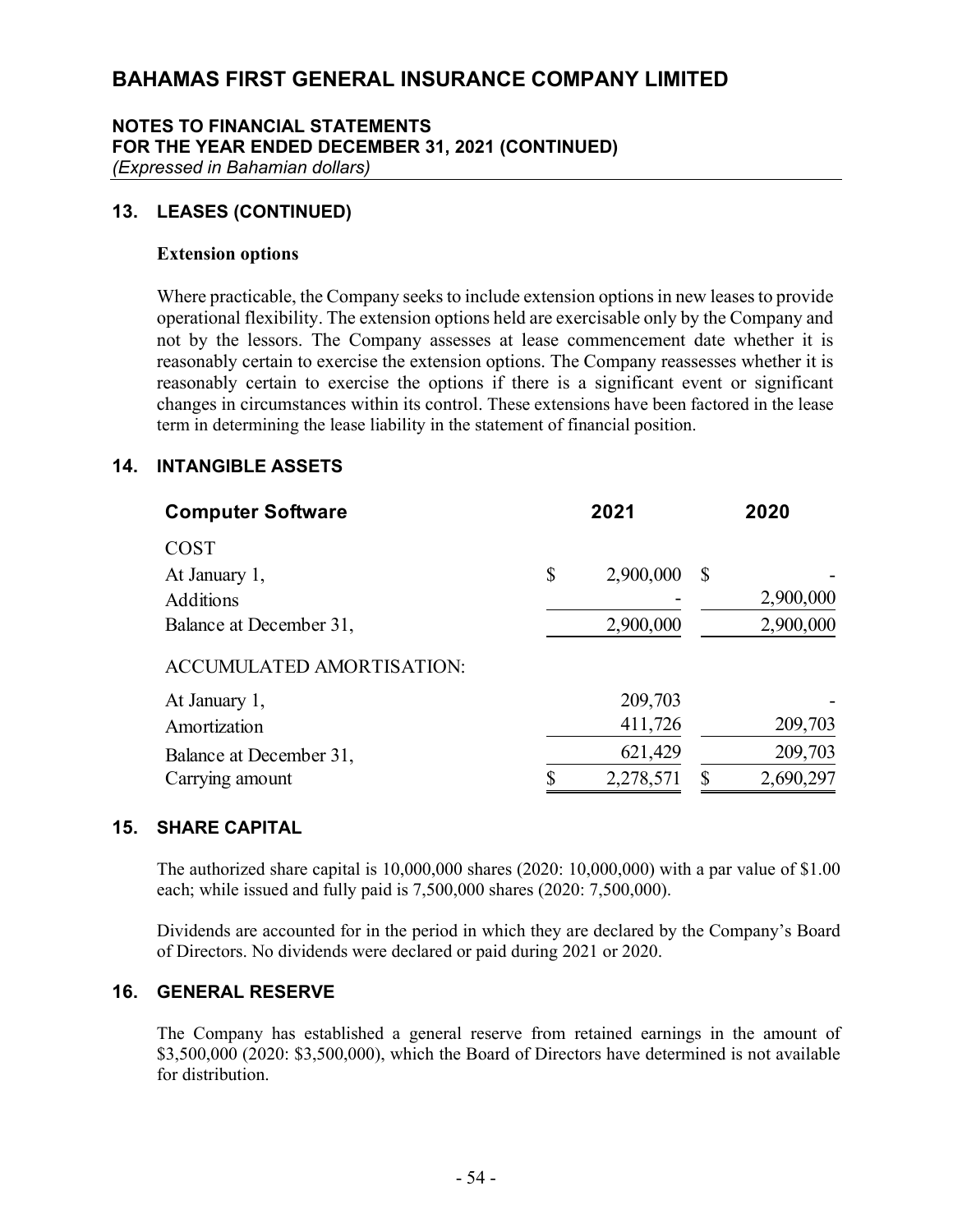# **NOTES TO FINANCIAL STATEMENTS FOR THE YEAR ENDED DECEMBER 31, 2021 (CONTINUED)**

*(Expressed in Bahamian dollars)*

### **17. REVALUATION RESERVE**

The movement in the revaluation reserve is as follows:

|                                           | Land &           | <b>AFS</b>         |    |            |
|-------------------------------------------|------------------|--------------------|----|------------|
|                                           | <b>Buildings</b> | <b>Investments</b> |    | Total      |
| Balance at December 31, 2019              | \$<br>1,800,056  | 359,338            | -S | 2,159,394  |
| Increase in fair value of AFS Investments |                  | 107,761            |    | 107,761    |
| Other comprehensive income                |                  | 107,761            |    | 107,761    |
| Balance at December 31, 2020              | 1,800,056        | 467,099            |    | 2,267,155  |
| Decrease in fair value of AFS Investments |                  | (403,498)          |    | (403, 498) |
| Other comprehensive loss                  |                  | (403,498)          |    | (403, 498) |
| Balance at December 31, 2021              | 1,800,056        | 63,601             |    | 1,863,657  |

In accordance with the Company's accounting policy, freehold land and buildings are subject to a revaluation exercise that is performed by an independent professional appraiser every three years. Freehold land and buildings were independently valued in September, 2019. The next appraisal is due in 2022 or when the fair value of a revalued asset differs materially from its carrying amount due to the current economic condition, whichever is earlier.

### **18. OTHER INCOME**

Other income is as follows:

|                                                 | 2021            |              | 2020      |
|-------------------------------------------------|-----------------|--------------|-----------|
| Interest income - loans and receivables         | \$<br>263,006   | <sup>S</sup> | 296,451   |
| Interest income - available for sale            | 250,507         |              | 224,574   |
| Dividend income - equity securities             | 126,657         |              | 250,313   |
| Rental income (Note 20)                         | 319,444         |              | 319,444   |
| Amortization of discounts on bonds (Note 7)     | (16, 439)       |              |           |
| Realized gains on sales of investments (Note 7) | 451,450         |              |           |
| Other income                                    | 23,689          |              | 29,210    |
|                                                 | \$<br>1,418,314 |              | 1,119,992 |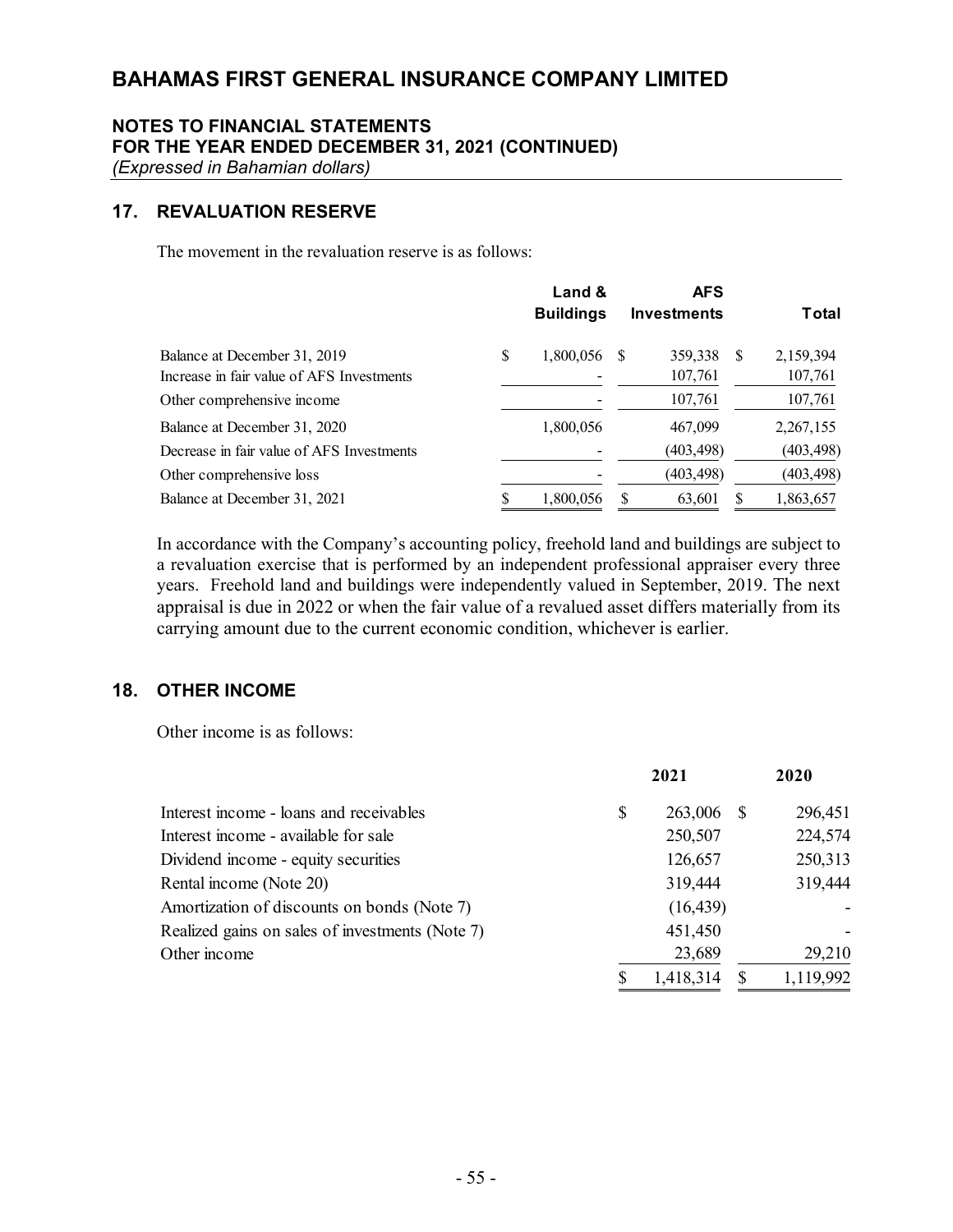### **NOTES TO FINANCIAL STATEMENTS FOR THE YEAR ENDED DECEMBER 31, 2021 (CONTINUED)** *(Expressed in Bahamian dollars)*

**19. PENSION PLAN**

The majority of the Company's employees participate in a defined contribution pension plan into which the Company contributes 3% to 5% per annum of base salary. The Company paid contributions for the year amounting to \$87,036 (2020: \$85,509), which is included in salaries, benefits and bonuses in the statement of profit or loss.

### **20. RELATED PARTY BALANCES AND TRANSACTIONS**

Related party balances and transactions are as follows:

|                                                   | 2021       | 2020           |
|---------------------------------------------------|------------|----------------|
| Gross premiums written for the year               | 45,704,282 | 43,556,699     |
| Commission expense paid for the year              | 8,478,047  | 7,892,559<br>S |
| Management fees paid to Bahamas First Corporate   |            |                |
| Services Ltd.                                     | 2,860,884  | 3,014,407      |
| Rental income received from NUA and FRL (Note 18) | 319,444    | 319,444        |
| Deferred commission costs                         | 2,809,042  | 2,458,178      |
| Receivables from Parent and related companies     | 26,953,582 | 26,930,469     |

Key management personnel include members of the Company's management team having authority and responsibility for planning, directing and controlling the activities of the Company's operation. Compensation to key management personnel is included in salaries, benefits and bonuses and compensation to directors is included in general and administrative expenses within the statement of profit or loss as follows:

|                                           |   | 2021    |              | 2020    |
|-------------------------------------------|---|---------|--------------|---------|
| Short-term benefits                       | S | 683,124 |              | 813,344 |
| Post retirement benefits                  |   | 37,435  |              | 37,435  |
|                                           |   | 720,559 | <sup>8</sup> | 850,779 |
| Receivables from key management personnel |   | 2.624   |              | 783     |

The receivables from directors and key management personnel are included in sundry receivables and prepayments in the statement of financial position.